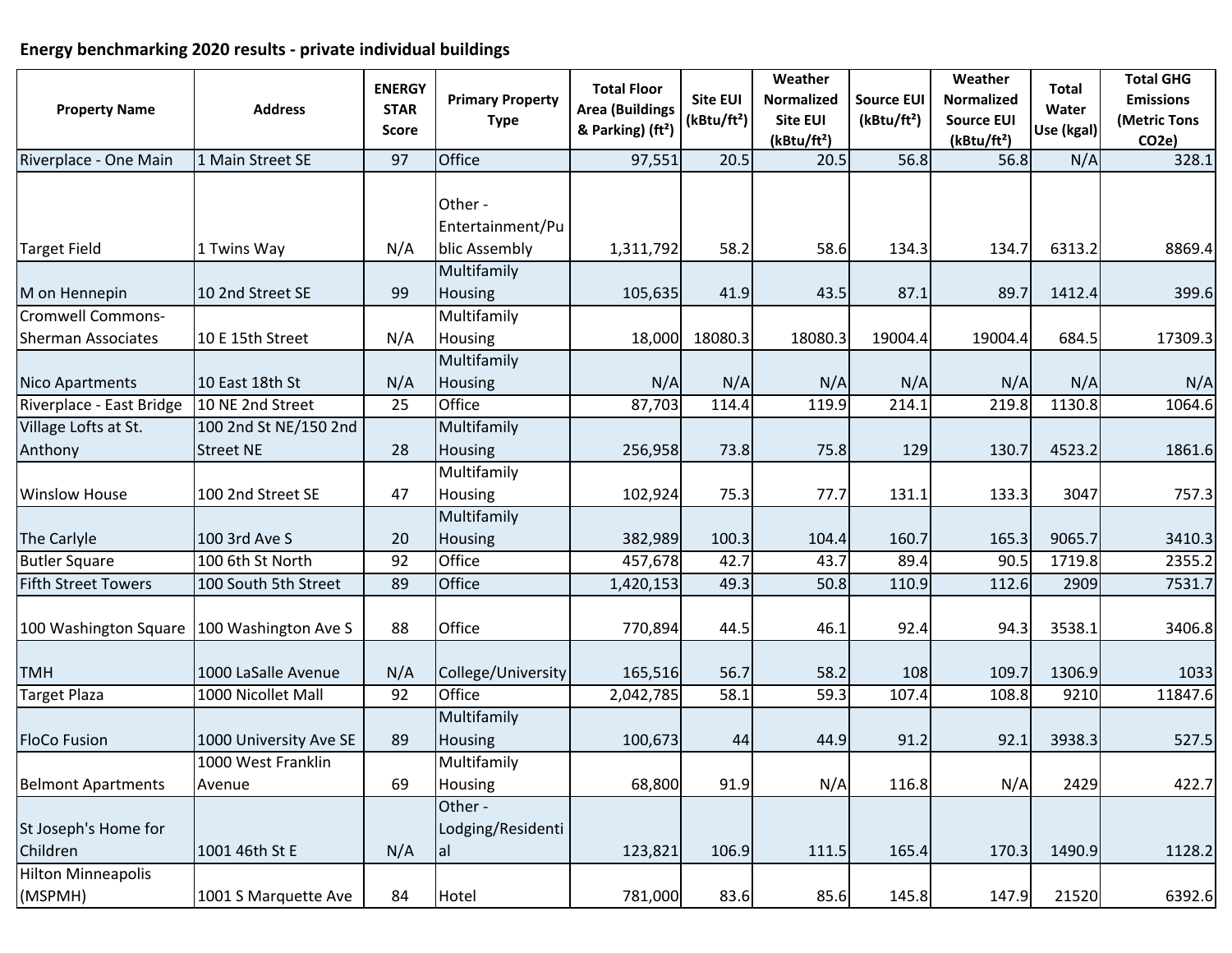| <b>Property Name</b>                        | <b>Address</b>         | <b>ENERGY</b><br><b>STAR</b><br><b>Score</b> | <b>Primary Property</b><br><b>Type</b> | <b>Total Floor</b><br><b>Area (Buildings</b><br>& Parking) (ft <sup>2</sup> ) | <b>Site EUI</b><br>(kBtu/ft <sup>2</sup> ) | Weather<br>Normalized<br><b>Site EUI</b><br>(kBtu/ft <sup>2</sup> ) | <b>Source EUI</b><br>(kBtu/ft <sup>2</sup> ) | Weather<br><b>Normalized</b><br><b>Source EUI</b><br>(kBtu/ft <sup>2</sup> ) | Total<br>Water<br>Use (kgal) | <b>Total GHG</b><br><b>Emissions</b><br>(Metric Tons<br>CO <sub>2</sub> e) |
|---------------------------------------------|------------------------|----------------------------------------------|----------------------------------------|-------------------------------------------------------------------------------|--------------------------------------------|---------------------------------------------------------------------|----------------------------------------------|------------------------------------------------------------------------------|------------------------------|----------------------------------------------------------------------------|
| MN2-96 MPHA Admin                           | 1001 Washington Ave    |                                              |                                        |                                                                               |                                            |                                                                     |                                              |                                                                              |                              |                                                                            |
| <b>Building</b><br>N                        |                        | 41                                           | Office                                 | 49,871                                                                        | 92.7                                       | 95.1                                                                | 188.5                                        | 191.3                                                                        | N/A                          | 430.8                                                                      |
|                                             | 1005 Portland Avenue   |                                              | Multifamily                            |                                                                               |                                            |                                                                     |                                              |                                                                              |                              |                                                                            |
| Balmoral: Balmoral<br>South                 |                        | 67                                           | Housing                                | 37,208                                                                        | 93.6                                       | 96.3                                                                | 123.8                                        | 126.5                                                                        | 1467.8                       | 246.4                                                                      |
|                                             |                        |                                              | Multifamily                            |                                                                               |                                            |                                                                     |                                              |                                                                              |                              |                                                                            |
| Buzza Lofts (510)                           | 1006 Lake St W         | 29                                           | Housing                                | 113,883                                                                       | 71.5                                       | 73.2                                                                | 145                                          | 146.6                                                                        | 5215.9                       | 946.8                                                                      |
| <b>Salvation Army Harbor</b>                |                        |                                              | <b>Residential Care</b>                |                                                                               |                                            |                                                                     |                                              |                                                                              |                              |                                                                            |
| Light Center                                | 1010 currie Ave        | N/A                                          | Facility                               | 97,533                                                                        | 101.7                                      | 101.7                                                               | 201.7                                        | 201.8                                                                        | 4937.9                       | 1124.6                                                                     |
|                                             | 1015 Glenwood          |                                              |                                        |                                                                               |                                            |                                                                     |                                              |                                                                              |                              |                                                                            |
| <b>Glenwood Building</b><br>Avenue          |                        | 93                                           | Office                                 | 61,929                                                                        | 44.9                                       | 47.1                                                                | 78.3                                         | 80.7                                                                         | 1028.6                       | 272.3                                                                      |
| 1015 Marcy Park                             | 1015 South East 8th    |                                              | Multifamily                            |                                                                               |                                            |                                                                     |                                              |                                                                              |                              |                                                                            |
| <b>Apartments 59 Units</b><br><b>Street</b> |                        | 97                                           | Housing                                | 72,810                                                                        | 50.9                                       | 53                                                                  | 89.4                                         | 91.7                                                                         | 2055                         | 365.8                                                                      |
|                                             | 1016 Washington Ave    |                                              | Multifamily                            |                                                                               |                                            |                                                                     |                                              |                                                                              |                              |                                                                            |
| <b>SE</b><br>Wahu                           |                        | 100                                          | Housing                                | 681,251                                                                       | 31.2                                       | 32                                                                  | 57.6                                         |                                                                              | 58.1 12722.9                 | 1807.8                                                                     |
|                                             |                        |                                              | Senior Living                          |                                                                               |                                            |                                                                     |                                              |                                                                              |                              |                                                                            |
| 1020 E 17th Street                          | 1020 17th St E         | 50                                           | Community                              | 50,000                                                                        | 63.3                                       | 61.7                                                                | 177.1                                        | 172.9                                                                        | 6735.2                       | 525.2                                                                      |
| <b>Crown Roller Mill</b>                    | 105 5th Ave S          | N/A                                          | Office                                 | 115,584                                                                       | N/A                                        | N/A                                                                 | N/A                                          | N/A                                                                          | N/A                          | N/A                                                                        |
| Roanoke Building                            | 109 South 7th Street   | N/A                                          | Office                                 | 195,308                                                                       | 38.6                                       | 38.7                                                                | 50.7                                         | 50.8                                                                         | 1057.9                       | 575.1                                                                      |
| 110 Wyman Partridge                         |                        |                                              |                                        |                                                                               |                                            |                                                                     |                                              |                                                                              |                              |                                                                            |
| <b>Building</b>                             | 110 5th Street North   | 63                                           | Office                                 | 205,435                                                                       | 129.3                                      | 132.9                                                               | 192.7                                        | 196.9                                                                        | 892.8                        | 2263.4                                                                     |
|                                             |                        |                                              | Multifamily                            |                                                                               |                                            |                                                                     |                                              |                                                                              |                              |                                                                            |
| La Rive                                     | 110 Bank St            | 87                                           | Housing                                | 192,356                                                                       | 52.6                                       | 53.6                                                                | 107.3                                        | 108.8                                                                        | 4013.7                       | 1184.6                                                                     |
|                                             |                        |                                              | Multifamily                            |                                                                               |                                            |                                                                     |                                              |                                                                              |                              |                                                                            |
| <b>Abbott Apartments</b>                    | 110 E 18th St          | N/A                                          | Housing                                | 192,725                                                                       | N/A                                        | N/A                                                                 | N/A                                          | N/A                                                                          | N/A                          | N/A                                                                        |
|                                             |                        |                                              |                                        |                                                                               |                                            |                                                                     |                                              |                                                                              |                              |                                                                            |
| <b>MSL</b>                                  | 1101 Harmon Place      | N/A                                          | College/University                     | 158,000                                                                       | 51.4                                       | 52.6                                                                | 102.3                                        | 103.7                                                                        | 1032.1                       | 938.7                                                                      |
| <b>Doubletree Suites</b>                    |                        |                                              |                                        |                                                                               |                                            |                                                                     |                                              |                                                                              |                              |                                                                            |
| Minneapolis                                 | 1101 LaSalle Avenue    | 100                                          | Hotel                                  | 200,390                                                                       | 41.2                                       | 42.7                                                                | 70.3                                         | 71.8                                                                         | 2700                         | 787.9                                                                      |
|                                             |                        |                                              | Multifamily                            |                                                                               |                                            |                                                                     |                                              |                                                                              |                              |                                                                            |
| The Knoll - hk23                            | 1101 University Ave SE | 100                                          | Housing                                | 148,478                                                                       | 33.6                                       | 34.1                                                                | 70.8                                         | 71.4                                                                         | 3402.3                       | 552.9                                                                      |
|                                             | 1101 University        |                                              | Multifamily                            |                                                                               |                                            |                                                                     |                                              |                                                                              |                              |                                                                            |
| The Knoll                                   | <b>Avenue SE</b>       | 100                                          | <b>Housing</b>                         | 181,817                                                                       | 29.7                                       | 30.1                                                                | 61.3                                         | 61.5                                                                         | 3397.9                       | 555.6                                                                      |
| River Parkway Place                         | 1101 W River Parkway   | 83                                           | Office                                 | 103,106                                                                       | 57.3                                       | 59.3                                                                | 109                                          | 111.1                                                                        | 332.1                        | 517.1                                                                      |
| East Village North: East                    |                        |                                              | Multifamily                            |                                                                               |                                            |                                                                     |                                              |                                                                              |                              |                                                                            |
| <b>Village North</b>                        | 1105 South 8th Street  | 80                                           | <b>Housing</b>                         | 79,210                                                                        | 71.9                                       | 74.7                                                                | 101.1                                        | 104.1                                                                        | 5114.5                       | 433.6                                                                      |
| <b>Barrel House</b>                         | 111 3rd Ave S          | 74                                           | Office                                 | 79,294                                                                        | 71.3                                       | 72.6                                                                | 149.2                                        | 150.6                                                                        | 349.4                        | 680.9                                                                      |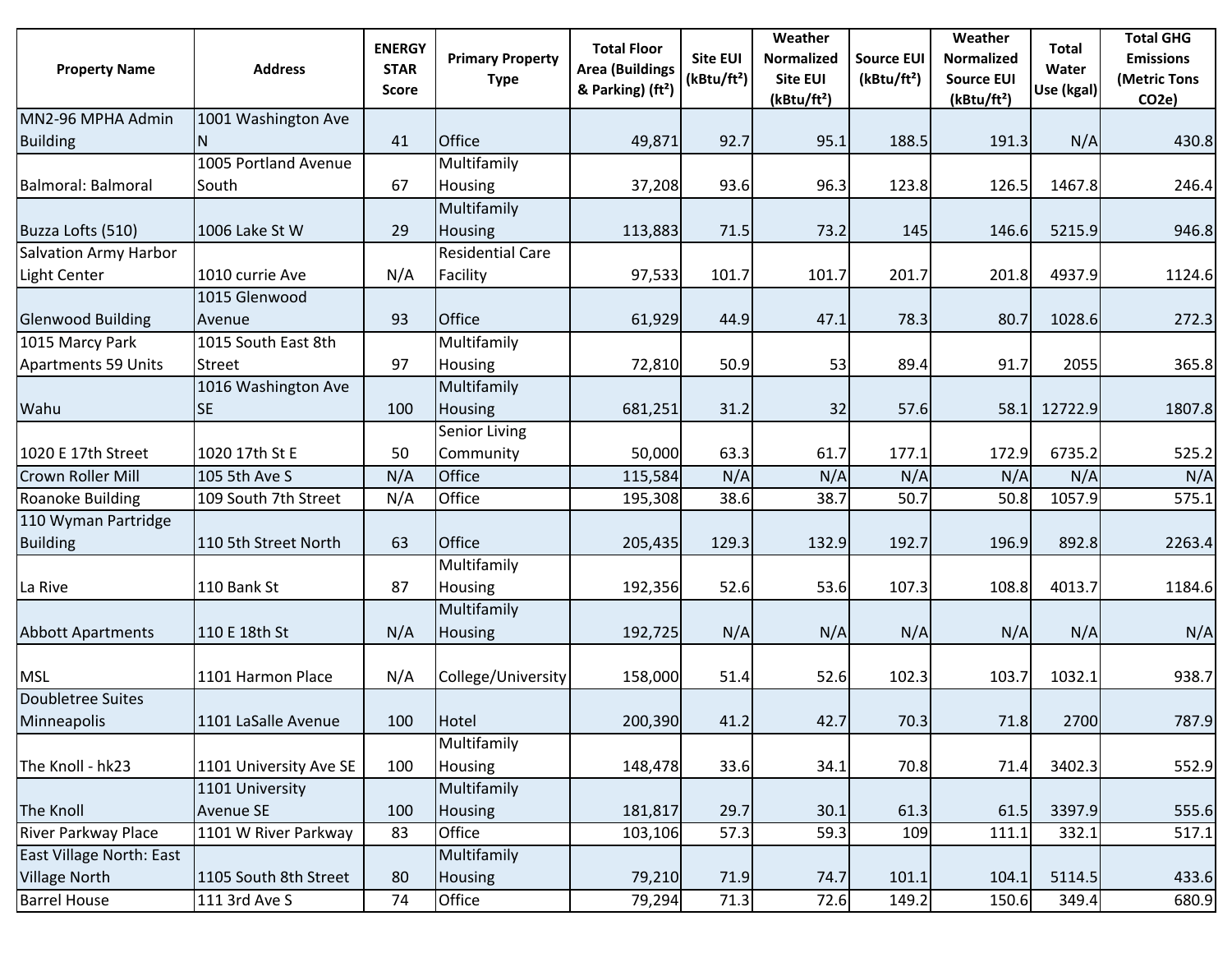| <b>Property Name</b>                               | <b>Address</b>       | <b>ENERGY</b><br><b>STAR</b><br><b>Score</b> | <b>Primary Property</b><br><b>Type</b> | <b>Total Floor</b><br><b>Area (Buildings</b><br>& Parking) (ft <sup>2</sup> ) | <b>Site EUI</b><br>(kBtu/ft <sup>2</sup> ) | Weather<br><b>Normalized</b><br><b>Site EUI</b><br>(kBtu/ft <sup>2</sup> ) | <b>Source EUI</b><br>(kBtu/ft <sup>2</sup> ) | Weather<br><b>Normalized</b><br><b>Source EUI</b><br>(kBtu/ft <sup>2</sup> ) | Total<br>Water<br>Use (kgal) | <b>Total GHG</b><br><b>Emissions</b><br>(Metric Tons<br>CO <sub>2</sub> e) |
|----------------------------------------------------|----------------------|----------------------------------------------|----------------------------------------|-------------------------------------------------------------------------------|--------------------------------------------|----------------------------------------------------------------------------|----------------------------------------------|------------------------------------------------------------------------------|------------------------------|----------------------------------------------------------------------------|
|                                                    |                      |                                              | Multifamily                            |                                                                               |                                            |                                                                            |                                              |                                                                              |                              |                                                                            |
| <b>Rock Island Lofts</b>                           | 111 4th Ave N        | 49                                           | Housing                                | 143,843                                                                       | 90.9                                       | 94.8                                                                       | 135.7                                        | 139.8                                                                        | 2415.3                       | 1067.8                                                                     |
| Churchill Apartments -                             | 111 Marquette Ave    |                                              | Multifamily                            |                                                                               |                                            |                                                                            |                                              |                                                                              |                              |                                                                            |
| ch53                                               | South                | N/A                                          | Housing                                | 667,902                                                                       | 55.4                                       | 56.8                                                                       | 85                                           | 86.2                                                                         | 18132.6                      | 2520                                                                       |
| 111 Washington Square                              | 111 Washington Ave S | 72                                           | Office                                 | 458,877                                                                       | 76.9                                       | 77.8                                                                       | 196                                          | 197.1                                                                        | 3660.9                       | 5307.5                                                                     |
| Minnesota Orchestral                               |                      |                                              |                                        |                                                                               |                                            |                                                                            |                                              |                                                                              |                              |                                                                            |
| Association                                        | 1111 Nicollet Mall   | N/A                                          | Performing Arts                        | 130,177                                                                       | 55.6                                       | 57.5                                                                       | 103.1                                        | 105.4                                                                        | 667.1                        | 774.8                                                                      |
| A Chance To Grow                                   | 112 19th Ave NE      | N/A                                          | K-12 School                            | 78,450                                                                        | 55.9                                       | 58.6                                                                       | 88.2                                         | 91.2                                                                         | 480.9                        | 260.4                                                                      |
|                                                    |                      |                                              | Multifamily                            |                                                                               |                                            |                                                                            |                                              |                                                                              |                              |                                                                            |
| Stonebridge Lofts                                  | 1120 2ND St S        | 96                                           | Housing                                | 266,799                                                                       | 67.9                                       | 71.3                                                                       | 87.2                                         | 90.8                                                                         | 6199.8                       | 1236.2                                                                     |
| YWCA of Minneapolis -                              |                      |                                              | <b>Mixed Use</b>                       |                                                                               |                                            |                                                                            |                                              |                                                                              |                              |                                                                            |
| Downtown                                           | 1130 Nicollet Avenue | N/A                                          | Property                               | 119,500                                                                       | 100.6                                      | 103.3                                                                      | 179.4                                        | 182.6                                                                        | 1112.9                       | 1155.7                                                                     |
|                                                    |                      |                                              | Multifamily                            |                                                                               |                                            |                                                                            |                                              |                                                                              |                              |                                                                            |
| Elliot Court: Elliot Court   1132 South 8th Street |                      | 100                                          | Housing                                | 23,862                                                                        | 30.9                                       | 31.4                                                                       | 49.9                                         | 50.7                                                                         | 1550.1                       | 66                                                                         |
|                                                    |                      |                                              | Multifamily                            |                                                                               |                                            |                                                                            |                                              |                                                                              |                              |                                                                            |
| <b>Rivergate Apartments</b>                        | 115 2nd Ave South    | 96                                           | Housing                                | 279,778                                                                       | 56.1                                       | 57                                                                         | 107                                          | 106.8                                                                        | 9224.8                       | 1125.3                                                                     |
| <b>Velo Apartments -CO</b>                         | 115 Second Street    |                                              | Multifamily                            |                                                                               |                                            |                                                                            |                                              |                                                                              |                              |                                                                            |
| (v1075)                                            | <b>North</b>         | 100                                          | Housing                                | 500,249                                                                       | 6.1                                        | 6.3                                                                        | 12.1                                         | 12.4                                                                         | 3477.8                       | 347.4                                                                      |
| MN2-31B Horn Terrace -                             |                      |                                              | Multifamily                            |                                                                               |                                            |                                                                            |                                              |                                                                              |                              |                                                                            |
| (AL)                                               | 115 West 31st Street | N/A                                          | Housing                                | 108,879                                                                       | N/A                                        | N/A                                                                        | N/A                                          | N/A                                                                          | N/A                          | $\overline{0}$                                                             |
|                                                    |                      |                                              | Multifamily                            |                                                                               |                                            |                                                                            |                                              |                                                                              |                              |                                                                            |
| <b>Hennepin Crossing</b>                           | 1150 Hennepin Avenue | 56                                           | Housing                                | 291,370                                                                       | 84.2                                       | 87.3                                                                       | 147.9                                        | 151.2                                                                        | 6975                         | 1736.4                                                                     |
|                                                    |                      |                                              | Multifamily                            |                                                                               |                                            |                                                                            |                                              |                                                                              |                              |                                                                            |
| The Arrow Apartments                               | 117 27th Ave SE      | 100                                          | Housing                                | 225,182                                                                       | 32                                         | 32.7                                                                       | 85.5                                         | 86.3                                                                         | 5249                         | 877.9                                                                      |
| <b>Embassy Suites</b>                              |                      |                                              |                                        |                                                                               |                                            |                                                                            |                                              |                                                                              |                              |                                                                            |
| Minneapolis                                        | 12 - 6th Street S    | 97                                           | Hotel                                  | 371,120                                                                       | 56                                         | 58.2                                                                       | 99.3                                         | 101.8                                                                        | 4938.2                       | 2110                                                                       |
|                                                    |                      |                                              | Multifamily                            |                                                                               |                                            |                                                                            |                                              |                                                                              |                              |                                                                            |
| 120 & 1212 Buildings                               | 120 13th Ave NE      | 92                                           | Housing                                | 135,808                                                                       | 44.4                                       | 45.7                                                                       | 88.2                                         | 89.5                                                                         | 5167.8                       | 684.4                                                                      |
|                                                    |                      |                                              | Multifamily                            |                                                                               |                                            |                                                                            |                                              |                                                                              |                              |                                                                            |
| Maverick - Greystar                                | 120 Hennepin Ave     | 77                                           | Housing                                | 187,497                                                                       | 52.7                                       | 53.3                                                                       | 118.7                                        | 119.4                                                                        | 4103.8                       | 1173.9                                                                     |
| Canadian Pacific Plaza                             | 120 S 6th st.        | N/A                                          | Office                                 | 578,844                                                                       | 130.2                                      | 132.5                                                                      | 223.3                                        | 226.4                                                                        | 2001.3                       | 6585.3                                                                     |
|                                                    |                      |                                              | Multifamily                            |                                                                               |                                            |                                                                            |                                              |                                                                              |                              |                                                                            |
| 1200 on the Mall                                   | 1200 Nicollet Mall   | 82                                           | Housing                                | 159,933                                                                       | 60                                         | 61.8                                                                       | 107.3                                        | 109.5                                                                        | 4190.8                       | 986.7                                                                      |
|                                                    |                      |                                              | Multifamily                            |                                                                               |                                            |                                                                            |                                              |                                                                              |                              |                                                                            |
| Loring Green East                                  | 1201 Yale Place      | 87                                           | Housing                                | 453,294                                                                       | 61.6                                       | 63.3                                                                       | 105.3                                        | 107.3                                                                        | 8080.8                       | 2733.1                                                                     |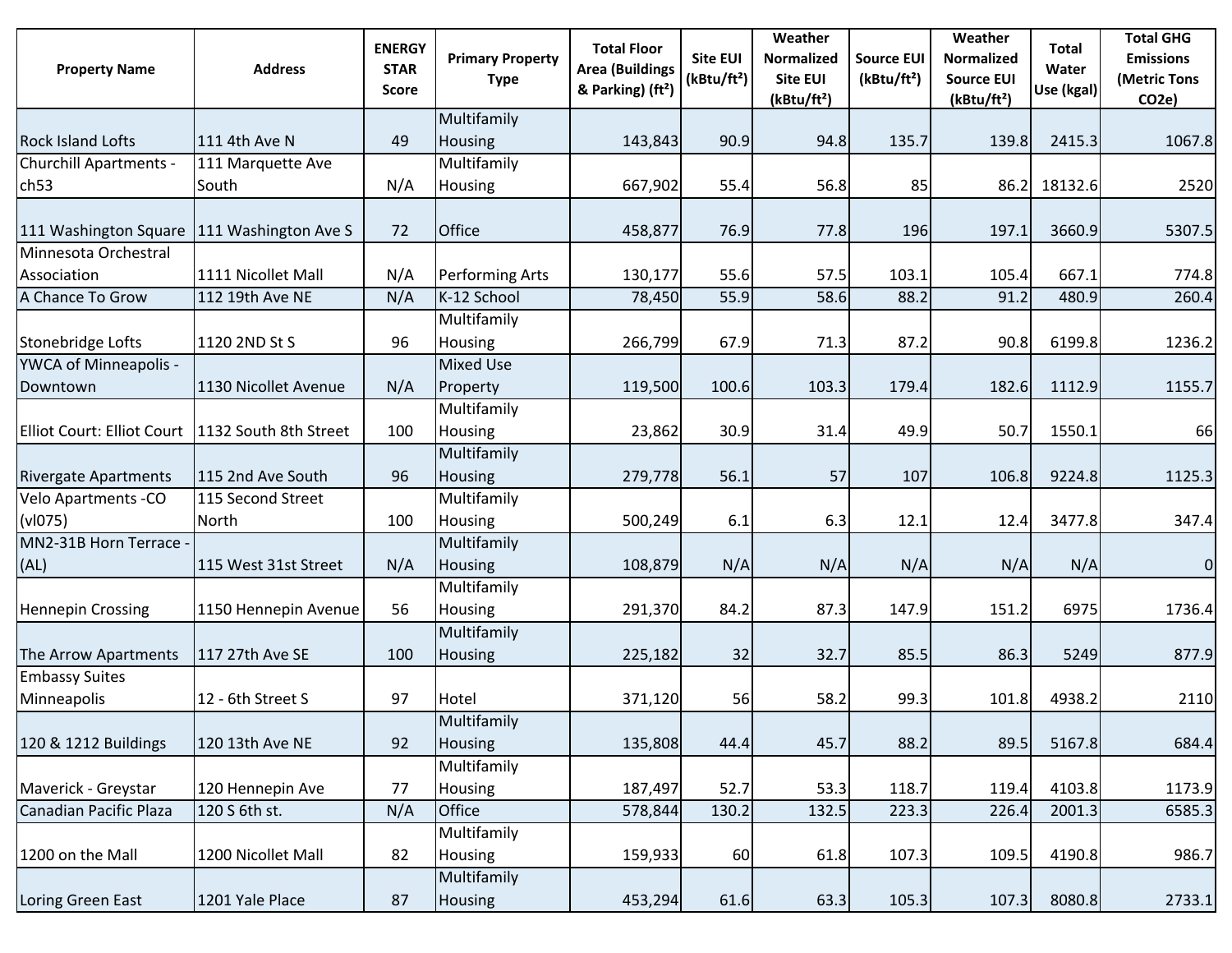| <b>Property Name</b>                                                                     | <b>Address</b>              | <b>ENERGY</b><br><b>STAR</b><br><b>Score</b> | <b>Primary Property</b><br><b>Type</b> | <b>Total Floor</b><br><b>Area (Buildings</b><br>& Parking) (ft <sup>2</sup> ) | <b>Site EUI</b><br>(kBtu/ft <sup>2</sup> ) | Weather<br><b>Normalized</b><br><b>Site EUI</b><br>(kBtu/ft <sup>2</sup> ) | <b>Source EUI</b><br>(kBtu/ft <sup>2</sup> ) | Weather<br><b>Normalized</b><br><b>Source EUI</b><br>(kBtu/ft <sup>2</sup> ) | Total<br>Water<br>Use (kgal) | <b>Total GHG</b><br><b>Emissions</b><br>(Metric Tons<br>CO <sub>2</sub> e) |
|------------------------------------------------------------------------------------------|-----------------------------|----------------------------------------------|----------------------------------------|-------------------------------------------------------------------------------|--------------------------------------------|----------------------------------------------------------------------------|----------------------------------------------|------------------------------------------------------------------------------|------------------------------|----------------------------------------------------------------------------|
| MN2-21.4 Friendly                                                                        |                             |                                              | Multifamily                            |                                                                               |                                            |                                                                            |                                              |                                                                              |                              |                                                                            |
| Manor                                                                                    | 1206 2nd Street NE          | 60                                           | <b>Housing</b>                         | 40,735                                                                        | 94.1                                       | 97.7                                                                       | 143.5                                        | 146.2                                                                        | 1111                         | 311.7                                                                      |
| FSP 121 SOUTH EIGHTH<br><b>STREET LLC</b>                                                | 121 S 8th St                | 79                                           | Office                                 | 688,024                                                                       | 68.3                                       | 70.1                                                                       | 109.9                                        | 112                                                                          | 1084.5                       | 3576.2                                                                     |
| Crossings, The                                                                           | 121 Washington Ave S        | 74                                           | Multifamily<br>Housing                 | 294,276                                                                       | 64.1                                       | 65.8                                                                       | 120.8                                        | 122.8                                                                        | 9480.8                       | 2053.1                                                                     |
| MN2-8 Elliot Twins                                                                       | 1212 South 9th Street       | 73                                           | Multifamily<br><b>Housing</b>          | 120,210                                                                       | 88.8                                       | 92.1                                                                       | 133.7                                        | 136.9                                                                        | N/A                          | 832                                                                        |
| Elliot Twin One MN2-8A   1212 South 9th Street                                           |                             | N/A                                          | Multifamily<br>Housing                 | 69,871                                                                        | N/A                                        | N/A                                                                        | N/A                                          | N/A                                                                          | N/A                          | $\overline{0}$                                                             |
| 1215 Building                                                                            | 1215 Marshall St NE         | 23                                           | Multifamily<br>Housing                 | 14,460                                                                        | 92.3                                       | 97.2                                                                       | 147.5                                        | 152.6                                                                        | N/A                          | 118.1                                                                      |
| <b>Grain Belt Apartments</b>                                                             | 1215 Marshall St NE         | N/A                                          | Multifamily<br>Housing                 | 244,527                                                                       | N/A                                        | N/A                                                                        | N/A                                          | N/A                                                                          | N/A                          | N/A                                                                        |
| <b>Andrew Residence</b>                                                                  | 1215 south 9th st           | N/A                                          | <b>Residential Care</b><br>Facility    | 65,201                                                                        | 153.7                                      | N/A                                                                        | 270.8                                        | N/A                                                                          | 7998.7                       | 893.4                                                                      |
| Minnesota Church<br>Center                                                               | 122 Franklin Avenue<br>West | 67                                           | Office                                 | 71,756                                                                        | 86.6                                       | N/A                                                                        | 136.1                                        | N/A                                                                          | 529.3                        | 546.2                                                                      |
| <b>RSP Architects</b><br>Headquarters at the<br><b>Historic Grain Belt Brew</b><br>House | 1220 Marshall ST NE         | 59                                           | Office                                 | 190,482                                                                       | 121.5                                      | 125.2                                                                      | 195.4                                        | 200.4                                                                        | 220.4                        | 1092.1                                                                     |
| 1225 LaSalle                                                                             | 1225 Lasalle Ave            | 85                                           | Multifamily<br>Housing                 | 169,904                                                                       | 60.5                                       | 62.6                                                                       | 107.6                                        | 110                                                                          | 7103                         | 1051.3                                                                     |
| Elliot Twin Two MN2-8B   1225 South 8th Street                                           |                             | N/A                                          | Multifamily<br>Housing                 | 63,721                                                                        | N/A                                        | N/A                                                                        | N/A                                          | N/A                                                                          | N/A                          | $\overline{0}$                                                             |
| <b>Fourth Street Housing</b><br>Cooperative                                              | 1227 4th St. SE             | 99                                           | Multifamily<br><b>Housing</b>          | 83,812                                                                        | 39.4                                       | 40.3                                                                       | 82.6                                         | 83.7                                                                         | 1872.7                       | 334.8                                                                      |
| Colwell                                                                                  | 123 3rd St. N.              | 93                                           | Office                                 | 195,648                                                                       | 60.3                                       | 62.3                                                                       | 101.5                                        | 103.7                                                                        | 1251.2                       | 984.9                                                                      |
| Loring Green West                                                                        | 1235 Yale Pl                | 72                                           | Multifamily<br>Housing                 | 236,987                                                                       | 75.9                                       | 78.7                                                                       | 127.5                                        | 130.7                                                                        | 5605                         | 1727.6                                                                     |
| Labor Retreat                                                                            | 124 4th street SE           | 91                                           | Multifamily<br>Housing                 | 64,267                                                                        | 60.1                                       | 61.4                                                                       | 100.5                                        | 102                                                                          | 0                            | 360.5                                                                      |
| Deforest                                                                                 | 1250 Hennepin Avenue        | 23                                           | Multifamily<br>Housing                 | 132,658                                                                       | 77.8                                       | 79.9                                                                       | 156                                          | 158.2                                                                        | 3124.9                       | 708.2                                                                      |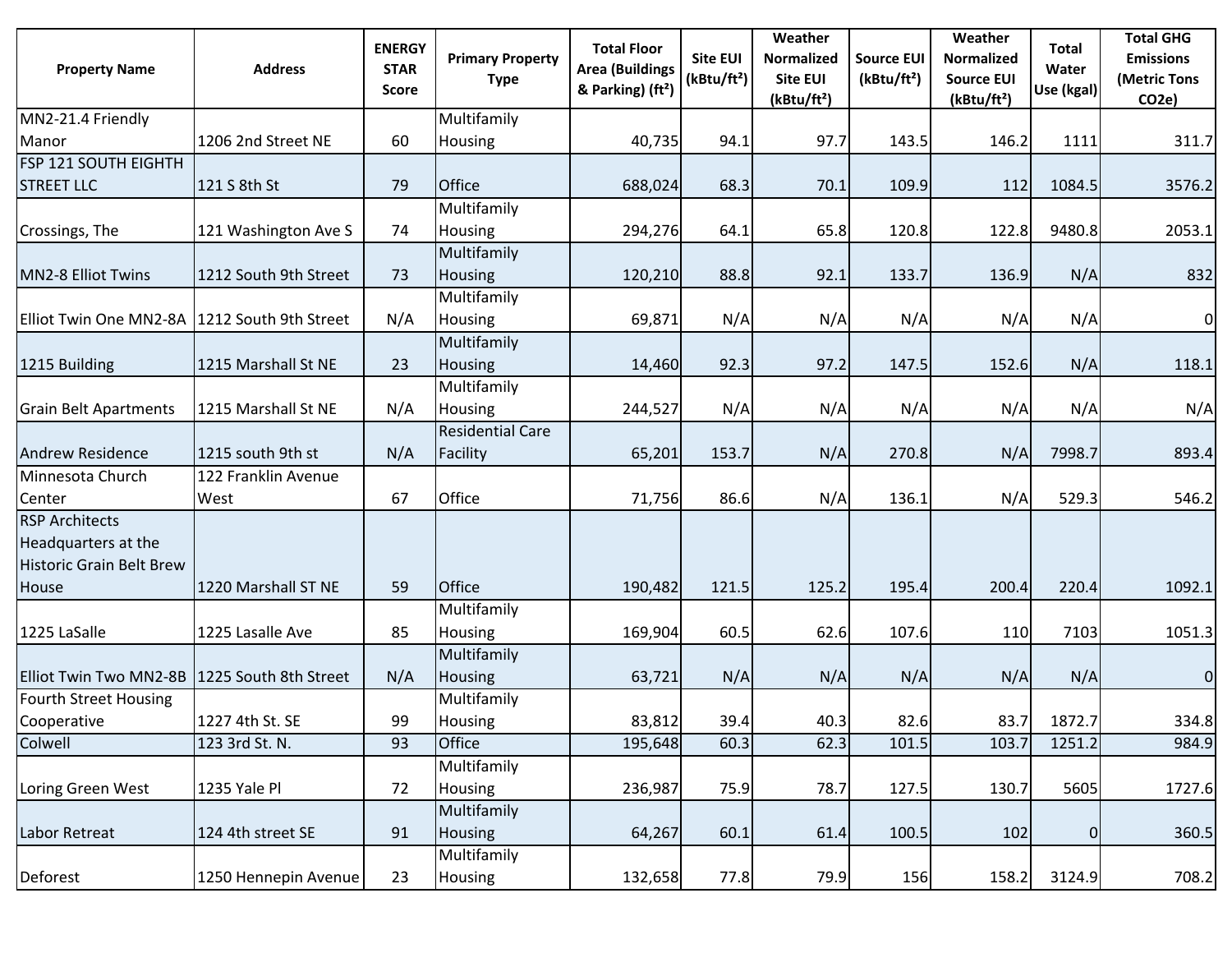| <b>Property Name</b>        | <b>Address</b>        | <b>ENERGY</b><br><b>STAR</b><br><b>Score</b> | <b>Primary Property</b><br><b>Type</b> | <b>Total Floor</b><br><b>Area (Buildings</b><br>& Parking) (ft <sup>2</sup> ) | <b>Site EUI</b><br>(kBtu/ft <sup>2</sup> ) | Weather<br><b>Normalized</b><br><b>Site EUI</b><br>(kBtu/ft <sup>2</sup> ) | <b>Source EUI</b><br>(kBtu/ft <sup>2</sup> ) | Weather<br><b>Normalized</b><br><b>Source EUI</b><br>(kBtu/ft <sup>2</sup> ) | Total<br>Water<br>Use (kgal) | <b>Total GHG</b><br><b>Emissions</b><br>(Metric Tons<br>CO <sub>2</sub> e) |
|-----------------------------|-----------------------|----------------------------------------------|----------------------------------------|-------------------------------------------------------------------------------|--------------------------------------------|----------------------------------------------------------------------------|----------------------------------------------|------------------------------------------------------------------------------|------------------------------|----------------------------------------------------------------------------|
|                             |                       |                                              | Multifamily                            |                                                                               |                                            |                                                                            |                                              |                                                                              |                              |                                                                            |
| <b>Second Street Lofts</b>  | 129 North 2nd Street  | 69                                           | Housing                                | 80,300                                                                        | 55.4                                       | 57.1                                                                       | 85.3                                         | 86.6                                                                         | 1137.9                       | 356.7                                                                      |
| <b>Broadway Place West</b>  | 1300 Godward St. NE   | 92                                           | Office                                 | 323,180                                                                       | 31.1                                       | 31.1                                                                       | 85.1                                         | 85.1                                                                         | 1214.1                       | 872.4                                                                      |
|                             |                       |                                              | Multifamily                            |                                                                               |                                            |                                                                            |                                              |                                                                              |                              |                                                                            |
| <b>McNair</b>               | 1300 Hennepin Avenue  | 86                                           | Housing                                | 97,522                                                                        | 67.7                                       | 70.9                                                                       | 109.8                                        | 113.1                                                                        | 2579.5                       | 436                                                                        |
| <b>Hyatt Regency</b>        |                       |                                              |                                        |                                                                               |                                            |                                                                            |                                              |                                                                              |                              |                                                                            |
| Minneapolis                 | 1300 Nicollet Mall    | 99                                           | Hotel                                  | 830,294                                                                       | 39.6                                       | 40.6                                                                       | 79.1                                         | 80.3                                                                         | 10110.5                      | 3806.3                                                                     |
|                             |                       |                                              | Multifamily                            |                                                                               |                                            |                                                                            |                                              |                                                                              |                              |                                                                            |
| Loring Park (Ir35)          | 1300 Yale Place       | 81                                           | Housing                                | 184,262                                                                       | 57.8                                       | 60.3                                                                       | 94                                           | 96.4                                                                         | 6039.6                       | 962.3                                                                      |
|                             | 1302 69th Avenue      |                                              | Multifamily                            |                                                                               |                                            |                                                                            |                                              |                                                                              |                              |                                                                            |
| <b>Carrington Drive</b>     | North                 | 87                                           | Housing                                | 122,112                                                                       | 61.2                                       | 63.4                                                                       | 89.9                                         | 92.2                                                                         | 6133.7                       | 598.7                                                                      |
| Millennium Hotel            |                       |                                              |                                        |                                                                               |                                            |                                                                            |                                              |                                                                              |                              |                                                                            |
| Minneapolis                 | 1313 Nicollet Mall    | 83                                           | Hotel                                  | 279,745                                                                       | 87                                         | 90.8                                                                       | 145.3                                        | 149.3                                                                        | 9520.6                       | 2266.8                                                                     |
| MN2-37 Hamilton             |                       |                                              | Multifamily                            |                                                                               |                                            |                                                                            |                                              |                                                                              |                              |                                                                            |
| Manor                       | 1314 44th Avenue N    | 75                                           | Housing                                | 157,392                                                                       | 94.2                                       | 98.2                                                                       | 136.1                                        | 139.9                                                                        | 4221                         | 1001.7                                                                     |
| <b>Mozaic East</b>          | 1330 Lagoon Ave.      | 85                                           | Office                                 | 220,140                                                                       | 40.9                                       | 41                                                                         | 113.3                                        | 113.4                                                                        | 788.2                        | 1276.4                                                                     |
|                             | 1331 Marshall Street  |                                              | Multifamily                            |                                                                               |                                            |                                                                            |                                              |                                                                              |                              |                                                                            |
| <b>Mezzo Apartments</b>     | <b>NE</b>             | 99                                           | Housing                                | 92,087                                                                        | 36.7                                       | 37.8                                                                       | 76.3                                         | 77.9                                                                         | N/A                          | 364.1                                                                      |
|                             |                       |                                              | Multifamily                            |                                                                               |                                            |                                                                            |                                              |                                                                              |                              |                                                                            |
| Maryland: Maryland          | 1346 Lasalle Avenue   | 96                                           | Housing                                | 91,737                                                                        | 44.6                                       | 45.7                                                                       | 70.5                                         | 71.4                                                                         | 3870.4                       | 364.4                                                                      |
| MoZaic Office LLC           | 1350 Lagoon Ave       | 13                                           | Office                                 | 65,326                                                                        | 112.3                                      | 115.8                                                                      | 311.9                                        | 321.7                                                                        | 540.8                        | 1207.4                                                                     |
|                             | 1350 Nicollet Avenue  |                                              | Multifamily                            |                                                                               |                                            |                                                                            |                                              |                                                                              |                              |                                                                            |
| <b>MN</b> - Nicollet Towers | South                 | 100                                          | Housing                                | 289,617                                                                       | 19.7                                       | 19.3                                                                       | 55.1                                         | 54.2                                                                         | 7491.2                       | 946.6                                                                      |
|                             |                       |                                              | Multifamily                            |                                                                               |                                            |                                                                            |                                              |                                                                              |                              |                                                                            |
| <b>Eitel Apartments</b>     | 1367 Willow St        | N/A                                          | Housing                                | 172,992                                                                       | N/A                                        | N/A                                                                        | N/A                                          | N/A                                                                          | 5843.5                       | N/A                                                                        |
| Loring Park Apartments      |                       |                                              | Multifamily                            |                                                                               |                                            |                                                                            |                                              |                                                                              |                              |                                                                            |
| (LPM)                       | 1369 Spruce Place     | 81                                           | Housing                                | 566,644                                                                       | 74.1                                       | 77.1                                                                       | 118.9                                        | 122.5                                                                        | 10628.4                      | 2628.1                                                                     |
|                             |                       |                                              | Supermarket/Gro                        |                                                                               |                                            |                                                                            |                                              |                                                                              |                              |                                                                            |
| 06688-Cub Foods             | 13855 Rogers Drive    | 59                                           | cery Store                             | 69,330                                                                        | 243.6                                      | 248.1                                                                      | 535.8                                        | 540.6                                                                        | 950                          | 2150.1                                                                     |
|                             |                       |                                              | Multifamily                            |                                                                               |                                            |                                                                            |                                              |                                                                              |                              |                                                                            |
| <b>Wilson Park Tower</b>    | 1400 Laurel Avenue    | 53                                           | Housing                                | 164,424                                                                       | 82.6                                       | 85                                                                         | 148.7                                        | 150.8                                                                        | 6630                         | 1378.8                                                                     |
|                             |                       |                                              | Multifamily                            |                                                                               |                                            |                                                                            |                                              |                                                                              |                              |                                                                            |
| Seven Corners               | 1400 South 2nd Street | 92                                           | Housing                                | 297,568                                                                       | 63.1                                       | 66                                                                         | 91.2                                         |                                                                              | 94.3 10287.3                 | 1119.3                                                                     |
| East Village South: East    | 1401 11th Avenue      |                                              | Multifamily                            |                                                                               |                                            |                                                                            |                                              |                                                                              |                              |                                                                            |
| <b>Village South</b>        | South                 | 86                                           | Housing                                | 123,355                                                                       | 64.3                                       | 66.1                                                                       | 99.2                                         | 101.2                                                                        | 6006.8                       | 673.6                                                                      |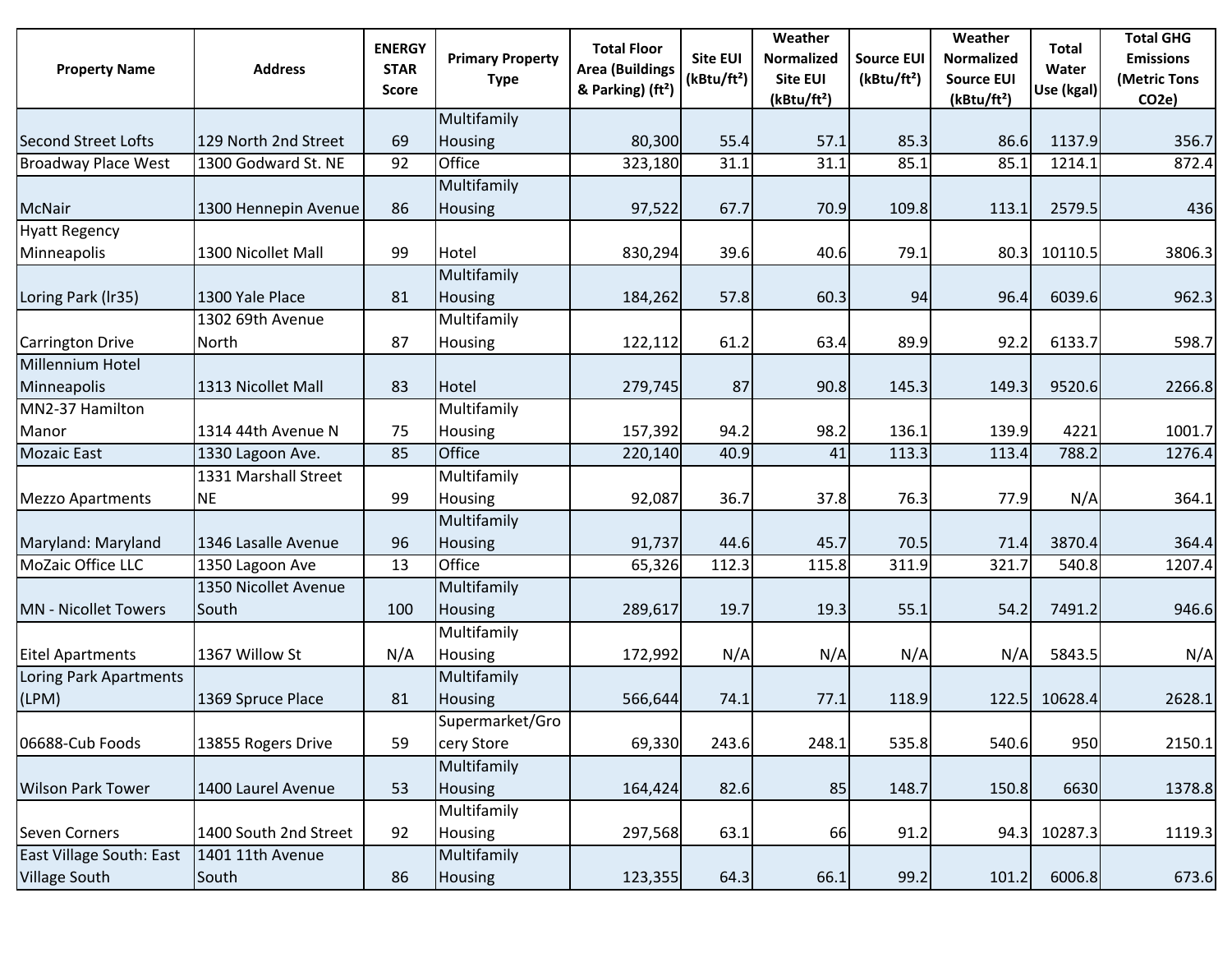| <b>Property Name</b>                        | <b>Address</b>        | <b>ENERGY</b><br><b>STAR</b><br><b>Score</b> | <b>Primary Property</b><br><b>Type</b> | <b>Total Floor</b><br><b>Area (Buildings</b><br>& Parking) (ft <sup>2</sup> ) | <b>Site EUI</b><br>(kBtu/ft <sup>2</sup> ) | Weather<br>Normalized<br>Site EUI<br>(kBtu/ft <sup>2</sup> ) | <b>Source EUI</b><br>(kBtu/ft <sup>2</sup> ) | Weather<br><b>Normalized</b><br><b>Source EUI</b><br>(kBtu/ft <sup>2</sup> ) | <b>Total</b><br>Water<br>Use (kgal) | <b>Total GHG</b><br><b>Emissions</b><br>(Metric Tons<br>CO <sub>2</sub> e) |
|---------------------------------------------|-----------------------|----------------------------------------------|----------------------------------------|-------------------------------------------------------------------------------|--------------------------------------------|--------------------------------------------------------------|----------------------------------------------|------------------------------------------------------------------------------|-------------------------------------|----------------------------------------------------------------------------|
|                                             |                       |                                              | Multifamily                            |                                                                               |                                            |                                                              |                                              |                                                                              |                                     |                                                                            |
| <b>Bierman Place</b>                        | 1401 6th Street SE    | 52                                           | Housing                                | 127,011                                                                       | 85.6                                       | 88.1                                                         | 168.1                                        | 171.5                                                                        | 2844.6                              | 800.9                                                                      |
| Elms (Elliot Pk IV): Elms                   | 1401 Portland Avenue  |                                              | Multifamily                            |                                                                               |                                            |                                                              |                                              |                                                                              |                                     |                                                                            |
| (Elliot Pk IV)                              | South                 | 83                                           | Housing                                | 56,400                                                                        | 64.9                                       | 67.6                                                         | 103.3                                        | 106.2                                                                        | 3070                                | 322.4                                                                      |
|                                             |                       |                                              | Multifamily                            |                                                                               |                                            |                                                              |                                              |                                                                              |                                     |                                                                            |
| Laurel Curve                                | 1414 Laurel Avenue    | 85                                           | Housing                                | 101,458                                                                       | 63.1                                       | 65                                                           | 109.2                                        | 110.3                                                                        | 2608.2                              | 441.6                                                                      |
|                                             |                       |                                              | Multifamily                            |                                                                               |                                            |                                                              |                                              |                                                                              |                                     |                                                                            |
| MN2-14 The Pentagon                         | 1415 22nd Street East | 74                                           | <b>Housing</b>                         | 98,537                                                                        | 98                                         | 102.2                                                        | 138.1                                        | 141.8                                                                        | 3714                                | 596.8                                                                      |
| The Commodore                               |                       |                                              | Multifamily                            |                                                                               |                                            |                                                              |                                              |                                                                              |                                     |                                                                            |
| Apartments                                  | 1417 LaSalle Ave      | 97                                           | Housing                                | 19,430                                                                        | 85.4                                       | 91.6                                                         | 97.4                                         | 103.9                                                                        | 1004                                | 97.9                                                                       |
|                                             |                       |                                              | Senior Living                          |                                                                               |                                            |                                                              |                                              |                                                                              |                                     |                                                                            |
| 1425 10th Ave S                             | 1425 10th Ave S       | 100                                          | Community                              | 50,000                                                                        | 27.9                                       | 27.9                                                         | 78.1                                         | 78.1                                                                         | 2517.4                              | 231.6                                                                      |
| River Run-Sherman                           |                       |                                              | Multifamily                            |                                                                               |                                            |                                                              |                                              |                                                                              |                                     |                                                                            |
| Associates                                  | 1434 Marshall St NE   | 93                                           | Housing                                | 106,381                                                                       | 57.5                                       | 58.4                                                         | 101.6                                        | 102.2                                                                        | 5260.3                              | 438.2                                                                      |
| Lunds & Byerlys -                           |                       |                                              | Supermarket/Gro                        |                                                                               |                                            |                                                              |                                              |                                                                              |                                     |                                                                            |
| Minneapolis Uptown                          | 1450 Lake Street West | 87                                           | cery Store                             | 53,070                                                                        | 161.1                                      | 165.1                                                        | 326                                          | 330.3                                                                        | 1833.3                              | 991.4                                                                      |
| Loring Tower                                |                       |                                              | Multifamily                            |                                                                               |                                            |                                                              |                                              |                                                                              |                                     |                                                                            |
| Apartments (Ir008)                          | 15 E Grant St         | 45                                           | Housing                                | 89,490                                                                        | 133.5                                      | 137.5                                                        | 220.6                                        |                                                                              | 224.9 11573.2                       | 1031.5                                                                     |
| Riverplace - Brown Ryan   15 Main Street SE |                       | N/A                                          | Office                                 | 9,956                                                                         | 256.1                                      | 259.3                                                        | 680.5                                        | 687                                                                          | $\overline{0}$                      | 399.9                                                                      |
| LaSalle Building                            | 15 S 9th St           | 78                                           | Office                                 | 78,749                                                                        | 72.2                                       | 75.3                                                         | 128.7                                        | 132.4                                                                        | 62.3                                | 585.7                                                                      |
| <b>Grace Center for</b>                     |                       |                                              |                                        |                                                                               |                                            |                                                              |                                              |                                                                              |                                     |                                                                            |
| <b>Community Life</b>                       | 1500 6th St. NE       | 77                                           | K-12 School                            | 88,252                                                                        | 73                                         | 76                                                           | 104.7                                        | 107.8                                                                        | 806.2                               | 295.1                                                                      |
| Chicago Ave: Chicago                        | 1500 Chicago Avenue   |                                              | Multifamily                            |                                                                               |                                            |                                                              |                                              |                                                                              |                                     |                                                                            |
| Ave - 1500                                  | South                 | 100                                          | Housing                                | 23,102                                                                        | 48.1                                       | 50.5                                                         | 56.6                                         | 59.3                                                                         | 1469.8                              | 68.2                                                                       |
| The Buckingham                              |                       |                                              | Multifamily                            |                                                                               |                                            |                                                              |                                              |                                                                              |                                     |                                                                            |
| Apartments                                  | 1500 LaSalle Ave      | 89                                           | Housing                                | 58,521                                                                        | 117.3                                      | N/A                                                          | 133.4                                        | N/A                                                                          | 5858.6                              | 403.5                                                                      |
| <b>Courtyard Minneapolis</b>                |                       |                                              |                                        |                                                                               |                                            |                                                              |                                              |                                                                              |                                     |                                                                            |
| Downtown                                    | 1500 Washington Ave S | 94                                           | Hotel                                  | 195,000                                                                       | 66.4                                       | 68.5                                                         | 114.7                                        | 117                                                                          | 3633.3                              | 1254.2                                                                     |
| The Parkway                                 |                       |                                              | Multifamily                            |                                                                               |                                            |                                                              |                                              |                                                                              |                                     |                                                                            |
| Apartments                                  | 1501 LaSalle Ave      | 82                                           | Housing                                | 29,718                                                                        | 64.2                                       | N/A                                                          | 152.9                                        | N/A                                                                          | N/A                                 | 265.3                                                                      |
| Chicago Ave: Chicago                        | 1504 Chicago Avenue   |                                              | Multifamily                            |                                                                               |                                            |                                                              |                                              |                                                                              |                                     |                                                                            |
| Ave - 1504                                  | South                 | 100                                          | Housing                                | 22,095                                                                        | 40                                         | 42.3                                                         | 48.9                                         | 51.3                                                                         | 1412.9                              | 56.8                                                                       |
| Chicago Ave: Chicago                        | 1508 Chicago Avenue   |                                              | Multifamily                            |                                                                               |                                            |                                                              |                                              |                                                                              |                                     |                                                                            |
| Ave - 1508                                  | South                 | N/A                                          | <b>Housing</b>                         | 18,948                                                                        | 49.5                                       | 52.2                                                         | 59.4                                         | 62.3                                                                         | 1138.7                              | 58.9                                                                       |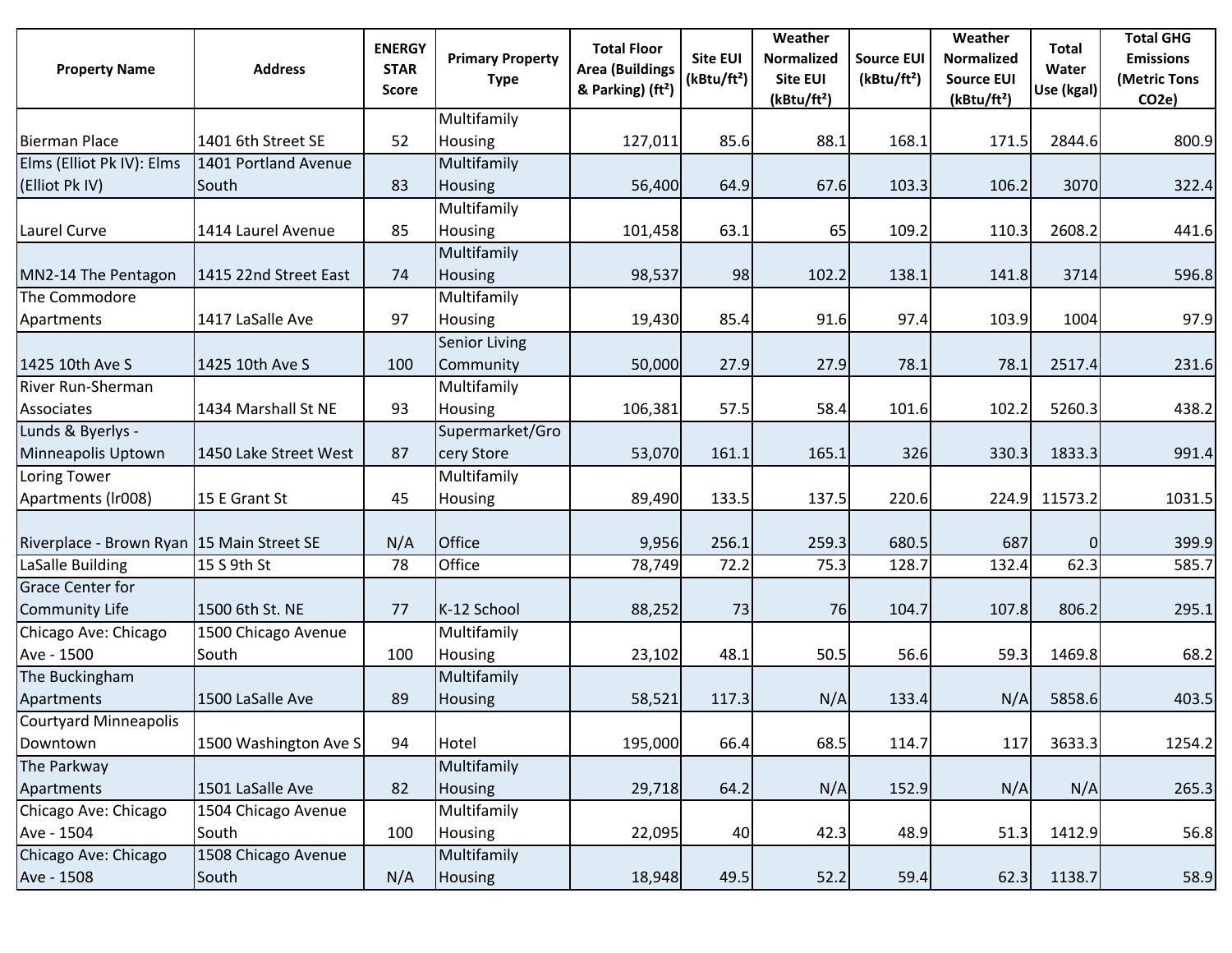| <b>Property Name</b>                           | <b>Address</b>               | <b>ENERGY</b><br><b>STAR</b><br><b>Score</b> | <b>Primary Property</b><br><b>Type</b> | <b>Total Floor</b><br><b>Area (Buildings</b><br>& Parking) (ft <sup>2</sup> ) | <b>Site EUI</b><br>(kBtu/ft <sup>2</sup> ) | Weather<br><b>Normalized</b><br><b>Site EUI</b><br>(kBtu/ft <sup>2</sup> ) | <b>Source EUI</b><br>(kBtu/ft <sup>2</sup> ) | Weather<br><b>Normalized</b><br><b>Source EUI</b><br>(kBtu/ft <sup>2</sup> ) | <b>Total</b><br>Water<br>Use (kgal) | <b>Total GHG</b><br><b>Emissions</b><br>(Metric Tons<br>CO <sub>2</sub> e) |
|------------------------------------------------|------------------------------|----------------------------------------------|----------------------------------------|-------------------------------------------------------------------------------|--------------------------------------------|----------------------------------------------------------------------------|----------------------------------------------|------------------------------------------------------------------------------|-------------------------------------|----------------------------------------------------------------------------|
|                                                | 1508 Franklin Avenue         |                                              | Multifamily                            |                                                                               |                                            |                                                                            |                                              |                                                                              |                                     |                                                                            |
| Many Rivers East                               | East                         | 100                                          | <b>Housing</b>                         | 84,822                                                                        | 49.2                                       | 50.8                                                                       | 62.4                                         | 64.1                                                                         | 4771.3                              | 223.4                                                                      |
| 1509 10th Ave S                                | 1509 10th Ave S              | 99                                           | <b>Senior Living</b><br>Community      | 50,000                                                                        | 42.5                                       | 42.5                                                                       | 119                                          | 119                                                                          | 3398.1                              | 352.9                                                                      |
|                                                |                              |                                              | Senior Living                          |                                                                               |                                            |                                                                            |                                              |                                                                              |                                     |                                                                            |
| 1510 11th Ave S                                | 1510 11th Ave S              | N/A                                          | Community                              | 100,000                                                                       | N/A                                        | N/A                                                                        | N/A                                          | N/A                                                                          | 6196.1                              | N/A                                                                        |
| Phillips: Phillips - 1513                      |                              |                                              | Multifamily                            |                                                                               |                                            |                                                                            |                                              |                                                                              |                                     |                                                                            |
| 22nd                                           | 1513 East 22nd Street        | N/A                                          | <b>Housing</b>                         | 2,980                                                                         | 1.1                                        | 1.2                                                                        | 3.2                                          | 3.2                                                                          | 147.4                               | 0.6                                                                        |
|                                                | 1515 Chicago Avenue          |                                              | Multifamily                            |                                                                               |                                            |                                                                            |                                              |                                                                              |                                     |                                                                            |
| Buri Manor: Buri Manor                         | South                        | 100                                          | <b>Housing</b>                         | 16,464                                                                        | 39.3                                       | 40.3                                                                       | 65.3                                         | 67                                                                           | 1750.9                              | 59.9                                                                       |
|                                                |                              |                                              | Multifamily                            |                                                                               |                                            |                                                                            |                                              |                                                                              |                                     |                                                                            |
| MN2-16 Park Center                             | 1515 Park Ave S              | 82                                           | <b>Housing</b>                         | 142,278                                                                       | 80.8                                       | 83.9                                                                       | 117.5                                        | 120.5                                                                        | 3490                                | 854.1                                                                      |
| Chestnut Service Center   1518 Chestnut Avenue |                              | 37                                           | <b>Mixed Use</b><br>Property           | 205,135                                                                       | 137.7                                      | 141.9                                                                      | 233.3                                        | 238.5                                                                        | 1314.3                              | 2319.1                                                                     |
|                                                | 1520 New Brighton            |                                              |                                        |                                                                               |                                            |                                                                            |                                              |                                                                              |                                     |                                                                            |
| 2807 - MINNEAPOLIS NE Blvd.                    |                              | 87                                           | <b>Retail Store</b>                    | 129,711                                                                       | 58.1                                       | 59.6                                                                       | 108.7                                        | 110.3                                                                        | 1281.2                              | 799.5                                                                      |
|                                                | 1540 New Brighton            |                                              | Supermarket/Gro                        |                                                                               |                                            |                                                                            |                                              |                                                                              |                                     |                                                                            |
| 06692-Quarry (DL31864) Blvd                    |                              | 39                                           | cery Store                             | 64,130                                                                        | 250.1                                      | 253.3                                                                      | 562.5                                        | 565.9                                                                        | 1187.8                              | 2093.2                                                                     |
| <b>SA Stradford Flats-</b>                     |                              |                                              | Multifamily                            |                                                                               |                                            |                                                                            |                                              |                                                                              |                                     |                                                                            |
| <b>Sherman Associates</b>                      | 16 E 15th St                 | 18                                           | <b>Housing</b>                         | 33,098                                                                        | 140.6                                      | 140.6                                                                      | 193.9                                        | 193.9                                                                        | 6088.4                              | 346                                                                        |
| Archdale: Archdale                             | 1600 1st Avenue South        | 77                                           | Multifamily<br>Housing                 | 19,760                                                                        | 91.2                                       | 96.1                                                                       | 111.9                                        | 117.1                                                                        | 1474.4                              | 116.3                                                                      |
|                                                |                              |                                              |                                        |                                                                               |                                            |                                                                            |                                              |                                                                              |                                     |                                                                            |
| <b>Basilica of St Mary</b>                     | 1600 Hennepin Ave            | 33                                           | <b>Worship Facility</b>                | 56,400                                                                        | 71.1                                       | 73.8                                                                       | 98.7                                         | 101.6                                                                        | 1451.5                              | 300.7                                                                      |
|                                                |                              |                                              | Multifamily                            |                                                                               |                                            |                                                                            |                                              |                                                                              |                                     |                                                                            |
| Riverside Plaza-Sherman 1600 South 6th Street  |                              | 73                                           | Housing                                | 1,483,779                                                                     | 88.7                                       | 91.9                                                                       | 124.1                                        | 127.2                                                                        | 52391.5                             | 8212.9                                                                     |
| Coloplast US                                   | 1601 W River Rd              | 19                                           | Office                                 | 139,795                                                                       | 161.4                                      | 164.8                                                                      | 303.8                                        | 307.4                                                                        | 2291.2                              | 2410.3                                                                     |
| <b>Cedar High Apartments</b>                   |                              |                                              | Multifamily                            |                                                                               |                                            |                                                                            |                                              |                                                                              |                                     |                                                                            |
| <b>MN2-6C</b>                                  | 1611 South 6th Street        | N/A                                          | Housing                                | 75,315                                                                        | N/A                                        | N/A                                                                        | N/A                                          | N/A                                                                          | N/A                                 | $\overline{0}$                                                             |
|                                                | 1616 Buchanan Street         |                                              |                                        |                                                                               |                                            |                                                                            |                                              |                                                                              |                                     |                                                                            |
| Yinghua Academy                                | <b>NE</b>                    | 60                                           | K-12 School                            | 82,664                                                                        | 71.7                                       | 74.6                                                                       | 109.6                                        | 112.7                                                                        | 444.6                               | 498                                                                        |
| <b>Fisk Building</b>                           | 1621 East Hennepin<br>Avenue | 85                                           | Office                                 | 125,938                                                                       | 57                                         | 58.9                                                                       | 101.8                                        | 103.9                                                                        | 673.6                               | 722.1                                                                      |
| MN2-6 Cedar High                               |                              |                                              | Multifamily                            |                                                                               |                                            |                                                                            |                                              |                                                                              |                                     |                                                                            |
| Apartments                                     | 1627 South 6th Street        | 72                                           | Housing                                | 239,032                                                                       | 96.3                                       | 100.5                                                                      | 136                                          | 139.7                                                                        | 14065                               | 1651.4                                                                     |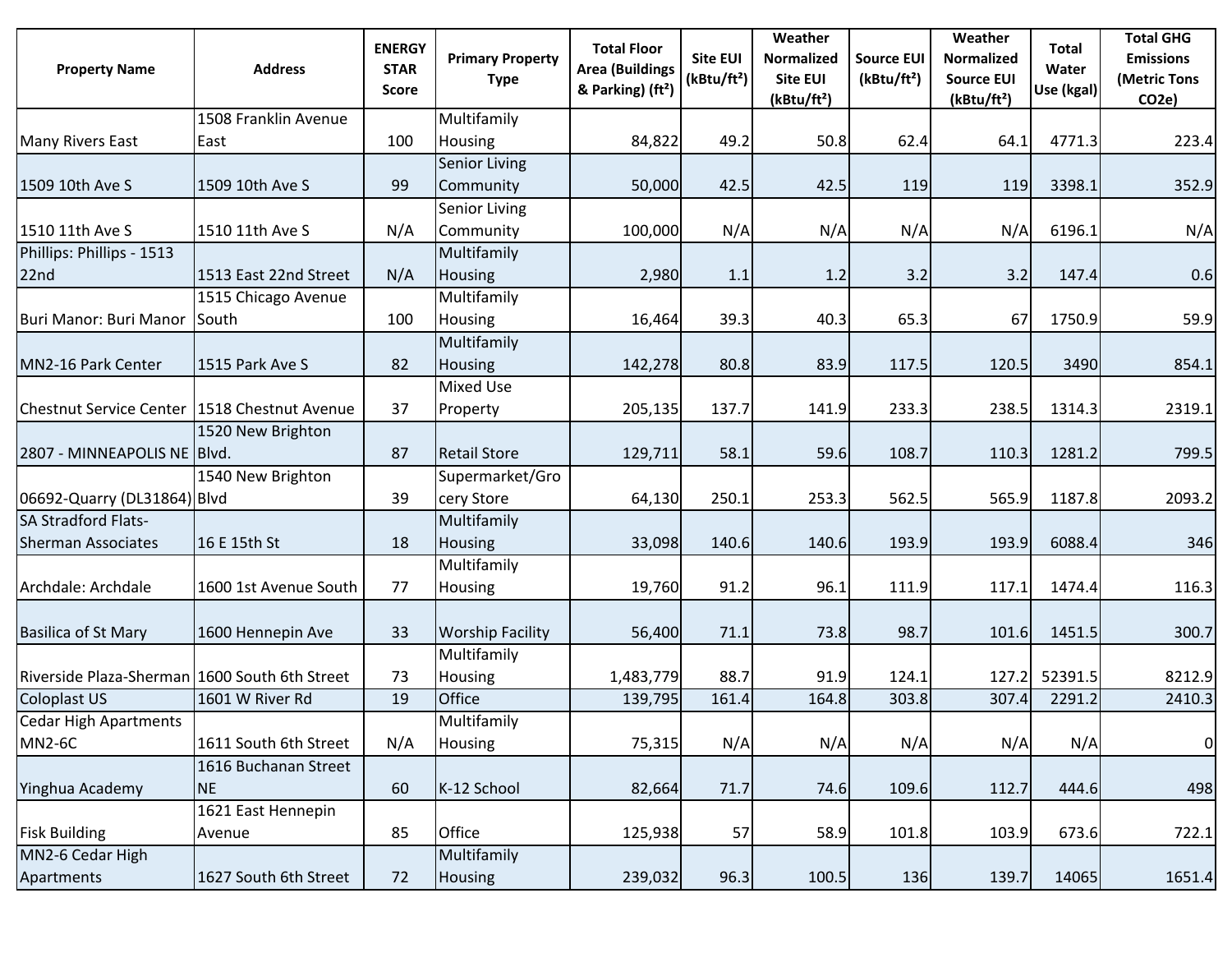| <b>Property Name</b>                               | <b>Address</b>        | <b>ENERGY</b><br><b>STAR</b><br><b>Score</b> | <b>Primary Property</b><br><b>Type</b> | <b>Total Floor</b><br><b>Area (Buildings</b><br>& Parking) (ft <sup>2</sup> ) | <b>Site EUI</b><br>(kBtu/ft <sup>2</sup> ) | Weather<br>Normalized<br><b>Site EUI</b><br>(kBtu/ft <sup>2</sup> ) | <b>Source EUI</b><br>(kBtu/ft <sup>2</sup> ) | Weather<br><b>Normalized</b><br><b>Source EUI</b><br>(kBtu/ft <sup>2</sup> ) | <b>Total</b><br>Water<br>Use (kgal) | <b>Total GHG</b><br><b>Emissions</b><br>(Metric Tons<br>CO <sub>2e</sub> ) |
|----------------------------------------------------|-----------------------|----------------------------------------------|----------------------------------------|-------------------------------------------------------------------------------|--------------------------------------------|---------------------------------------------------------------------|----------------------------------------------|------------------------------------------------------------------------------|-------------------------------------|----------------------------------------------------------------------------|
| <b>Cedar High Apartments</b>                       |                       |                                              | Multifamily                            |                                                                               |                                            |                                                                     |                                              |                                                                              |                                     |                                                                            |
| <b>MN2-6A</b>                                      | 1627 South 6th Street | N/A                                          | Housing                                | 74,815                                                                        | N/A                                        | N/A                                                                 | N/A                                          | N/A                                                                          | N/A                                 | $\overline{0}$                                                             |
| <b>Higher Ground</b>                               |                       |                                              | Multifamily                            |                                                                               |                                            |                                                                     |                                              |                                                                              |                                     |                                                                            |
| Minneapolis                                        | 165 Glenwood Ave      | N/A                                          | <b>Housing</b>                         | 74,811                                                                        | 72.8                                       | 74.6                                                                | 145.6                                        | 147.5                                                                        | 2958.4                              | 623.3                                                                      |
| MINNEAPOLIS NE (1095) BLVD                         | 1650 NEW BRIGHTON     | 73                                           | <b>Retail Store</b>                    | 400,335                                                                       | 77.3                                       | 78.8                                                                | 173.7                                        | 175.3                                                                        | 1304                                | 1359.4                                                                     |
| East Side Neighborhood<br>Services Inc             | 1700 2nd St NE        | 39                                           | Office                                 | 104,586                                                                       | 150.2                                      | 154                                                                 | 210                                          | 215.3                                                                        | 811.1                               | 619.8                                                                      |
| MN2-9 Hiawatha                                     |                       |                                              | Multifamily                            |                                                                               |                                            |                                                                     |                                              |                                                                              |                                     |                                                                            |
| <b>Towers Apartments</b>                           | 1700 East 22nd Street | 53                                           | Housing                                | 202,923                                                                       | 111                                        | 116.2                                                               | 151                                          | 156                                                                          | 7743                                | 1557.1                                                                     |
| <b>Hiawatha Towers</b><br><b>Apartments MN2-9B</b> | 1700 East 22nd Street | N/A                                          | Multifamily<br>Housing                 | 63,776                                                                        | N/A                                        | N/A                                                                 | N/A                                          | N/A                                                                          | N/A                                 | $\overline{0}$                                                             |
| <b>Hiawatha Towers</b>                             |                       |                                              | Multifamily                            |                                                                               |                                            |                                                                     |                                              |                                                                              |                                     |                                                                            |
| Apartments MN2-9A                                  | 1700 East 22nd Street | N/A                                          | Housing                                | 74,951                                                                        | N/A                                        | N/A                                                                 | N/A                                          | N/A                                                                          | N/A                                 | $\overline{0}$                                                             |
| MN2-24 Third Avenue                                |                       |                                              | Multifamily                            |                                                                               |                                            |                                                                     |                                              |                                                                              |                                     |                                                                            |
| <b>Towers</b>                                      | 1707 3rd Avenue S     | 86                                           | Housing                                | 161,879                                                                       | 76.1                                       | 79                                                                  | 112.4                                        | 114.7                                                                        | 3831                                | 885.6                                                                      |
| MN2-26 Rainbow                                     |                       |                                              | Multifamily                            |                                                                               |                                            |                                                                     |                                              |                                                                              |                                     |                                                                            |
| Terrace                                            | 1710 Plymouth Ave N   | 61                                           | Housing                                | 75,038                                                                        | 87                                         | 90.3                                                                | 135.5                                        | 138.4                                                                        | 1667                                | 498.8                                                                      |
|                                                    | 1717 Washington       |                                              | Multifamily                            |                                                                               |                                            |                                                                     |                                              |                                                                              |                                     |                                                                            |
| MN2-32 Holland Hi Rise                             | <b>Street NE</b>      | 71                                           | Housing                                | 127,462                                                                       | 99.4                                       | 103.7                                                               | 142.3                                        | 146.2                                                                        | 3615                                | 846.7                                                                      |
| Swinford<br>Apartments/Townhome                    |                       |                                              | Multifamily                            |                                                                               |                                            |                                                                     |                                              |                                                                              |                                     |                                                                            |
| ${\sf s}$                                          | 18 N. 13th Street     | 90                                           | Housing                                | 47,054                                                                        | 65.2                                       | 67.9                                                                | 99.8                                         | 102.4                                                                        | 1273.3                              | 258.2                                                                      |
| 7west                                              | 1800 Washington Ave S | 99                                           | Multifamily<br>Housing                 | 232,938                                                                       | 48.1                                       | 49.4                                                                | 86.8                                         | 87.7                                                                         | 4253.8                              | 912.7                                                                      |
| 1800 Lake                                          |                       |                                              | Multifamily                            |                                                                               |                                            |                                                                     |                                              |                                                                              |                                     | 315.8                                                                      |
| Coyle (OHP): Coyle                                 | 1800 West Lake Street | 100                                          | Housing<br>Multifamily                 | 123,342                                                                       | 33.1                                       | 34.5                                                                | 57.1                                         | 58.6                                                                         | 1715.9                              |                                                                            |
| (OHP)                                              | 1801 Lasalle Avenue   | 76                                           | Housing                                | 20,152                                                                        | 65.2                                       | 67.1                                                                | 104.7                                        | 105.5                                                                        | 622.3                               | 116.9                                                                      |
| Bottineau Commons-                                 | 1808 University       |                                              | Multifamily                            |                                                                               |                                            |                                                                     |                                              |                                                                              |                                     |                                                                            |
| Sherman Associates                                 | Avenue NE             | 96                                           | Housing                                | 185,373                                                                       | 53.6                                       | 55.1                                                                | 86.9                                         | 88                                                                           | 8675.1                              | 676                                                                        |
|                                                    | 1815 Central Avenue   |                                              | Multifamily                            |                                                                               |                                            |                                                                     |                                              |                                                                              |                                     |                                                                            |
| MN2-35 Parker Skyview                              | INE.                  | 87                                           | Housing                                | 251,518                                                                       | 79.8                                       | 82.7                                                                | 119.1                                        | 121.3                                                                        | 6330                                | 1358.9                                                                     |
|                                                    | 1822 Park Avenue      |                                              | Multifamily                            |                                                                               |                                            |                                                                     |                                              |                                                                              |                                     |                                                                            |
| 1822 Park: 1822 Park                               | South                 | N/A                                          | Housing                                | 18,000                                                                        | 90.9                                       | 95                                                                  | 136.5                                        | 140.7                                                                        | 320.2                               | 134.6                                                                      |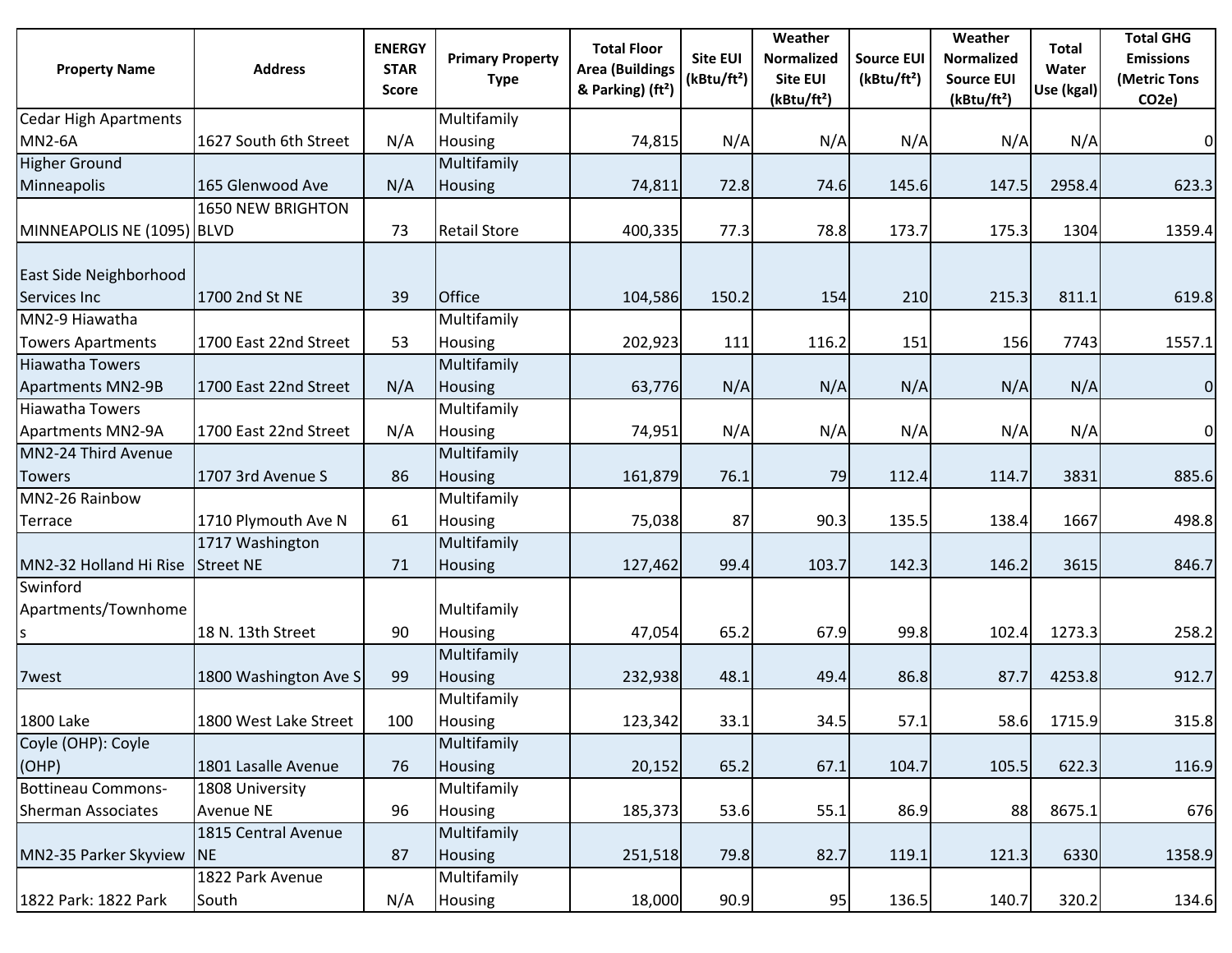| <b>Property Name</b>                                           | <b>Address</b>                   | <b>ENERGY</b><br><b>STAR</b><br><b>Score</b> | <b>Primary Property</b><br><b>Type</b> | <b>Total Floor</b><br><b>Area (Buildings</b><br>& Parking) (ft <sup>2</sup> ) | <b>Site EUI</b><br>(kBtu/ft <sup>2</sup> ) | Weather<br><b>Normalized</b><br><b>Site EUI</b><br>(kBtu/ft <sup>2</sup> ) | <b>Source EUI</b><br>(kBtu/ft <sup>2</sup> ) | Weather<br>Normalized<br><b>Source EUI</b><br>(kBtu/ft <sup>2</sup> ) | Total<br>Water<br>Use (kgal) | <b>Total GHG</b><br><b>Emissions</b><br>(Metric Tons<br>CO <sub>2</sub> e) |
|----------------------------------------------------------------|----------------------------------|----------------------------------------------|----------------------------------------|-------------------------------------------------------------------------------|--------------------------------------------|----------------------------------------------------------------------------|----------------------------------------------|-----------------------------------------------------------------------|------------------------------|----------------------------------------------------------------------------|
| 310 - GrandMarc Seven                                          | 1849 Washington Ave              |                                              | Multifamily                            |                                                                               |                                            |                                                                            |                                              |                                                                       |                              |                                                                            |
| <b>Corners</b>                                                 | South                            | 93                                           | Housing                                | 177,602                                                                       | 59.5                                       | 61.1                                                                       | 105.7                                        | 107.1                                                                 | 9754                         | 1056.9                                                                     |
| Hampton Inn & Suites<br>Minneapolis Downtown   19 N 8th Street |                                  | 99                                           | Hotel                                  | 137,304                                                                       | 48.9                                       | 50.1                                                                       | 90                                           | 91.3                                                                  | 6674.6                       | 699.1                                                                      |
| MN2-21.5 Friendly                                              |                                  |                                              | Multifamily                            |                                                                               |                                            |                                                                            |                                              |                                                                       |                              |                                                                            |
| Manor                                                          | 1900 3rd Street NE               | 64                                           | <b>Housing</b>                         | 29,668                                                                        | 83                                         | 86.4                                                                       | 120.9                                        | 123.6                                                                 | 790                          | 154.9                                                                      |
| MN - Monroe Senior<br>Apartments: Monroe<br>Village            | 1900 Central Avenue<br>Northeast | 96                                           | Multifamily<br>Housing                 | 69,827                                                                        | 38.9                                       | 40.1                                                                       | 73.2                                         | 73.8                                                                  | 1484.1                       | 290.1                                                                      |
| Minnehaha 94                                                   | 1901 Minnehaha Ave               | 92                                           | Multifamily<br>Housing                 | 117,310                                                                       | 78.1                                       | 81.1                                                                       | 104.2                                        | 106.8                                                                 | 60.9                         | 431.7                                                                      |
| <b>Riverview Tower</b>                                         | 1920 1st St S                    | 27                                           | Multifamily<br>Housing                 | 193,781                                                                       | 111.7                                      | 116.2                                                                      | 177.9                                        | 183.5                                                                 | 9699.9                       | 1907.7                                                                     |
| MN2-19 Franklin Tower                                          | 1920 4th Avenue S                | 80                                           | Multifamily<br>Housing                 | 83,952                                                                        | 86.4                                       | 89.8                                                                       | 127.8                                        | 130.6                                                                 | 2076                         | 497.2                                                                      |
| Rose - Building Data:<br>Rose - Building Data                  | 1928 Portland Avenue<br>South    | 47                                           | Multifamily<br>Housing                 | 111,999                                                                       | 65.5                                       | 67                                                                         | 128.5                                        | 130                                                                   | 3941.3                       | 821.3                                                                      |
| <b>Bottineau Lofts-</b><br>Sherman                             | 1929 2nd Street<br>Northeast     | 70                                           | Multifamily<br>Housing                 | 40,998                                                                        | 64.2                                       | 66.3                                                                       | 113.9                                        | 116.1                                                                 | 5053.1                       | 262.8                                                                      |
| <b>Vision Loss Resources</b>                                   | 1936 LYNDALE AVE<br><b>SOUTH</b> | N/A                                          | Other - Education                      | 86,765                                                                        | 66.1                                       | 68.3                                                                       | 105.4                                        | 106.9                                                                 | 646                          | 506.1                                                                      |
| <b>Skyway YMCA</b><br>Downtown St Paul                         | 194 6th St E                     | N/A                                          | Fitness<br>Center/Health<br>Club/Gym   | 71,482                                                                        | 23.7                                       | 31.4                                                                       | 64.1                                         | 85.3                                                                  | 571.5                        | 271                                                                        |
| <b>Falls and Pinnacle</b>                                      | 20 2nd St NE                     | 86                                           | Multifamily<br>Housing                 | 264,697                                                                       | 72.9                                       | 76.5                                                                       | 105.9                                        | 109.5                                                                 | 8139.2                       | 1526.8                                                                     |
| Red 20 Apartments -<br>rd095                                   | 20 6th St NE                     | 88                                           | Multifamily<br>Housing                 | 141,012                                                                       | 53.6                                       | 55                                                                         | 102.8                                        | 104.6                                                                 | 2988.4                       | 737.2                                                                      |
| 20 Washington Square                                           | 20 Washington Ave                | 80                                           | Office                                 | 212,724                                                                       | 51.3                                       | 52.4                                                                       | 107.3                                        | 108.7                                                                 | 1563.1                       | 1330.3                                                                     |
| U.S. Bank Plaza                                                | 200 S. 6th St.                   | 93                                           | Office                                 | 1,784,286                                                                     | 31.5                                       | 32.1                                                                       | 80.5                                         | 81.2                                                                  | 7132.4                       | 6972.5                                                                     |
| West Broadway: West<br>Broadway                                | 2000 West Broadway<br>Avenue     | 100                                          | Multifamily<br>Housing                 | 101,166                                                                       | 33.1                                       | 33.6                                                                       | 59.4                                         | 59.6                                                                  | 4382.3                       | 338.9                                                                      |
| Jourdain: Jourdain                                             | 2006 Portland Avenue<br>South    | 96                                           | Multifamily<br>Housing                 | 49,950                                                                        | 45.2                                       | 45.8                                                                       | 82.2                                         | 82.5                                                                  | 2571.4                       | 232                                                                        |
| <b>AAN Headquarters</b>                                        | 201 Chicago Avenue               | 39                                           | Office                                 | 62,400                                                                        | 79.2                                       | 81.1                                                                       | 155.7                                        | 157.7                                                                 | 428.8                        | 554.7                                                                      |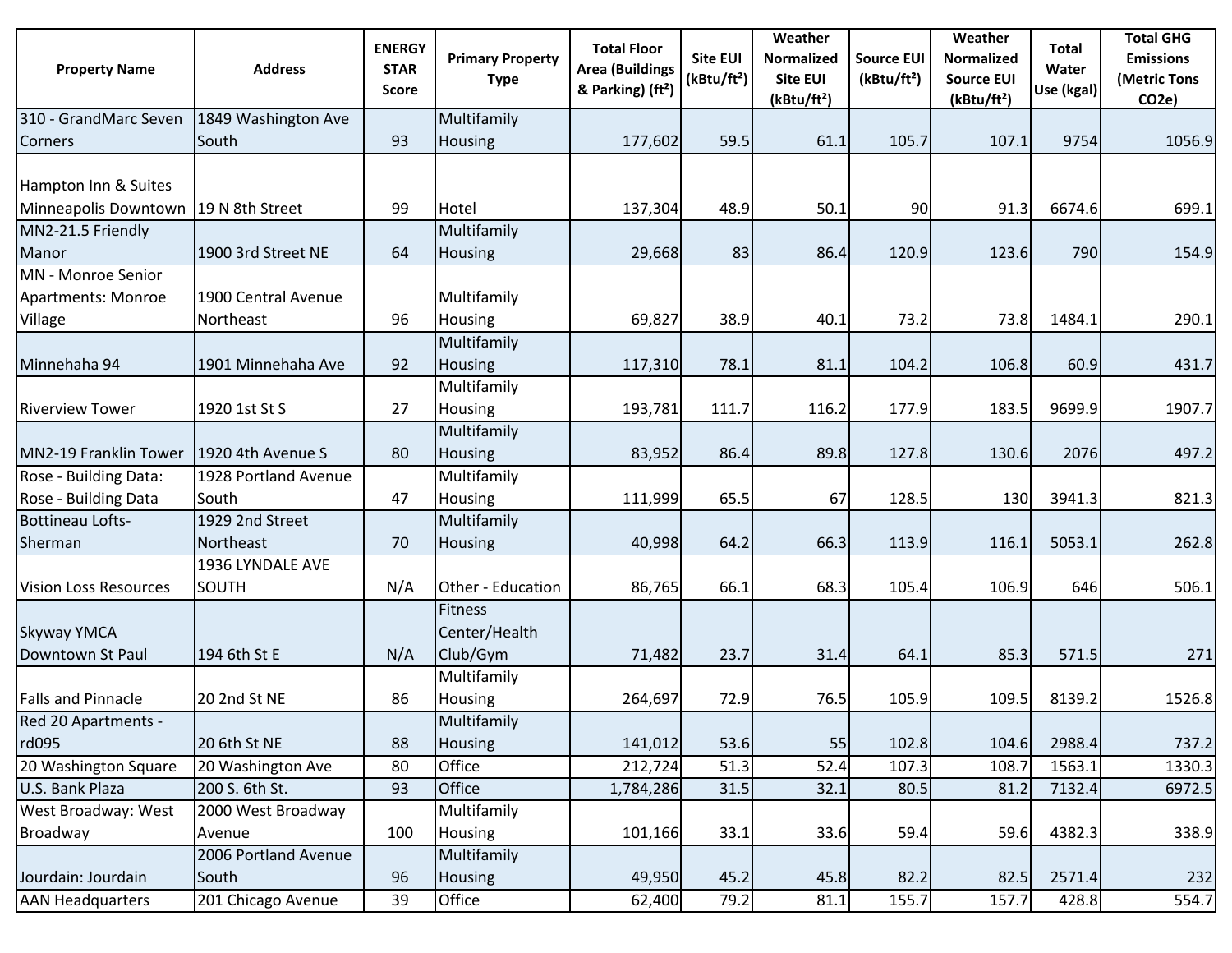| <b>Property Name</b>                           | <b>Address</b>         | <b>ENERGY</b><br><b>STAR</b><br><b>Score</b> | <b>Primary Property</b><br><b>Type</b> | <b>Total Floor</b><br><b>Area (Buildings</b><br>& Parking) (ft <sup>2</sup> ) | <b>Site EUI</b><br>(kBtu/ft <sup>2</sup> ) | Weather<br><b>Normalized</b><br><b>Site EUI</b><br>(kBtu/ft <sup>2</sup> ) | <b>Source EUI</b><br>(kBtu/ft <sup>2</sup> ) | Weather<br><b>Normalized</b><br><b>Source EUI</b><br>(kBtu/ft <sup>2</sup> ) | Total<br>Water<br>Use (kgal) | <b>Total GHG</b><br><b>Emissions</b><br>(Metric Tons<br>CO <sub>2</sub> e) |
|------------------------------------------------|------------------------|----------------------------------------------|----------------------------------------|-------------------------------------------------------------------------------|--------------------------------------------|----------------------------------------------------------------------------|----------------------------------------------|------------------------------------------------------------------------------|------------------------------|----------------------------------------------------------------------------|
|                                                | 201 Irving Avenue      |                                              |                                        |                                                                               |                                            |                                                                            |                                              |                                                                              |                              |                                                                            |
| Market 212 / LEEF                              | <b>North</b>           | 77                                           | Office                                 | 66,196                                                                        | 32.9                                       | 33.7                                                                       | 88.6                                         | 90.8                                                                         | 499.6                        | 346.7                                                                      |
|                                                |                        |                                              | Multifamily                            |                                                                               |                                            |                                                                            |                                              |                                                                              |                              |                                                                            |
| MoDI                                           | 2015 Lyndale Ave S     | 98                                           | Housing                                | 65,324                                                                        | 43.3                                       | 44.9                                                                       | 99.9                                         | 104                                                                          | 1451.5                       | 310.7                                                                      |
|                                                |                        |                                              | Multifamily                            |                                                                               |                                            |                                                                            |                                              |                                                                              |                              |                                                                            |
| Karinsplass Apartments   2015 Riverside Avenue |                        | N/A                                          | Housing                                | 57,088                                                                        | 64.2                                       | 67.2                                                                       | 91.6                                         | 94.7                                                                         | 1927.5                       | 228.5                                                                      |
|                                                |                        |                                              | Residence                              |                                                                               |                                            |                                                                            |                                              |                                                                              |                              |                                                                            |
| <b>Anderson Hall</b>                           | 2016 8th Street        | 71                                           | Hall/Dormitory                         | 89,720                                                                        | 93.4                                       | 95.5                                                                       | 138                                          | 140.5                                                                        | 3126.9                       | 697.8                                                                      |
| <b>Hiawatha Towers</b>                         | 2019 16th Avenue       |                                              | Multifamily                            |                                                                               |                                            |                                                                            |                                              |                                                                              |                              |                                                                            |
| Apartments MN2-9C                              | South                  | N/A                                          | Housing                                | 64,196                                                                        | N/A                                        | N/A                                                                        | N/A                                          | N/A                                                                          | N/A                          | $\overline{0}$                                                             |
| Oxbo Urban Rentals -                           |                        |                                              | Multifamily                            |                                                                               |                                            |                                                                            |                                              |                                                                              |                              |                                                                            |
| xb000                                          | 202 West 7th Street    | 100                                          | Housing                                | 369,960                                                                       | 17.8                                       | 18.1                                                                       | 42.5                                         | 42.6                                                                         | 4300.9                       | 691.9                                                                      |
|                                                | 2020 Commerce          |                                              | Multifamily                            |                                                                               |                                            |                                                                            |                                              |                                                                              |                              |                                                                            |
| Balsam Hill: Balsam Hill                       | Boulevard              | N/A                                          | Housing                                | 39,007                                                                        | 70.9                                       | 72.7                                                                       | 115.6                                        | 117.6                                                                        | 1075                         | 250.5                                                                      |
| The Vicinity-Sherman                           |                        |                                              | Multifamily                            |                                                                               |                                            |                                                                            |                                              |                                                                              |                              |                                                                            |
| Associates                                     | 205 Park Avenue South  | $\mathbf{1}$                                 | Housing                                | 112,278                                                                       | 375                                        | 385.9                                                                      | 1010                                         | 1021.4                                                                       | 1964.4                       | 6702.2                                                                     |
|                                                |                        |                                              | Multifamily                            |                                                                               |                                            |                                                                            |                                              |                                                                              |                              |                                                                            |
| Loring Way                                     | 210 Grant St W         | 96                                           | Housing                                | 181,283                                                                       | 49.8                                       | 51                                                                         | 87                                           | 88.5                                                                         | 5216.6                       | 905.3                                                                      |
| MN - Franklin Station:                         | 2100 Bloomington       |                                              | Multifamily                            |                                                                               |                                            |                                                                            |                                              |                                                                              |                              |                                                                            |
| <b>Franklin Station</b>                        | Avenue                 | 92                                           | Housing                                | 66,750                                                                        | 59.4                                       | 61.4                                                                       | 93.2                                         | 95.3                                                                         | 3266.3                       | 343.4                                                                      |
| 2101 Tenant Building                           | 2101 Kennedy St NE     | N/A                                          | Office                                 | 159,980                                                                       | 58.5                                       | 59.5                                                                       | 85.3                                         | 86.3                                                                         | 7104.1                       | N/A                                                                        |
| 2101 Parking Ramp                              | 2101 Summer St NE      | N/A                                          | Parking                                | 190,675                                                                       | 2.3                                        | 2.4                                                                        | 6.6                                          | 6.8                                                                          | $\overline{0}$               | 74.4                                                                       |
| <b>IDC Building</b>                            | 211 First Street North | 73                                           | Office                                 | 75,203                                                                        | 54.4                                       | 56.3                                                                       | 109.7                                        | 111.7                                                                        | 1626.8                       | 472.3                                                                      |
| The Encore-Sherman                             |                        |                                              | Multifamily                            |                                                                               |                                            |                                                                            |                                              |                                                                              |                              |                                                                            |
| Associates                                     | 212 10th Ave S         | 73                                           | Housing                                | 181,215                                                                       | 61.1                                       | 63.1                                                                       | 104.7                                        | 106.8                                                                        | 3649                         | 915.4                                                                      |
| <b>Colonial Warehouse</b>                      | 212 3rd Avenue N       | 95                                           | Office                                 | 251,465                                                                       | 34.6                                       | 36                                                                         | 61.1                                         | 62.5                                                                         | 507.1                        | 863.9                                                                      |
|                                                |                        |                                              | <b>Fitness</b>                         |                                                                               |                                            |                                                                            |                                              |                                                                              |                              |                                                                            |
|                                                |                        |                                              | Center/Health                          |                                                                               |                                            |                                                                            |                                              |                                                                              |                              |                                                                            |
| YWCA-Midtown                                   | 2121 E Lake St         | N/A                                          | Club/Gym                               | 180,000                                                                       | 81.9                                       | 84.5                                                                       | 107                                          | 109.7                                                                        | 2178.4                       | 770.1                                                                      |
|                                                |                        |                                              | Multifamily                            |                                                                               |                                            |                                                                            |                                              |                                                                              |                              |                                                                            |
| MN2-36 Heltzer Manor                           | 2121 Minnehaha Ave S   | 98                                           | <b>Housing</b>                         | 108,243                                                                       | 33.7                                       | 33.7                                                                       | 82.1                                         | 81.2                                                                         | 2595                         | 460.1                                                                      |
|                                                |                        |                                              | Multifamily                            |                                                                               |                                            |                                                                            |                                              |                                                                              |                              |                                                                            |
| <b>Bridgewater Lofts</b>                       | 215 10th Ave South     | 38                                           | Housing                                | 485,374                                                                       | 98.5                                       | 102.1                                                                      | 146.6                                        | 150.5                                                                        | 11708.6                      | 3893                                                                       |
|                                                | 215 Fourth Street      |                                              |                                        |                                                                               |                                            |                                                                            |                                              |                                                                              |                              |                                                                            |
| <b>Hotel Emery</b>                             | South                  | 51                                           | Hotel                                  | 173,857                                                                       | 108.1                                      | 111.3                                                                      | 204.7                                        | 208.6                                                                        | 3304.4                       | 2053.6                                                                     |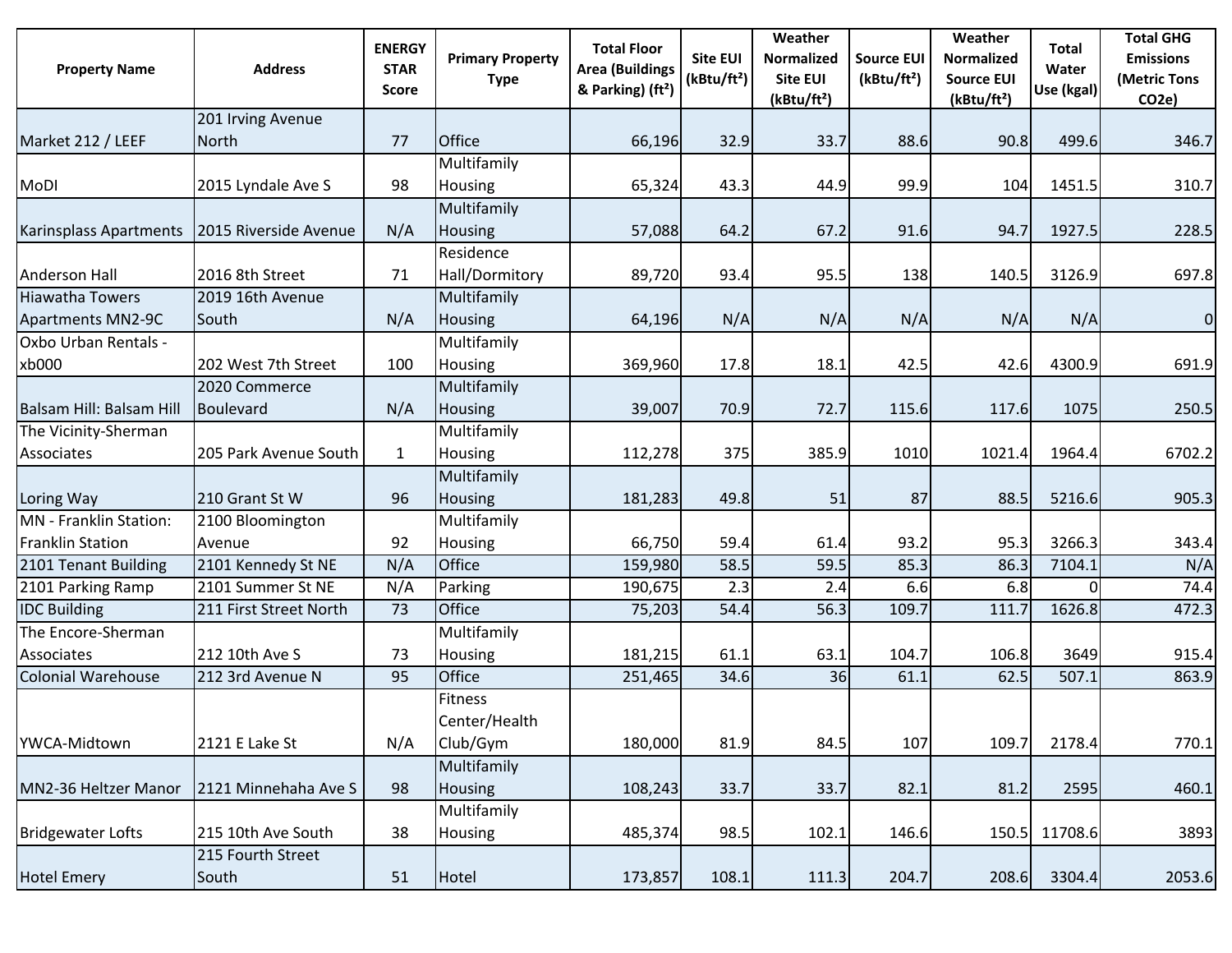| <b>Property Name</b>                 | <b>Address</b>         | <b>ENERGY</b><br><b>STAR</b><br><b>Score</b> | <b>Primary Property</b><br><b>Type</b>      | <b>Total Floor</b><br><b>Area (Buildings</b><br>& Parking) (ft <sup>2</sup> ) | <b>Site EUI</b><br>(kBtu/ft <sup>2</sup> ) | Weather<br>Normalized<br>Site EUI<br>(kBtu/ft <sup>2</sup> ) | <b>Source EUI</b><br>(kBtu/ft <sup>2</sup> ) | Weather<br><b>Normalized</b><br><b>Source EUI</b><br>(kBtu/ft <sup>2</sup> ) | <b>Total</b><br>Water<br>Use (kgal) | <b>Total GHG</b><br><b>Emissions</b><br>(Metric Tons<br>CO <sub>2</sub> e) |
|--------------------------------------|------------------------|----------------------------------------------|---------------------------------------------|-------------------------------------------------------------------------------|--------------------------------------------|--------------------------------------------------------------|----------------------------------------------|------------------------------------------------------------------------------|-------------------------------------|----------------------------------------------------------------------------|
|                                      |                        |                                              | Multifamily                                 |                                                                               |                                            |                                                              |                                              |                                                                              |                                     |                                                                            |
| <b>Oak Grove Towers</b>              | 215 Oak Grove St       | 86                                           | Housing                                     | 210,360                                                                       | 75.8                                       | 78.4                                                         | 119.3                                        | 122.1                                                                        | 13952.6                             | 1156.6                                                                     |
| Saint Olaf Catholic                  |                        |                                              |                                             |                                                                               |                                            |                                                              |                                              |                                                                              |                                     |                                                                            |
| Church                               | 215 South 8th Street   | 37                                           | <b>Worship Facility</b>                     | 88,800                                                                        | 75.9                                       | 78.9                                                         | 108.6                                        | 111.7                                                                        | 261.2                               | 412.8                                                                      |
|                                      |                        |                                              | Multifamily                                 |                                                                               |                                            |                                                              |                                              |                                                                              |                                     |                                                                            |
| 22 On The River                      | 22 27th Avenue SE      | 93                                           | Housing                                     | 120,735                                                                       | 46.1                                       | 47.1                                                         | 85.9                                         | 87.1                                                                         | 2450.7                              | 588                                                                        |
| Phillips: Phillips - 2200            | 2200 Bloomington       |                                              | Multifamily                                 |                                                                               |                                            |                                                              |                                              |                                                                              |                                     |                                                                            |
| Bloomington                          | Avenue South           | N/A                                          | <b>Housing</b>                              | 8,744                                                                         | 5.5                                        | 5.7                                                          | 15.3                                         | 15.8                                                                         | 346.5                               | 8                                                                          |
| Phillips: Phillips - 2207            |                        |                                              | Multifamily                                 |                                                                               |                                            |                                                              |                                              |                                                                              |                                     |                                                                            |
| 5th                                  | 2207 5th Avenue South  | N/A                                          | Housing                                     | 6,177                                                                         | 5.6                                        | 6.3                                                          | 11.5                                         | 12.2                                                                         | 355.8                               | 4.1                                                                        |
| Phillips: Phillips - 2213            |                        |                                              | Multifamily                                 |                                                                               |                                            |                                                              |                                              |                                                                              |                                     |                                                                            |
| 5th                                  | 2213 5th Avenue South  | N/A                                          | Housing                                     | 6,177                                                                         | 8.1                                        | 8.1                                                          | 14.5                                         | 14.5                                                                         | 421.1                               | 5.1                                                                        |
| Phillips Eye Institute               | 2215 Park Avenue       | 72                                           | Hospital (General<br>Medical &<br>Surgical) | 165,169                                                                       | 170.6                                      | 173.9                                                        | 285                                          | 288.5                                                                        | 4725.1                              | 2624.8                                                                     |
| Phillips Eye Institute -             |                        |                                              |                                             |                                                                               |                                            |                                                              |                                              |                                                                              |                                     |                                                                            |
| <b>Parking Ramp</b>                  | 2215 Park Avenue       | N/A                                          | Parking                                     | 174,216                                                                       | 4.3                                        | 4.4                                                          | 12                                           | 12.3                                                                         | 33.9                                | 123.8                                                                      |
| Phillips: Phillips - 2217            | 2217 Bloomington       |                                              | Multifamily                                 |                                                                               |                                            |                                                              |                                              |                                                                              |                                     |                                                                            |
| Bloomington                          | Avenue South           | N/A                                          | Housing                                     | 3,179                                                                         | 29.6                                       | 31.2                                                         | 31                                           | 32.7                                                                         | 242.8                               | 5 <sup>1</sup>                                                             |
| Phillips: Phillips - 2217            | 2217 Portland Avenue   |                                              | Multifamily                                 |                                                                               |                                            |                                                              |                                              |                                                                              |                                     |                                                                            |
| Portland                             | South                  | N/A                                          | Housing                                     | 7,050                                                                         | 48.1                                       | 50.6                                                         | 53.8                                         | 56.5                                                                         | 401.1                               | 19.5                                                                       |
|                                      |                        |                                              | Multifamily                                 |                                                                               |                                            |                                                              |                                              |                                                                              |                                     |                                                                            |
| Phoenix on the River                 | 222 2nd St SE          | 28                                           | Housing                                     | 187,247                                                                       | 74.4                                       | 75.9                                                         | 137.7                                        | 139.2                                                                        | 4002.4                              | 1459.8                                                                     |
| 222 Hennepin                         |                        |                                              | Multifamily                                 |                                                                               |                                            |                                                              |                                              |                                                                              |                                     |                                                                            |
| Apartments                           | 222 Hennepin Ave S     | 98                                           | Housing                                     | 365,607                                                                       | 60.4                                       | 63.3                                                         | 86.3                                         | 89.4                                                                         | 8899.8                              | 1385.5                                                                     |
| 231901 - Two22                       | 222 South 9th Street   | 85                                           | Office                                      | 1,040,939                                                                     | 55                                         | 56.6                                                         | 94.4                                         | 96.3                                                                         | 1377.5                              | 4982.1                                                                     |
| HealthPartners -<br>Riverside Clinic | 2220 Riverside Ave     | N/A                                          | Urgent<br>Care/Clinic/Other<br>Outpatient   | 110,330                                                                       | 62.3                                       | 64.2                                                         | 117.9                                        | 120.3                                                                        | 620509                              | 752.5                                                                      |
|                                      | 2220-2228 East Lake    |                                              | Multifamily                                 |                                                                               |                                            |                                                              |                                              |                                                                              |                                     |                                                                            |
| Lake Street Station                  | <b>Street</b>          | 99                                           | Housing                                     | 78,873                                                                        | 31.2                                       | 32.3                                                         | 69                                           | 71.2                                                                         | 3144.6                              | 284.7                                                                      |
|                                      |                        |                                              | Multifamily                                 |                                                                               |                                            |                                                              |                                              |                                                                              |                                     |                                                                            |
| <b>Ridgewood Arches</b>              | 223 Ridgewood Avenue   | 99                                           | Housing                                     | 66,250                                                                        | 47.7                                       | 49.7                                                         | 68.7                                         | 70.9                                                                         | 1940.5                              | 247.5                                                                      |
| M11038CTL                            | 224 5th ST S           | N/A                                          | Other                                       | 815,927                                                                       | 121.2                                      | 122.6                                                        | 295.2                                        | 297                                                                          | 8353.3                              | 14171.1                                                                    |
| Capella Tower                        | 225 South Sixth Street | 82                                           | Office                                      | 1,872,031                                                                     | 46.2                                       | 47.4                                                         | 104.4                                        | 105.8                                                                        | 10747.6                             | 10001.8                                                                    |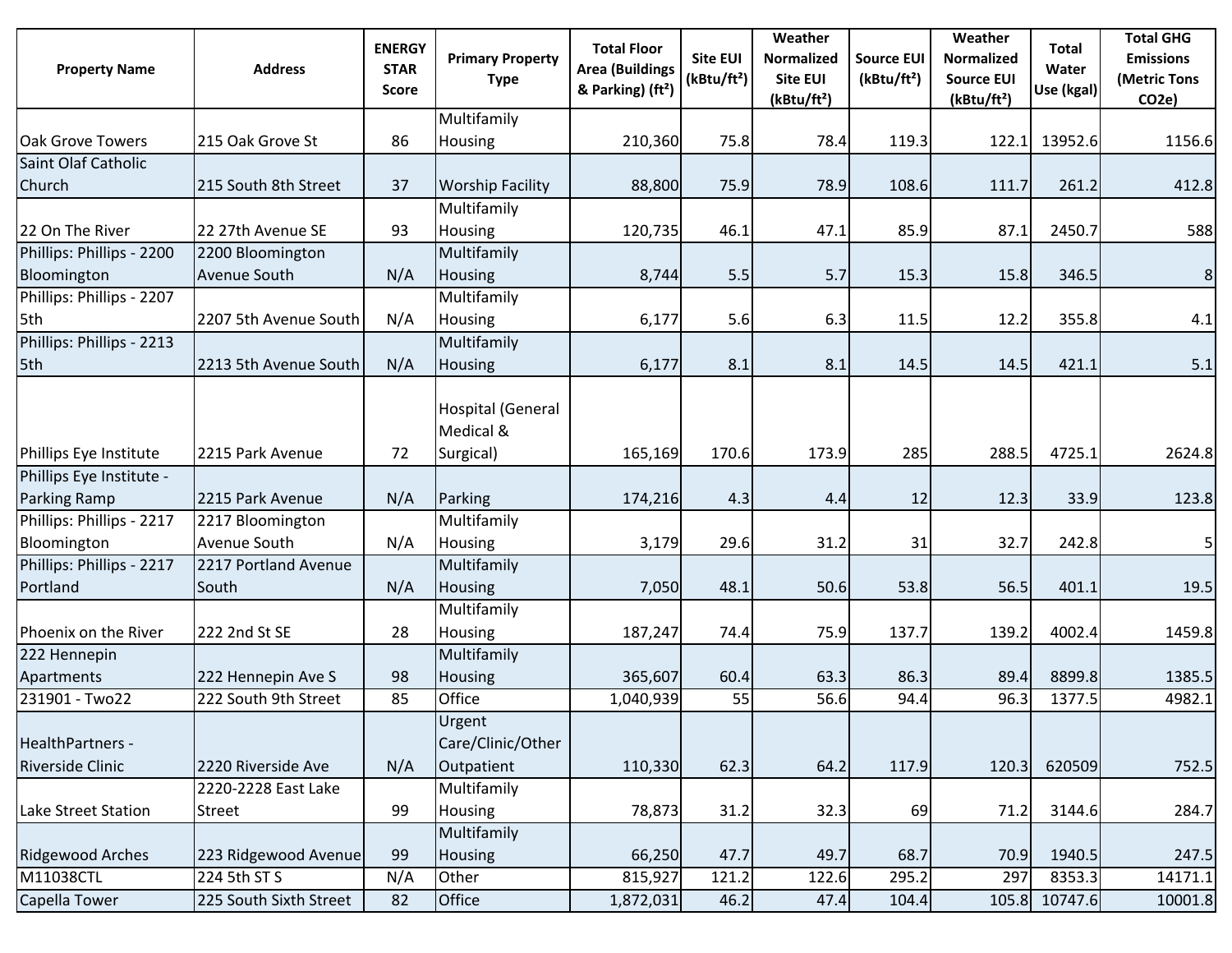| <b>Property Name</b>                            | <b>Address</b>        | <b>ENERGY</b><br><b>STAR</b><br><b>Score</b> | <b>Primary Property</b><br><b>Type</b> | <b>Total Floor</b><br><b>Area (Buildings</b><br>& Parking) (ft <sup>2</sup> ) | <b>Site EUI</b><br>(kBtu/ft <sup>2</sup> ) | Weather<br>Normalized<br><b>Site EUI</b><br>(kBtu/ft <sup>2</sup> ) | <b>Source EUI</b><br>(kBtu/ft <sup>2</sup> ) | Weather<br>Normalized<br><b>Source EUI</b><br>(kBtu/ft <sup>2</sup> ) | Total<br>Water<br>Use (kgal) | <b>Total GHG</b><br><b>Emissions</b><br>(Metric Tons<br>CO <sub>2</sub> e) |
|-------------------------------------------------|-----------------------|----------------------------------------------|----------------------------------------|-------------------------------------------------------------------------------|--------------------------------------------|---------------------------------------------------------------------|----------------------------------------------|-----------------------------------------------------------------------|------------------------------|----------------------------------------------------------------------------|
| Hope Academy                                    | 2300 Chicago Ave      | N/A                                          | Other                                  | 267,303                                                                       | 76.6                                       | 79.2                                                                | 138.4                                        | 141.3                                                                 | 3089.3                       | 2064.6                                                                     |
| <b>Franklin Housing</b>                         |                       |                                              | Multifamily                            |                                                                               |                                            |                                                                     |                                              |                                                                       |                              |                                                                            |
| Cooperative                                     | 2300 E Franklin Ave   | 100                                          | <b>Housing</b>                         | 170,136                                                                       | 46.9                                       | 48.3                                                                | 64                                           | 64.8                                                                  | 8672.9                       | 585.3                                                                      |
|                                                 |                       |                                              | Multifamily                            |                                                                               |                                            |                                                                     |                                              |                                                                       |                              |                                                                            |
| Cooperage: Cooperage                            | 2304 Snelling Avenue  | 66                                           | <b>Housing</b>                         | 35,000                                                                        | 75                                         | 77.3                                                                | 130.7                                        | 132.8                                                                 | 1910.9                       | 256.9                                                                      |
| Phillips: Phillips - 2309                       | 2309 Bloomington      |                                              | Multifamily                            |                                                                               |                                            |                                                                     |                                              |                                                                       |                              |                                                                            |
| Bloomington                                     | Avenue South          | N/A                                          | Housing                                | 3,338                                                                         | 74.8                                       | 79.4                                                                | 78.6                                         | 83.4                                                                  | 170.9                        | 13.3                                                                       |
|                                                 |                       |                                              | Other -                                |                                                                               |                                            |                                                                     |                                              |                                                                       |                              |                                                                            |
|                                                 | 2309 Grand Avenue     |                                              | Lodging/Residenti                      |                                                                               |                                            |                                                                     |                                              |                                                                       |                              |                                                                            |
| Randi Petersen                                  | South                 | N/A                                          | lal                                    | 50,000                                                                        | 29.1                                       | 30.5                                                                | 35.2                                         | 36.4                                                                  | 418.1                        | 92.3                                                                       |
| Phillips: Phillips - 2320-                      | 2320 Bloomington      |                                              | Multifamily                            |                                                                               |                                            |                                                                     |                                              |                                                                       |                              |                                                                            |
| 2322 Bloomington                                | Avenue South          | N/A                                          | <b>Housing</b>                         | 7,957                                                                         | 1.6                                        | 1.6                                                                 | 4.5                                          | 4.5                                                                   | 350.9                        | 2.1                                                                        |
|                                                 | 2323 26th Avenue      |                                              | Multifamily                            |                                                                               |                                            |                                                                     |                                              |                                                                       |                              |                                                                            |
| St. Anne's: St Anne's                           | <b>North</b>          | 78                                           | Housing                                | 87,345                                                                        | 49.4                                       | 50.3                                                                | 86.7                                         | 86.9                                                                  | 1562.7                       | 425.5                                                                      |
| Ice Arena                                       | 2323 Riverside Ave S  | N/A                                          | Indoor Arena                           | 56,000                                                                        | 135.5                                      | 135.9                                                               | 359.3                                        | 359.8                                                                 | $\Omega$                     | 1189.8                                                                     |
|                                                 |                       |                                              | Multifamily                            |                                                                               |                                            |                                                                     |                                              |                                                                       |                              |                                                                            |
| <b>Blue Line Flats</b>                          | 2340 East 32nd Street | 99                                           | <b>Housing</b>                         | 176,700                                                                       | 44.9                                       | 45.7                                                                | 78.3                                         | 78.9                                                                  | 6930.1                       | 619                                                                        |
| <b>East End Apartments-</b>                     |                       |                                              | Multifamily                            |                                                                               |                                            |                                                                     |                                              |                                                                       |                              |                                                                            |
| Sherman                                         | 240 Chicago Avenue    | 72                                           | Housing                                | 373,793                                                                       | 53.9                                       | 54.7                                                                | 127.3                                        | 128.1                                                                 | 6000.9                       | 1509.2                                                                     |
|                                                 |                       |                                              | Self-Storage                           |                                                                               |                                            |                                                                     |                                              |                                                                       |                              |                                                                            |
| Maintenance Shop                                | 2400 Riverside Ave S  | N/A                                          | Facility                               | 9,500                                                                         | N/A                                        | N/A                                                                 | N/A                                          | N/A                                                                   | N/A                          | 0                                                                          |
| Minneapolis Institute of                        | 2400 Third Avenue     |                                              |                                        |                                                                               |                                            |                                                                     |                                              |                                                                       |                              |                                                                            |
| Arts                                            | South                 | N/A                                          | Museum                                 | 326,401                                                                       | 426.6                                      | 433.3                                                               | 607.8                                        | 615                                                                   | 14005.2                      | 10763.8                                                                    |
| Minneapolis Institute of                        | 2400 Third Avenue     |                                              |                                        |                                                                               |                                            |                                                                     |                                              |                                                                       |                              |                                                                            |
| Arts - Target Wing                              | South                 | N/A                                          | Museum                                 | 113,176                                                                       | 311.1                                      | 312.9                                                               | 489.5                                        | 491.6                                                                 | 5657.7                       | 3059.5                                                                     |
| Minneapolis Grand                               |                       |                                              | Multifamily                            |                                                                               |                                            |                                                                     |                                              |                                                                       |                              |                                                                            |
| Apartments                                      | 2401 Chicago Ave.     | N/A                                          | Housing                                | 189,828                                                                       | 32.7                                       | 32.8                                                                | 69.1                                         | 68.6                                                                  | 3797                         | 531.7                                                                      |
| Days Hotel on University 2407 University Ave SE |                       | 39                                           | Hotel                                  | 50,000                                                                        | 70.8                                       | 73.2                                                                | 169.1                                        | 175.6                                                                 | 1776.2                       | 493.8                                                                      |
| Jerry Gamble Club                               | 2410 Irving Ave N     | 92                                           | K-12 School                            | 57,000                                                                        | 60.2                                       | 62.1                                                                | 111.9                                        | 113.8                                                                 | 462.9                        | 297.8                                                                      |
|                                                 |                       |                                              | Outpatient<br>Rehabilitation/Ph        |                                                                               |                                            |                                                                     |                                              |                                                                       |                              |                                                                            |
| <b>West Building</b>                            | 2414 7th St S         | N/A                                          | ysical Therapy                         | 294,230                                                                       | 134.8                                      | 136.6                                                               | 270.3                                        | 272.8                                                                 | 8242.1                       | 4618.8                                                                     |
| MN2-20.4 Lynway<br>Manor                        | 2415 3rd Street N     | 64                                           | Multifamily<br><b>Housing</b>          | 55,542                                                                        | 75.8                                       | 79                                                                  | 116.6                                        | 120                                                                   | 1977                         | 309.5                                                                      |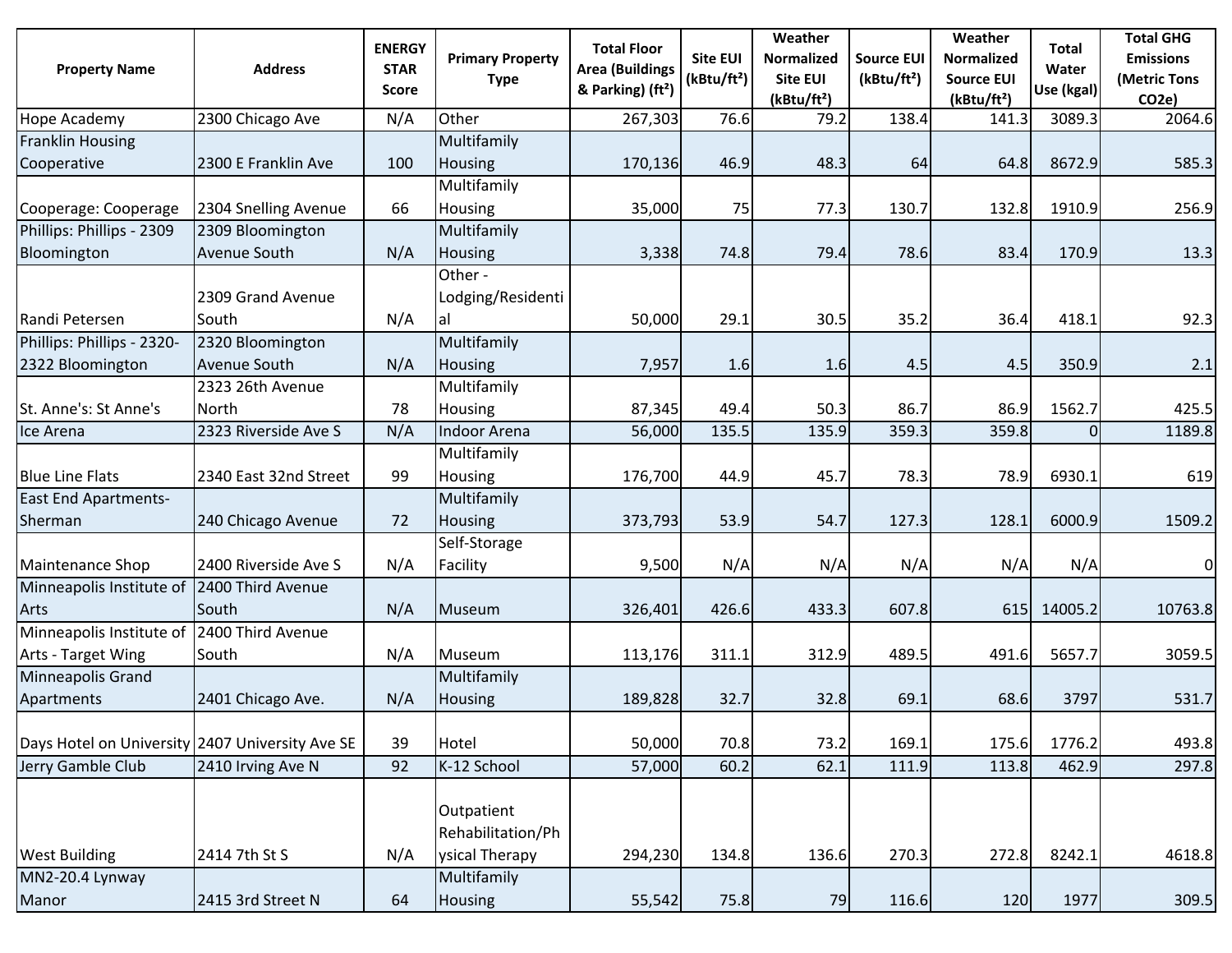| <b>Property Name</b>                                   | <b>Address</b>                         | <b>ENERGY</b><br><b>STAR</b><br><b>Score</b> | <b>Primary Property</b><br><b>Type</b>   | <b>Total Floor</b><br><b>Area (Buildings</b><br>& Parking) (ft <sup>2</sup> ) | <b>Site EUI</b><br>(kBtu/ft <sup>2</sup> ) | Weather<br>Normalized<br>Site EUI<br>(kBtu/ft <sup>2</sup> ) | <b>Source EUI</b><br>(kBtu/ft <sup>2</sup> ) | Weather<br><b>Normalized</b><br><b>Source EUI</b><br>(kBtu/ft <sup>2</sup> ) | <b>Total</b><br>Water<br>Use (kgal) | <b>Total GHG</b><br><b>Emissions</b><br>(Metric Tons<br>CO <sub>2</sub> e) |
|--------------------------------------------------------|----------------------------------------|----------------------------------------------|------------------------------------------|-------------------------------------------------------------------------------|--------------------------------------------|--------------------------------------------------------------|----------------------------------------------|------------------------------------------------------------------------------|-------------------------------------|----------------------------------------------------------------------------|
| Park Avenue                                            |                                        |                                              | Multifamily                              |                                                                               |                                            |                                                              |                                              |                                                                              |                                     |                                                                            |
| Apartments                                             | 2418 Park Ave                          | 93                                           | Housing                                  | 64,168                                                                        | 57.1                                       | 58.1                                                         | 101.3                                        | 101.6                                                                        | 6179.4                              | 365.7                                                                      |
| MN2-34 Fifth Avenue                                    |                                        |                                              | Multifamily                              |                                                                               |                                            |                                                              |                                              |                                                                              |                                     |                                                                            |
| Highrise                                               | 2419 5th Avenue S                      | 83                                           | Housing                                  | 197,674                                                                       | 80.2                                       | 83.5                                                         | 117.2                                        | 119.9                                                                        | 6027                                | 1157.9                                                                     |
| MN2-34A 5th Ave                                        |                                        |                                              | Multifamily                              |                                                                               |                                            |                                                              |                                              |                                                                              |                                     |                                                                            |
| Highrise A                                             | 2419 5th Avenue S                      | N/A                                          | <b>Housing</b>                           | 98,607                                                                        | N/A                                        | N/A                                                          | N/A                                          | N/A                                                                          | N/A                                 | $\overline{0}$                                                             |
| Old Flower Shop                                        | 2425 Riverside Ave S                   | N/A                                          | Other - Utility                          | 2,800                                                                         | N/A                                        | N/A                                                          | N/A                                          | N/A                                                                          | N/A                                 | N/A                                                                        |
| MN2-34B 5th Ave                                        |                                        |                                              | Multifamily                              |                                                                               |                                            |                                                              |                                              |                                                                              |                                     |                                                                            |
| <b>Highrise B</b>                                      | 2433 5th Avenue S                      | N/A                                          | Housing                                  | 99,067                                                                        | N/A                                        | N/A                                                          | N/A                                          | N/A                                                                          | N/A                                 | $\overline{0}$                                                             |
| South Building<br>Hennepin Ramp                        | 2450 Riverside ave.<br>25 1st Street N | N/A<br>N/A                                   | Other - Specialty<br>Hospital<br>Parking | 238,780<br>479,718                                                            | N/A<br>1.7                                 | N/A<br>1.7                                                   | N/A<br>4.6                                   | N/A<br>4.8                                                                   | 17047.3<br>N/A                      | N/A<br>132.2                                                               |
| Marquette Plaza                                        | 250 Marquette Ave                      | 100                                          | Office                                   | 666,270                                                                       | 101.7                                      | 103                                                          | 204                                          | 205.5                                                                        | 1204.1                              | 6567.9                                                                     |
| <b>American Trio Lofts</b>                             | 250 Park Ave                           | 36                                           | Multifamily<br>Housing                   | 103,684                                                                       | 93.9                                       | 98.2                                                         | 145.4                                        | 150                                                                          | 3375.2                              | 830.5                                                                      |
| Minneapolis Institute of                               |                                        |                                              |                                          |                                                                               |                                            |                                                              |                                              |                                                                              |                                     |                                                                            |
| Arts - Parking Ramp                                    | 2500 3rd Avenue South                  | N/A                                          | Parking                                  | 128,760                                                                       | 8.1                                        | 8.2                                                          | 22.7                                         | 23.1                                                                         | 7                                   | 115.4                                                                      |
| St Catherines University   2500 6th St S               |                                        | N/A                                          | College/University                       | 150,639                                                                       | N/A                                        | N/A                                                          | N/A                                          | N/A                                                                          | 32.8                                | N/A                                                                        |
| LAKE STREET (0052)                                     | <b>2500 E LAKE ST</b>                  | 85                                           | <b>Retail Store</b>                      | 418,600                                                                       | 70.3                                       | 71.7                                                         | 147.5                                        | 149                                                                          | 17681                               | 1080.2                                                                     |
| 2501 Stevens                                           | 2501 Stevens Ave                       | N/A                                          | College/University                       | 174,525                                                                       | 196.5                                      | 201.4                                                        | 292.7                                        | 298.4                                                                        | 2065.7                              | 2266.9                                                                     |
| <b>Broadway Flats</b>                                  | 2505 Penn Avenue N                     | 44                                           | Multifamily<br>Housing                   | 97,151                                                                        | 77.6                                       | 79.9                                                         | 124.4                                        | 127.6                                                                        | 3201.1                              | 669.5                                                                      |
| Minnehaha Center LLC                                   | 2510 Lake Street East                  | N/A                                          | <b>Strip Mall</b>                        | 456,363                                                                       | 47.1                                       | 48.4                                                         | 79.1                                         | 80.4                                                                         | 6902.2                              | 494.1                                                                      |
| Northeast United<br>Methodist Church                   | 12510 NE Cleveland St.                 | 24                                           | <b>Worship Facility</b>                  | 15,000                                                                        | 81                                         | 84.6                                                         | 94                                           | 97.7                                                                         | 37.3                                | 73.2                                                                       |
|                                                        |                                        |                                              | Outpatient<br>Rehabilitation/Ph          |                                                                               |                                            |                                                              |                                              |                                                                              |                                     |                                                                            |
| 2512 building                                          | 2512 7th St. S                         | N/A                                          | ysical Therapy                           | 173,722                                                                       | 118.9                                      | 121.2                                                        | 167.2                                        | 169.9                                                                        | 5639.8                              | 1632.9                                                                     |
| <b>Seward Towers West:</b><br><b>Seward Tower West</b> | 2515 South 9th Street                  | 77                                           | Multifamily<br>Housing                   | 255,838                                                                       | 77.6                                       | 80.4                                                         | 120.5                                        | 122.6                                                                        | 25571.3                             | 1697.8                                                                     |
| <b>University Village</b><br>Apartments                | 2515 University Ave Se                 | N/A                                          | Multifamily<br>Housing                   | 413,447                                                                       | 58.9                                       | 61.1                                                         | 101.1                                        |                                                                              | 103.4 13557.3                       | 1705.9                                                                     |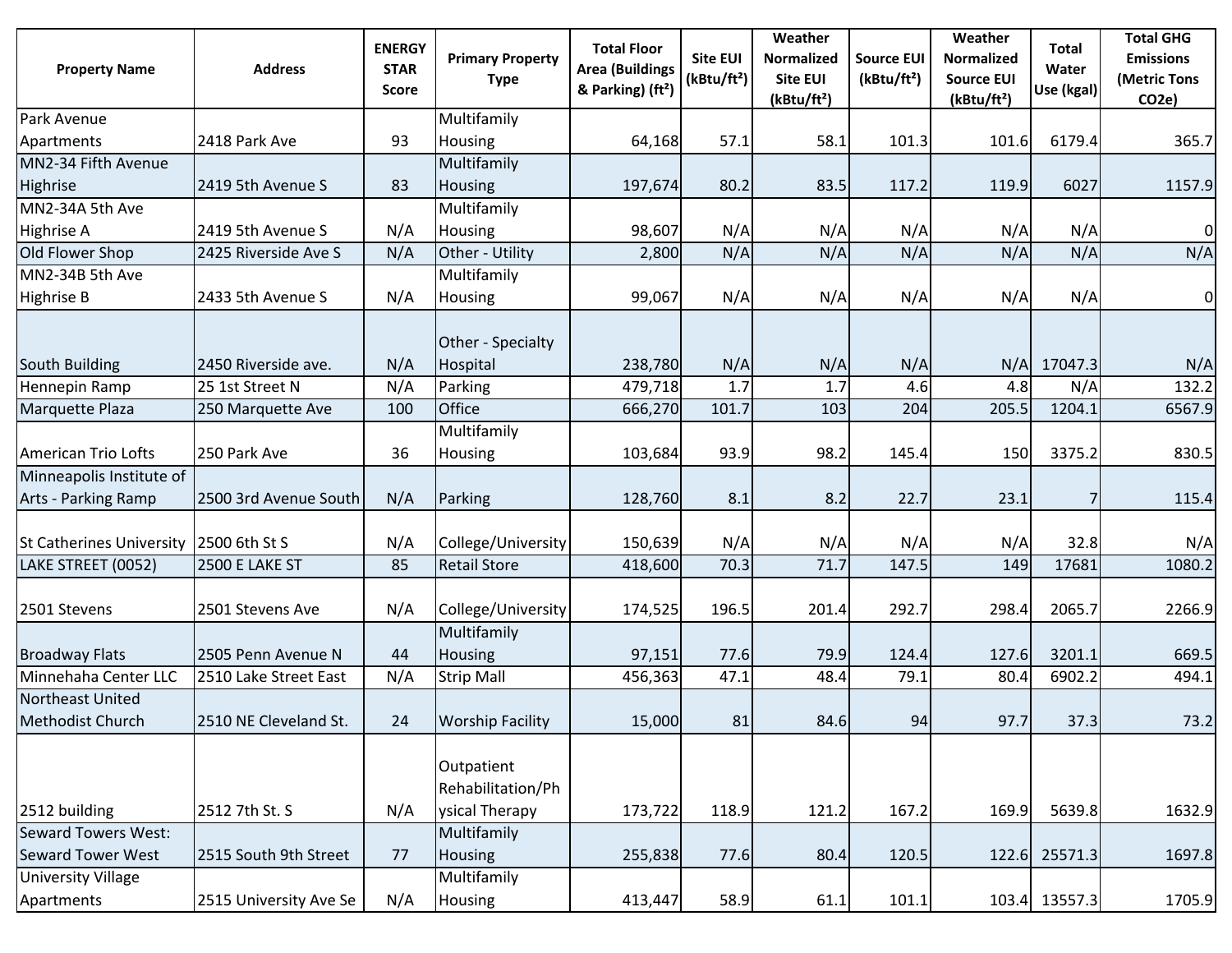| <b>Property Name</b>                                  | <b>Address</b>          | <b>ENERGY</b><br><b>STAR</b><br><b>Score</b> | <b>Primary Property</b><br><b>Type</b>             | <b>Total Floor</b><br><b>Area (Buildings</b><br>& Parking) (ft <sup>2</sup> ) | <b>Site EUI</b><br>(kBtu/ft <sup>2</sup> ) | Weather<br><b>Normalized</b><br><b>Site EUI</b><br>(kBtu/ft <sup>2</sup> ) | <b>Source EUI</b><br>(kBtu/ft <sup>2</sup> ) | Weather<br><b>Normalized</b><br><b>Source EUI</b><br>(kBtu/ft <sup>2</sup> ) | <b>Total</b><br>Water<br>Use (kgal) | <b>Total GHG</b><br><b>Emissions</b><br>(Metric Tons<br>CO <sub>2</sub> e) |
|-------------------------------------------------------|-------------------------|----------------------------------------------|----------------------------------------------------|-------------------------------------------------------------------------------|--------------------------------------------|----------------------------------------------------------------------------|----------------------------------------------|------------------------------------------------------------------------------|-------------------------------------|----------------------------------------------------------------------------|
| Ebenezer Tower                                        |                         |                                              | Multifamily                                        |                                                                               |                                            |                                                                            |                                              |                                                                              |                                     |                                                                            |
| Apartments                                            | 2523 Portland Avenue    | 64                                           | <b>Housing</b>                                     | 162,860                                                                       | 101                                        | 106.1                                                                      | 135.1                                        | 140.4                                                                        | 5603.5                              | 1033.4                                                                     |
| Children's Hospital and<br><b>Clinics Minneapolis</b> | 2525 Chicago Ave        | N/A                                          | <b>Hospital (General</b><br>Medical &<br>Surgical) | 1,325,000                                                                     | N/A                                        | N/A                                                                        | N/A                                          | N/A                                                                          | 18600.2                             | N/A                                                                        |
| <b>Childrens Health Care</b>                          |                         |                                              |                                                    |                                                                               |                                            |                                                                            |                                              |                                                                              |                                     |                                                                            |
| <b>CSC</b>                                            | 2530 Chicago Ave        | N/A                                          | <b>Medical Office</b>                              | 325,000                                                                       | N/A                                        | N/A                                                                        | N/A                                          | N/A                                                                          | 2511.3                              | N/A                                                                        |
| <b>MN2-18.5 Signe</b>                                 |                         |                                              | Senior Care                                        |                                                                               |                                            |                                                                            |                                              |                                                                              |                                     |                                                                            |
| Burckhardt                                            | 2533 1st Ave S          | 86                                           | Community                                          | 39,052                                                                        | 123.2                                      | 127.7                                                                      | 191.2                                        | 194.9                                                                        | 626                                 | 344.3                                                                      |
| <b>Gurley Lofts</b>                                   | 254 Ninth Ave N         | 48                                           | Multifamily<br>Housing                             | 67,161                                                                        | 68.3                                       | 70.1                                                                       | 114.4                                        | 116.2                                                                        | 920.1                               | 396.5                                                                      |
| Saint Mary's University                               | <b>2540 Park</b>        | N/A                                          | Convention<br>Center                               | 83,721                                                                        | 60.5                                       | 64.1                                                                       | 70.2                                         | 74                                                                           | 352.9                               | 305                                                                        |
| 102692 Northern<br><b>Operations Center</b><br>(NOC)  | 255 2nd Avenue South    | 40                                           | Office                                             | 576,106                                                                       | 94.3                                       | 94.3                                                                       | 251.5                                        | 251.5                                                                        | 4574.3                              | 8570.6                                                                     |
|                                                       |                         |                                              | Multifamily                                        |                                                                               |                                            |                                                                            |                                              |                                                                              |                                     |                                                                            |
| The Lakes Residence                                   | 2622 W Lake Street      | 92                                           | Housing                                            | 237,500                                                                       | 37                                         | 37.8                                                                       | 72.6                                         | 73.4                                                                         | 2823                                | 983.6                                                                      |
| <b>Ebenezer Park</b><br>Apartments                    | 2700 Park Avenue        | 29                                           | Multifamily<br>Housing                             | 97,000                                                                        | 146.1                                      | 152.7                                                                      | 208.6                                        | 214.8                                                                        | 3696.3                              | 1098.5                                                                     |
| 44 North (mp89)                                       | 2701 4th St SE          | 100                                          | Multifamily<br>Housing                             | 260,541                                                                       | 29.6                                       | 30.3                                                                       | 63.9                                         | 64.6                                                                         | 7207.7                              | 961.7                                                                      |
| Abbott Northwestern -<br><b>Parking Ramps</b>         | 2701 Elliot Ave         | N/A                                          | Parking                                            | 1,630,889                                                                     | 3.3                                        | 3.3                                                                        | 9.2                                          | 9.3                                                                          | 2260.3                              | 887.6                                                                      |
| North Star Professional<br>Center                     | 2701 University Ave. SE | 82                                           | Office                                             | 68,968                                                                        | 82.7                                       | 86.5                                                                       | 150.3                                        | 156.6                                                                        | 828.8                               | 500.7                                                                      |
| 150222 Minneapolis<br><b>Campus North Building</b>    | 2701 Wells Fargo Way    | N/A                                          | Office                                             | 1,444,991                                                                     | N/A                                        | N/A                                                                        | N/A                                          | N/A                                                                          | 3853.2                              | N/A                                                                        |
| 150222_Minneapolis<br><b>Campus South Building</b>    | 2701 Wells Fargo Way    | 100                                          | Office                                             | 1,025,204                                                                     | 10.9                                       | 10.8                                                                       | 30.5                                         | 30.2                                                                         | 3692.4                              | 1855.7                                                                     |
| 150222 Minneapolis<br><b>Campus South Ramp</b>        | 2701 Wells Fargo Way    | N/A                                          | Parking                                            | 655,000                                                                       | 2.9                                        | 3.1                                                                        | 8.2                                          | 8.6                                                                          | N/A                                 | 270.3                                                                      |
| 150222_Minneapolis<br><b>Campus West Building</b>     | 2701 Wells Fargo Way    | 100                                          | Office                                             | 1,025,204                                                                     | 10.2                                       | 10.2                                                                       | 28.7                                         | 28.7                                                                         | 3856.2                              | 1743.2                                                                     |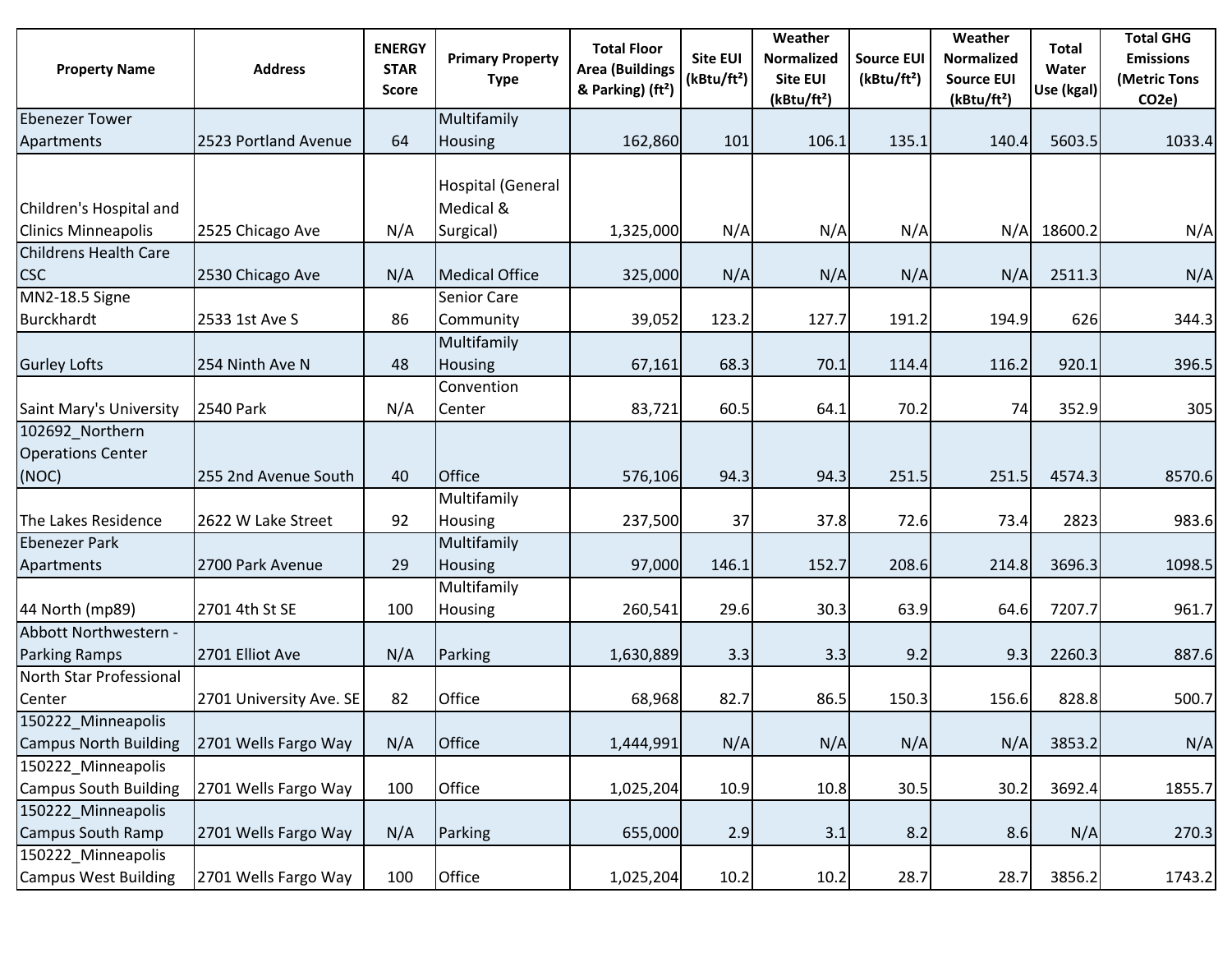| <b>Property Name</b>                            | <b>Address</b>            | <b>ENERGY</b><br><b>STAR</b><br><b>Score</b> | <b>Primary Property</b><br><b>Type</b>      | <b>Total Floor</b><br><b>Area (Buildings</b><br>& Parking) (ft <sup>2</sup> ) | <b>Site EUI</b><br>(kBtu/ft <sup>2</sup> ) | Weather<br>Normalized<br><b>Site EUI</b><br>(kBtu/ft <sup>2</sup> ) | <b>Source EUI</b><br>(kBtu/ft <sup>2</sup> ) | Weather<br><b>Normalized</b><br><b>Source EUI</b><br>(kBtu/ft <sup>2</sup> ) | Total<br>Water<br>Use (kgal) | <b>Total GHG</b><br><b>Emissions</b><br>(Metric Tons<br>CO <sub>2</sub> e) |
|-------------------------------------------------|---------------------------|----------------------------------------------|---------------------------------------------|-------------------------------------------------------------------------------|--------------------------------------------|---------------------------------------------------------------------|----------------------------------------------|------------------------------------------------------------------------------|------------------------------|----------------------------------------------------------------------------|
|                                                 |                           |                                              |                                             |                                                                               |                                            |                                                                     |                                              |                                                                              |                              |                                                                            |
| Phillips: Phillips - 2714-1 2714 Chicago Avenue |                           |                                              | <b>Single Family</b>                        |                                                                               |                                            |                                                                     |                                              |                                                                              |                              |                                                                            |
| Chicago, Phillips Office                        | South                     | N/A                                          | Home                                        | 2,000                                                                         | 98.8                                       | 103.4                                                               | 118.2                                        | 123.1                                                                        | 63.4                         | 12.4                                                                       |
|                                                 |                           |                                              | Multifamily                                 |                                                                               |                                            |                                                                     |                                              |                                                                              |                              |                                                                            |
| MN2-17 Riverside                                | 2728 East Franklin Ave    | 83                                           | Housing                                     | 113,718                                                                       | 86.8                                       | 90.8                                                                | 123.2                                        | 127.1                                                                        | 3030                         | 652                                                                        |
| Commons at Hiawatha                             |                           |                                              | Multifamily                                 |                                                                               |                                            |                                                                     |                                              |                                                                              |                              |                                                                            |
| Association, Inc.                               | 2740 Minnehaha Ave.       | N/A                                          | Housing                                     | 99,850                                                                        | 90.5                                       | 94                                                                  | 156.4                                        | 160.5                                                                        | 7297.2                       | 612.5                                                                      |
|                                                 | 2743 Lyndale Avenue       |                                              | Multifamily                                 |                                                                               |                                            |                                                                     |                                              |                                                                              |                              |                                                                            |
| Greenleaf                                       | South                     | N/A                                          | Housing                                     | 102,356                                                                       | 74.5                                       | 75.6                                                                | 141.9                                        | 142.9                                                                        | 6590                         | 535.8                                                                      |
| <b>International Market</b>                     |                           |                                              |                                             |                                                                               |                                            |                                                                     |                                              |                                                                              |                              |                                                                            |
| Square                                          | 275 Market Street         | N/A                                          | Other                                       | 1,075,511                                                                     | 30.3                                       | 31.4                                                                | 54.2                                         | 55.4                                                                         | 7709.8                       | 1726.8                                                                     |
|                                                 |                           |                                              | Multifamily                                 |                                                                               |                                            |                                                                     |                                              |                                                                              |                              |                                                                            |
| <b>Westwind Apartments</b>                      | 275 Shelard Parkway       | N/A                                          | Housing                                     | 368,256                                                                       | 59.6                                       | 61.6                                                                | 97.3                                         | 98.8                                                                         | 7929                         | 913.9                                                                      |
| Twin Cities International                       |                           |                                              |                                             |                                                                               |                                            |                                                                     |                                              |                                                                              |                              |                                                                            |
| School                                          | 277 12th Ave N            | 54                                           | K-12 School                                 | 78,098                                                                        | 77.7                                       | 81.5                                                                | 135.1                                        | 139.1                                                                        | 0.6                          | 592                                                                        |
| 2800 Building - Midtown<br>Med                  | 2800 Chicago Ave          | 100                                          | Hospital (General<br>Medical &<br>Surgical) | 53,603                                                                        | 90.1                                       | 93                                                                  | 148.2                                        | 151.9                                                                        | 610.4                        | 442                                                                        |
|                                                 |                           |                                              | Multifamily                                 |                                                                               |                                            |                                                                     |                                              |                                                                              |                              |                                                                            |
| <b>Trinity Apartments</b>                       | 2800 East 31st Street     | N/A                                          | Housing                                     | 115,282                                                                       | 81.6                                       | 83.8                                                                | 118.5                                        | 120.1                                                                        | 3250.4                       | 682.2                                                                      |
| <b>Greenway Office Plaza</b>                    | 2801 21st Avenue<br>South | N/A                                          | Manufacturing/In<br>dustrial Plant          | 117,386                                                                       | 95.4                                       | 97                                                                  | 146                                          | 147.7                                                                        | 129.1                        | 494                                                                        |
| Phillips: Phillips - 2805                       |                           |                                              | Multifamily                                 |                                                                               |                                            |                                                                     |                                              |                                                                              |                              |                                                                            |
| Cedar                                           | 2805 Cedar Avenue         | N/A                                          | Housing                                     | 9,469                                                                         | 59.2                                       | 60.8                                                                | 67.8                                         | 69.5                                                                         | 501.8                        | 33.2                                                                       |
| <b>Uptown YWCA</b>                              | 2808 Hennepin Ave. So     | N/A                                          | <b>Fitness</b><br>Center/Health<br>Club/Gym | 55,000                                                                        | 113.2                                      | 113.2                                                               | 224.1                                        | 224.1                                                                        | 784.2                        | 704.1                                                                      |
| Phillips: Phillips - 2812-                      | 2812 Portland Avenue      |                                              | Multifamily                                 |                                                                               |                                            |                                                                     |                                              |                                                                              |                              |                                                                            |
| 2814 Portland                                   | South                     | N/A                                          | Housing                                     | 3,684                                                                         | N/A                                        | N/A                                                                 | N/A                                          | N/A                                                                          | 165                          | $\overline{0}$                                                             |
| Phillips: Phillips - 2813                       |                           |                                              | Multifamily                                 |                                                                               |                                            |                                                                     |                                              |                                                                              |                              |                                                                            |
| Cedar                                           | 2813 Cedar Avenue         | N/A                                          | Housing                                     | 17,756                                                                        | 42.6                                       | 44.6                                                                | 49.6                                         | 51.8                                                                         | 1027                         | 45.8                                                                       |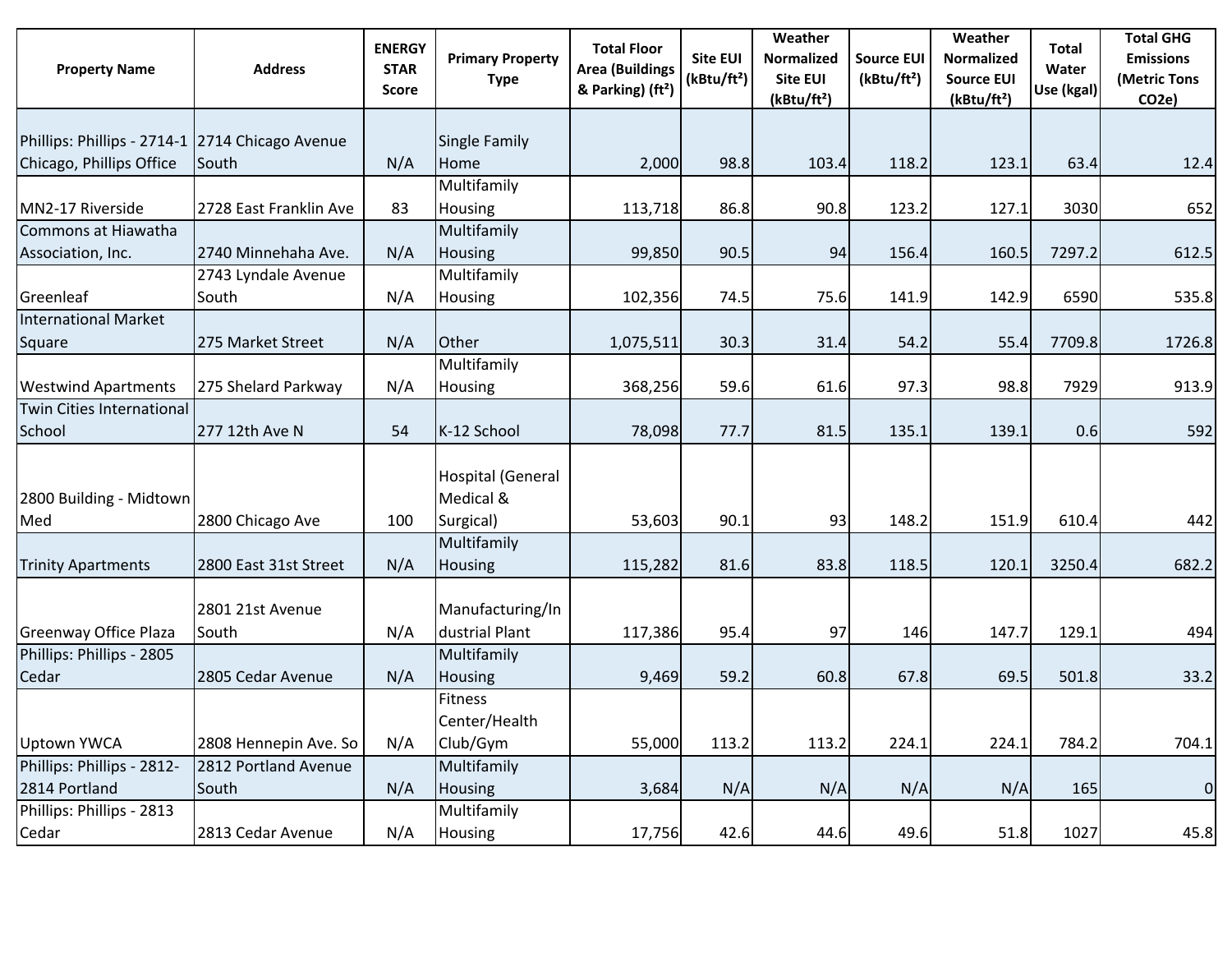| <b>Property Name</b>          | <b>Address</b>        | <b>ENERGY</b><br><b>STAR</b><br><b>Score</b> | <b>Primary Property</b><br><b>Type</b> | <b>Total Floor</b><br><b>Area (Buildings</b><br>& Parking) (ft <sup>2</sup> ) | <b>Site EUI</b><br>(kBtu/ft <sup>2</sup> ) | Weather<br><b>Normalized</b><br><b>Site EUI</b><br>(kBtu/ft <sup>2</sup> ) | <b>Source EUI</b><br>(kBtu/ft <sup>2</sup> ) | Weather<br><b>Normalized</b><br><b>Source EUI</b><br>(kBtu/ft <sup>2</sup> ) | Total<br>Water<br>Use (kgal) | <b>Total GHG</b><br><b>Emissions</b><br>(Metric Tons<br>CO <sub>2</sub> e) |
|-------------------------------|-----------------------|----------------------------------------------|----------------------------------------|-------------------------------------------------------------------------------|--------------------------------------------|----------------------------------------------------------------------------|----------------------------------------------|------------------------------------------------------------------------------|------------------------------|----------------------------------------------------------------------------|
|                               |                       |                                              |                                        |                                                                               |                                            |                                                                            |                                              |                                                                              |                              |                                                                            |
|                               |                       |                                              | <b>Hospital (General</b>               |                                                                               |                                            |                                                                            |                                              |                                                                              |                              |                                                                            |
| 2828 Building - Midtown       |                       |                                              | Medical &                              |                                                                               |                                            |                                                                            |                                              |                                                                              |                              |                                                                            |
| Med                           | 2828 Chicago Ave      | 75                                           | Surgical)                              | 56,239                                                                        | 168                                        | 168                                                                        | 467.9                                        | 467.9                                                                        | 664.6                        | 1559.9                                                                     |
| Phillips: Phillips - 2828     | 2828 Portland Avenue  |                                              | Multifamily                            |                                                                               |                                            |                                                                            |                                              |                                                                              |                              |                                                                            |
| Portland                      | South                 | N/A                                          | Housing                                | 19,025                                                                        | 42.6                                       | 44.5                                                                       | 49.2                                         | 51.3                                                                         | 1261.8                       | 48.5                                                                       |
|                               |                       |                                              | Multifamily                            |                                                                               |                                            |                                                                            |                                              |                                                                              |                              |                                                                            |
| The Murals of LynLake         | 2833 Lyndale Ave S.   | 98                                           | Housing                                | 206,420                                                                       | 35.5                                       | 36.6                                                                       | 65.6                                         | 66.2                                                                         | 3784.6                       | 611.9                                                                      |
| The Miles                     |                       | N/A                                          | Multifamily                            |                                                                               |                                            | N/A                                                                        |                                              | N/A                                                                          | 8746.2                       |                                                                            |
| Elan Uptown                   | 2837 Dupont Ave S     |                                              | Housing<br>Multifamily                 | 182,385                                                                       | N/A                                        |                                                                            | N/A                                          |                                                                              |                              | N/A                                                                        |
| Apartments                    | 2837 Emerson Ave S    | N/A                                          | Housing                                | 650,582                                                                       | 38.8                                       | 39.5                                                                       | 61.9                                         | 62.6                                                                         | 17480.2                      | 1560.7                                                                     |
|                               | 2838 Fremont Avenue   |                                              | Multifamily                            |                                                                               |                                            |                                                                            |                                              |                                                                              |                              |                                                                            |
| <b>Flux Apartments</b>        | South                 | 89                                           | Housing                                | 290,154                                                                       | 71.9                                       | 74.3                                                                       | 114.9                                        | 117.1                                                                        | 5508                         | 1258.4                                                                     |
|                               |                       |                                              | Multifamily                            |                                                                               |                                            |                                                                            |                                              |                                                                              |                              |                                                                            |
| 2848 Pleasant Ave. S.         | 2848 Pleasant Ave. S. | 96                                           | Housing                                | 167,535                                                                       | 29.7                                       | 31                                                                         | 79.8                                         | 82.4                                                                         | 14740.7                      | 790.1                                                                      |
|                               | 2848 West River       |                                              |                                        |                                                                               |                                            |                                                                            |                                              |                                                                              |                              |                                                                            |
| <b>Augsburg House</b>         | Parkway               | N/A                                          | Other                                  | 5,250                                                                         | 55.6                                       | 57.1                                                                       | 96                                           | 97.4                                                                         | 226.5                        | 28.2                                                                       |
|                               |                       |                                              | Supermarket/Gro                        |                                                                               |                                            |                                                                            |                                              |                                                                              |                              |                                                                            |
| Cub Foods - Lake St           | 2850 26th Ave S.      | 72                                           | cery Store                             | 65,130                                                                        | 149.4                                      | 153.5                                                                      | 316.7                                        | 320.9                                                                        | 833.7                        | 1188.5                                                                     |
|                               |                       |                                              | Multifamily                            |                                                                               |                                            |                                                                            |                                              |                                                                              |                              |                                                                            |
| <b>IMS Lofts</b>              | 290 Market St         | 74                                           | Housing                                | 129,190                                                                       | 73                                         | 75.3                                                                       | 107.7                                        | 110.1                                                                        | 6121.9                       | 759.5                                                                      |
| <b>Calhoun Beach Club</b>     |                       |                                              | Multifamily                            |                                                                               |                                            |                                                                            |                                              |                                                                              |                              |                                                                            |
| (cl031)                       | 2900 Thomas Ave S     | N/A                                          | Housing                                | 1,193,581                                                                     | 40.7                                       | 42                                                                         | 76.1                                         | 78.2                                                                         | 11302.7                      | 3641.5                                                                     |
| <b>East Phillips Commons-</b> | 2909 Bloomington Ave  |                                              | Multifamily                            |                                                                               |                                            |                                                                            |                                              |                                                                              |                              |                                                                            |
| <b>Sherman Associates</b>     | IS                    | 76                                           | Housing                                | 44,926                                                                        | 63.5                                       | 63.5                                                                       | 125.5                                        | 125.5                                                                        | 2444.6                       | 236.7                                                                      |
| <b>Seward Towers East:</b>    | 2910 East Franklin    |                                              | Multifamily                            |                                                                               |                                            |                                                                            |                                              |                                                                              |                              |                                                                            |
| <b>Seward Tower East</b>      | Avenue                | 72                                           | Housing                                | 255,838                                                                       | 82.8                                       | 85.6                                                                       | 125.4                                        |                                                                              | 127.7 29206.5                | 1760.8                                                                     |
|                               |                       |                                              | Other -                                |                                                                               |                                            |                                                                            |                                              |                                                                              |                              |                                                                            |
| FreedomWorks                  |                       |                                              | Lodging/Residenti                      |                                                                               |                                            |                                                                            |                                              |                                                                              |                              |                                                                            |
| <b>Achievement Center</b>     | 2912 Fremont Ave N    | N/A                                          | al                                     | 64,136                                                                        | 49.4                                       | 50.9                                                                       | 76.8                                         | 78.4                                                                         | 2961                         | 271.4                                                                      |
| 2920 Dean Parkway             |                       |                                              | Multifamily                            |                                                                               |                                            |                                                                            |                                              |                                                                              |                              |                                                                            |
| Apartments                    | 2920 Dean Parkway     | 80                                           | Housing                                | 90,552                                                                        | 79.6                                       | 83.7                                                                       | 106                                          | 110.3                                                                        | 1909.7                       | 357.8                                                                      |
|                               |                       |                                              | Multifamily                            |                                                                               |                                            |                                                                            |                                              |                                                                              |                              |                                                                            |
| The Walkway                   | 2923 Girard Ave S     | 83                                           | Housing                                | 166,524                                                                       | 66.3                                       | 67.5                                                                       | 131.9                                        | 133.1                                                                        | 3061.4                       | 752.5                                                                      |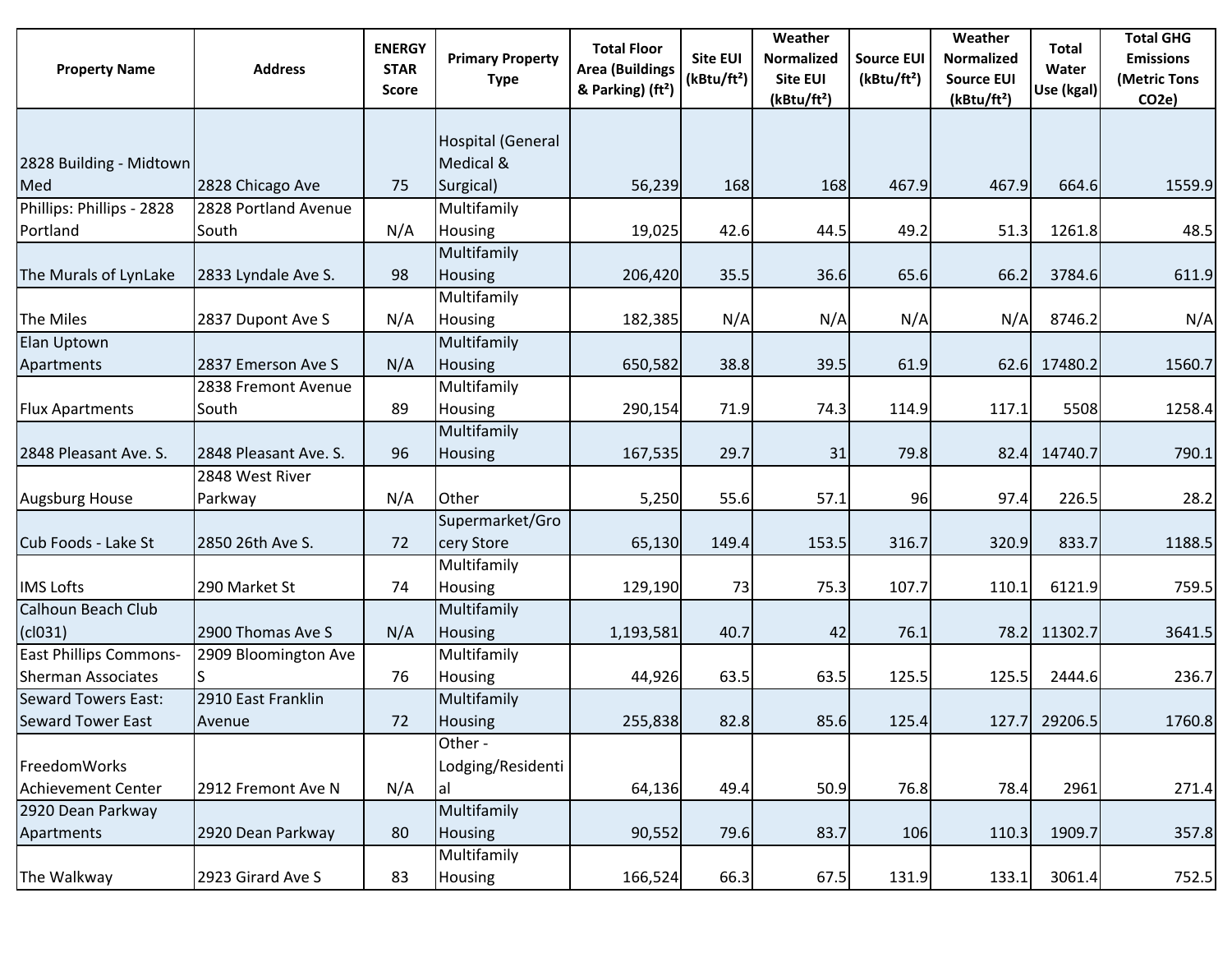| <b>Property Name</b>        | <b>Address</b>                     | <b>ENERGY</b><br><b>STAR</b><br><b>Score</b> | <b>Primary Property</b><br><b>Type</b> | <b>Total Floor</b><br><b>Area (Buildings</b><br>& Parking) (ft <sup>2</sup> ) | <b>Site EUI</b><br>(kBtu/ft <sup>2</sup> ) | Weather<br>Normalized<br>Site EUI<br>(kBtu/ft <sup>2</sup> ) | <b>Source EUI</b><br>(kBtu/ft <sup>2</sup> ) | Weather<br><b>Normalized</b><br><b>Source EUI</b><br>(kBtu/ft <sup>2</sup> ) | <b>Total</b><br>Water<br>Use (kgal) | <b>Total GHG</b><br><b>Emissions</b><br>(Metric Tons<br>CO <sub>2</sub> e) |
|-----------------------------|------------------------------------|----------------------------------------------|----------------------------------------|-------------------------------------------------------------------------------|--------------------------------------------|--------------------------------------------------------------|----------------------------------------------|------------------------------------------------------------------------------|-------------------------------------|----------------------------------------------------------------------------|
| Cristo Rey Jesuit High      |                                    |                                              |                                        |                                                                               |                                            |                                                              |                                              |                                                                              |                                     |                                                                            |
| School                      | 2924 4th Ave S.                    | 88                                           | K-12 School                            | 158,947                                                                       | 38.4                                       | 39.4                                                         | 79.4                                         | 80.4                                                                         | 571                                 | 724.8                                                                      |
| Midtown Exchange            | 2929 Chicago Ave                   | N/A                                          | Office                                 | 444,541                                                                       | 41.6                                       | 42.8                                                         | 77.9                                         | 79.3                                                                         | 18358.1                             | 1965.3                                                                     |
| Midtown Exchange            | 2929 Chicago Ave                   |                                              | Multifamily                            |                                                                               |                                            |                                                              |                                              |                                                                              |                                     |                                                                            |
| Apartments-Sherman          | South                              | 60                                           | Housing                                | 244,967                                                                       | 89.7                                       | 91.5                                                         | 107.2                                        | 109.1                                                                        | 8732.3                              | 1372.4                                                                     |
| The Link Minneapolis        |                                    |                                              | Multifamily                            |                                                                               |                                            |                                                              |                                              |                                                                              |                                     |                                                                            |
| (hk31)                      | 2929 University Ave SE             | 100                                          | Housing                                | 530,839                                                                       | 27.3                                       | 27.8                                                         | 55.8                                         | 56.1                                                                         | 10331                               | 1698.1                                                                     |
| The Link Minneapolis        |                                    |                                              | Multifamily                            |                                                                               |                                            |                                                              |                                              |                                                                              |                                     |                                                                            |
| (hk31)                      | 2929 University Ave SE             | 100                                          | Housing                                | 530,839                                                                       | 27.3                                       | 27.8                                                         | 55.8                                         | 56.1                                                                         | 10331                               | 1698.1                                                                     |
| Midtown Exchange            |                                    |                                              |                                        |                                                                               |                                            |                                                              |                                              |                                                                              |                                     |                                                                            |
| <b>Parking Ramp</b>         | 2935 10th Ave S                    | N/A                                          | Parking                                | 534,850                                                                       | 1.2                                        | 1.2                                                          | 3.2                                          | 3.3                                                                          | N/A                                 | 88.8                                                                       |
|                             |                                    |                                              | Multifamily                            |                                                                               |                                            |                                                              |                                              |                                                                              |                                     |                                                                            |
| Lake Point Condos           | 2950 Dean Pkwy                     | 31                                           | Housing                                | 165,861                                                                       | 94.6                                       | 97.8                                                         | 150.7                                        | 152.6                                                                        | 3666.1                              | 1383.7                                                                     |
| 337h7-Minneapolis           |                                    |                                              |                                        |                                                                               |                                            |                                                              |                                              |                                                                              |                                     |                                                                            |
| <b>Marriott City Center</b> | 30 South 7th Street                | 84                                           | Hotel                                  | 548,845                                                                       | 87.1                                       | 87.8                                                         | 142.2                                        | 143                                                                          | 18231                               | N/A                                                                        |
| 300 1st Ave. N.             | 300 1st Ave. N.                    | N/A                                          | <b>Vocational School</b>               | 95,809                                                                        | 39.7                                       | 40.3                                                         | 90.1                                         | 90.8                                                                         | 523.1                               | 501.7                                                                      |
| Metropoint 300              | 300 Highway 169 South              | 77                                           | Office                                 | 358,438                                                                       | 48.2                                       | 48.8                                                         | 125                                          | 125.6                                                                        | 1995.9                              | 1436.1                                                                     |
| <b>Hewing Hotel</b>         | 300 Washington Ave<br><b>North</b> | 43                                           | Hotel                                  | 116,123                                                                       | 143.7                                      | 145.8                                                        | 269.8                                        | 272                                                                          | 1697.3                              | 1777.3                                                                     |
| <b>Broadway Ridge</b>       | 3001 Broadway Street,<br><b>NE</b> | 74                                           | Office                                 | 539,081                                                                       | 57.2                                       | 57.9                                                         | 145.3                                        | 146.1                                                                        | 1627.7                              | 1644.8                                                                     |
| The Louis                   | 3001 SE 4th Street                 | N/A                                          | Multifamily<br>Housing                 | 84,200                                                                        | 40                                         | 50.3                                                         | 70                                           | 80.6                                                                         | 3083.7                              | 330.9                                                                      |
| Ripley Gardens -            |                                    |                                              |                                        |                                                                               |                                            |                                                              |                                              |                                                                              |                                     |                                                                            |
| 301Penn: Ripley             | 301 North Penn                     |                                              | Multifamily                            |                                                                               |                                            |                                                              |                                              |                                                                              |                                     |                                                                            |
| Gardens - 301Penn           | Avenue                             | 100                                          | Housing                                | 36,000                                                                        | 45.3                                       | 47.4                                                         | 63.7                                         | 65.9                                                                         | 2017.5                              | 124                                                                        |
|                             | 3015 Pillsbury Avenue              |                                              | Multifamily                            |                                                                               |                                            |                                                              |                                              |                                                                              |                                     |                                                                            |
| <b>Albright Townhomes</b>   | South                              | N/A                                          | Housing                                | 64,206                                                                        | 61.6                                       | 60.3                                                         | 161.5                                        | 157.4                                                                        | 7505.5                              | 307.5                                                                      |
|                             |                                    |                                              | Multifamily                            |                                                                               |                                            |                                                              |                                              |                                                                              |                                     |                                                                            |
| 3021 Holmes                 | 3021 Holmes Ave                    | 99                                           | Housing                                | 77,880                                                                        | 40.9                                       | 42.4                                                         | 71.3                                         | 72.4                                                                         | 1583.2                              | 268.7                                                                      |
| *Lakeside Center            | 3033 Excelsior Blvd                | 51                                           | Office                                 | 150,152                                                                       | 115.1                                      | 117.8                                                        | 199.8                                        | 202.6                                                                        | 3220.5                              | 1683.2                                                                     |
| Ripley Gardens -            |                                    |                                              |                                        |                                                                               |                                            |                                                              |                                              |                                                                              |                                     |                                                                            |
| 305/311 Penn: Ripley        | 305 North Penn                     |                                              | Single Family                          |                                                                               |                                            |                                                              |                                              |                                                                              |                                     |                                                                            |
| Gardens - 305Penn           | Avenue                             | N/A                                          | Home                                   | 853                                                                           | 80.1                                       | 84.5                                                         | 84.1                                         | 88.8                                                                         | 20.9                                | 3.6                                                                        |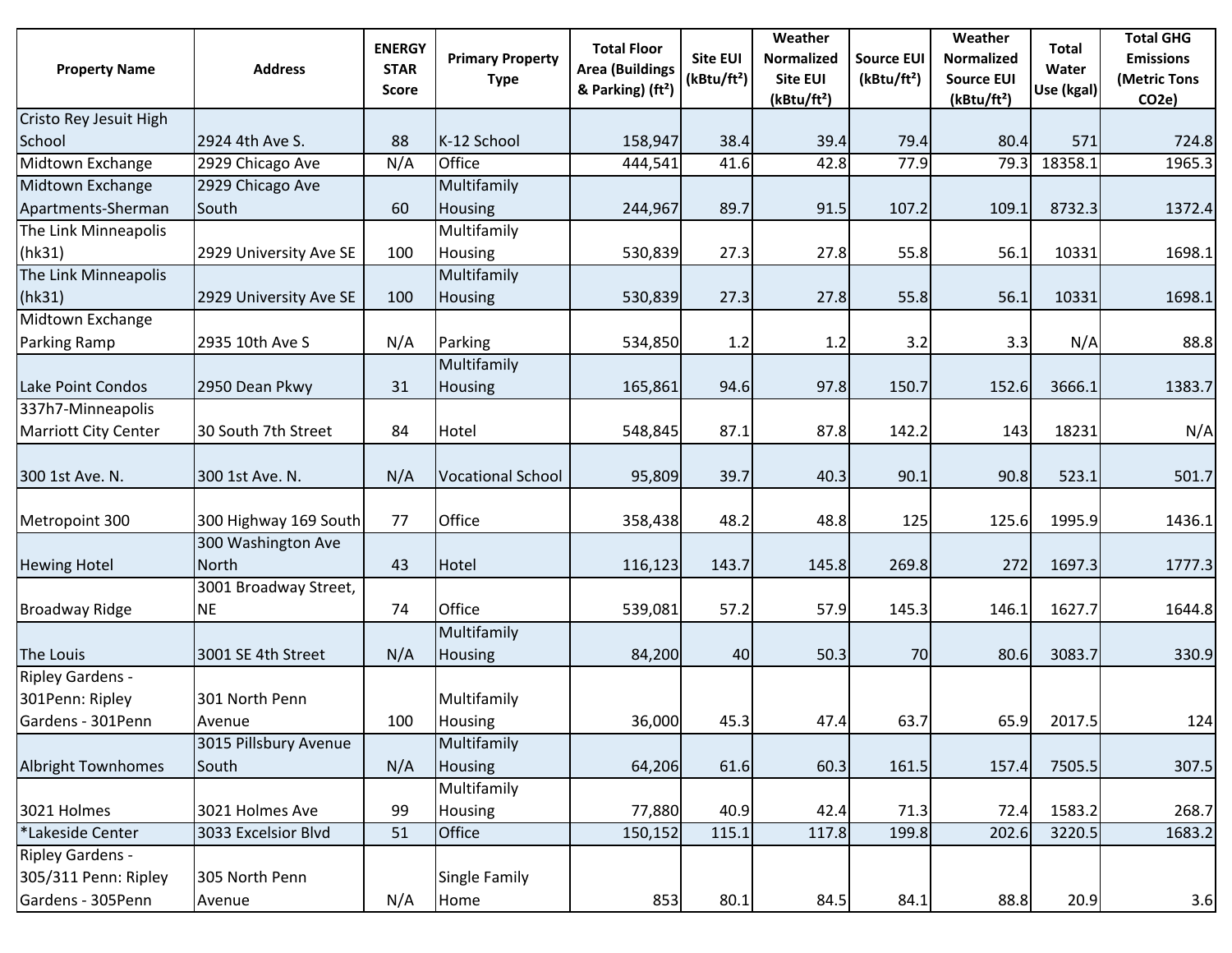| <b>Property Name</b>                       | <b>Address</b>          | <b>ENERGY</b><br><b>STAR</b><br><b>Score</b> | <b>Primary Property</b><br><b>Type</b> | <b>Total Floor</b><br><b>Area (Buildings</b><br>& Parking) (ft <sup>2</sup> ) | <b>Site EUI</b><br>(kBtu/ft <sup>2</sup> ) | Weather<br><b>Normalized</b><br><b>Site EUI</b><br>(kBtu/ft <sup>2</sup> ) | <b>Source EUI</b><br>(kBtu/ft <sup>2</sup> ) | Weather<br><b>Normalized</b><br><b>Source EUI</b><br>(kBtu/ft <sup>2</sup> ) | <b>Total</b><br>Water<br>Use (kgal) | <b>Total GHG</b><br><b>Emissions</b><br>(Metric Tons<br>CO <sub>2</sub> e) |
|--------------------------------------------|-------------------------|----------------------------------------------|----------------------------------------|-------------------------------------------------------------------------------|--------------------------------------------|----------------------------------------------------------------------------|----------------------------------------------|------------------------------------------------------------------------------|-------------------------------------|----------------------------------------------------------------------------|
| Sabathani Community                        |                         |                                              | Social/Meeting                         |                                                                               |                                            |                                                                            |                                              |                                                                              |                                     |                                                                            |
| Center                                     | 310 38th St E           | N/A                                          | Hall                                   | 246,300                                                                       | 53.2                                       | 56.2                                                                       | 77.1                                         | 80.2                                                                         | 768                                 | 907                                                                        |
| Flour Exchange Building 310 4th Ave.So.    |                         | $\mathbf{1}$                                 | Office                                 | 129,636                                                                       | 552.4                                      | 552.4                                                                      | 621.8                                        | 621.8                                                                        | 8231.2                              | 4153.2                                                                     |
| <b>Ripley Gardens -</b>                    |                         |                                              |                                        |                                                                               |                                            |                                                                            |                                              |                                                                              |                                     |                                                                            |
| Hospital/310 Queen:                        |                         |                                              |                                        |                                                                               |                                            |                                                                            |                                              |                                                                              |                                     |                                                                            |
| <b>Ripley Gardens -</b>                    | 310 Queen Avenue        |                                              | Multifamily                            |                                                                               |                                            |                                                                            |                                              |                                                                              |                                     |                                                                            |
| Hospital/310 Queen                         | <b>North</b>            | N/A                                          | <b>Housing</b>                         | 20,812                                                                        | 59                                         | 61.1                                                                       | 78.1                                         | 80.3                                                                         | 548.8                               | 86.9                                                                       |
| Minnehaha Academy                          | 3100 West River         |                                              |                                        |                                                                               |                                            |                                                                            |                                              |                                                                              |                                     |                                                                            |
| North                                      | PArkway                 | 84                                           | K-12 School                            | 222,000                                                                       | 89.6                                       | 94.1                                                                       | 142.7                                        | 147.5                                                                        | 2369.1                              | 1200.8                                                                     |
|                                            | 3101 E. Bde Maka Ska    |                                              | Multifamily                            |                                                                               |                                            |                                                                            |                                              |                                                                              |                                     |                                                                            |
| <b>Calhoun Shores</b>                      | Pkwy.                   | 99                                           | Housing                                | 82,944                                                                        | 50.5                                       | 52.8                                                                       | 72.9                                         | 75.3                                                                         | 1491.8                              | 301                                                                        |
|                                            |                         |                                              | Multifamily                            |                                                                               |                                            |                                                                            |                                              |                                                                              |                                     |                                                                            |
| Loop Calhoun                               | 3104 Lake St W          | 100                                          | Housing                                | 151,045                                                                       | 37.2                                       | 39.4                                                                       | 53.1                                         | 55.3                                                                         | 2893.7                              | 434.9                                                                      |
| <b>Nicollet Garage</b>                     | 3106 Nicollet Avenue    | N/A                                          | Transportation<br>Terminal/Station     | 210,000                                                                       | 66.8                                       | 69.3                                                                       | 97                                           | 99.6                                                                         | 1167.2                              | 1109.6                                                                     |
| Ripley Gardens -                           |                         |                                              |                                        |                                                                               |                                            |                                                                            |                                              |                                                                              |                                     |                                                                            |
| 305/311 Penn: Ripley                       | 311 North Penn          |                                              | Multifamily                            |                                                                               |                                            |                                                                            |                                              |                                                                              |                                     |                                                                            |
| Gardens - 311 Penn                         | Avenue                  | N/A                                          | Housing                                | 6,026                                                                         | 47.4                                       | 50.2                                                                       | 49.7                                         | 52.7                                                                         | 743.9                               | 15.2                                                                       |
| MN2-10 St. Anthony                         | 311 University Avenue   |                                              | Multifamily                            |                                                                               |                                            |                                                                            |                                              |                                                                              |                                     |                                                                            |
| <b>High Rise</b>                           | <b>NE</b>               | 60                                           | Housing                                | 42,934                                                                        | 104.2                                      | 108.7                                                                      | 145.6                                        | 149.6                                                                        | N/A                                 | 268.4                                                                      |
|                                            |                         |                                              | Multifamily                            |                                                                               |                                            |                                                                            |                                              |                                                                              |                                     |                                                                            |
| MN2-31C Horn Terrace                       | 3110 Blaisdell Avenue S | N/A                                          | Housing                                | 107,190                                                                       | N/A                                        | N/A                                                                        | N/A                                          | N/A                                                                          | N/A                                 | N/A                                                                        |
|                                            |                         |                                              | Multifamily                            |                                                                               |                                            |                                                                            |                                              |                                                                              |                                     |                                                                            |
| MN2-20.5 Oliver Manor 3116 Oliver Avenue N |                         | 43                                           | Housing                                | 27,068                                                                        | 97.6                                       | 101.7                                                                      | 141.5                                        | 145.1                                                                        | 335                                 | 166.7                                                                      |
|                                            |                         |                                              | Multifamily                            |                                                                               |                                            |                                                                            |                                              |                                                                              |                                     |                                                                            |
| Foundry Lake Street                        | 3118 West Lake Street   | 100                                          | Housing                                | 347,453                                                                       | 26.4                                       | 27.3                                                                       | 51.9                                         | 52.9                                                                         | 8105.1                              | 775                                                                        |
| United Labor Center                        | 312 Central Ave S.E     | 78                                           | Office                                 | 122,044                                                                       | 74.6                                       | 77.4                                                                       | 129.1                                        | 132                                                                          | 263.5                               | 593.9                                                                      |
| <b>Ryan Third and Third</b>                | 312 South Third Street  | N/A                                          | Office                                 | 71,010                                                                        | 35.8                                       | 36.9                                                                       | 68.9                                         | 70.1                                                                         | 166.9                               | 278.7                                                                      |
| MN2-31 Charles Horn                        | 3121 Pillsbury Avenue   |                                              | Multifamily                            |                                                                               |                                            |                                                                            |                                              |                                                                              |                                     |                                                                            |
| Terrace                                    | IS                      | 84                                           | Housing                                | 317,280                                                                       | 83.1                                       | 86.4                                                                       | 121.2                                        | 124                                                                          | 10506                               | 2067.2                                                                     |
|                                            |                         |                                              | Multifamily                            |                                                                               |                                            |                                                                            |                                              |                                                                              |                                     |                                                                            |
| Hub Minneapolis                            | 313 Harvard Street      | 98                                           | Housing                                | 397,225                                                                       | 55.5                                       | 56.9                                                                       | 95.4                                         | 96.8                                                                         | 8882.6                              | 1817.2                                                                     |
|                                            | 313 Washington          |                                              | Multifamily                            |                                                                               |                                            |                                                                            |                                              |                                                                              |                                     |                                                                            |
| Latitude 45                                | Avenue South            | N/A                                          | Housing                                | 251,417                                                                       | 54.2                                       | 55.5                                                                       | 110.2                                        | 111.2                                                                        | 8050                                | 1588.8                                                                     |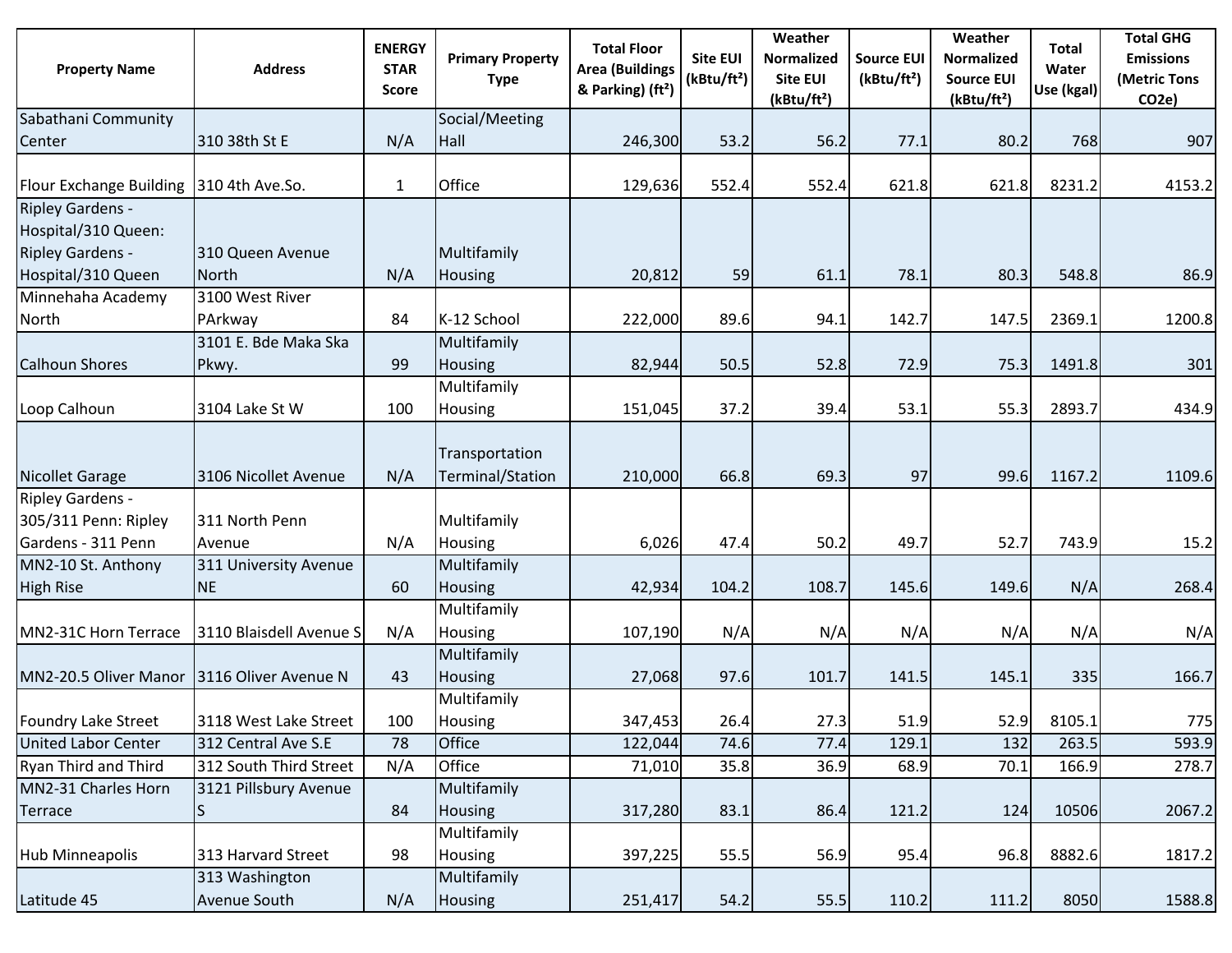| <b>Property Name</b>        | <b>Address</b>        | <b>ENERGY</b><br><b>STAR</b><br><b>Score</b> | <b>Primary Property</b><br><b>Type</b> | <b>Total Floor</b><br><b>Area (Buildings</b><br>& Parking) (ft <sup>2</sup> ) | <b>Site EUI</b><br>(kBtu/ft <sup>2</sup> ) | Weather<br><b>Normalized</b><br><b>Site EUI</b><br>(kBtu/ft <sup>2</sup> ) | <b>Source EUI</b><br>(kBtu/ft <sup>2</sup> ) | Weather<br><b>Normalized</b><br><b>Source EUI</b><br>(kBtu/ft <sup>2</sup> ) | Total<br>Water<br>Use (kgal) | <b>Total GHG</b><br><b>Emissions</b><br>(Metric Tons<br>CO <sub>2</sub> e) |
|-----------------------------|-----------------------|----------------------------------------------|----------------------------------------|-------------------------------------------------------------------------------|--------------------------------------------|----------------------------------------------------------------------------|----------------------------------------------|------------------------------------------------------------------------------|------------------------------|----------------------------------------------------------------------------|
|                             |                       |                                              | Multifamily                            |                                                                               |                                            |                                                                            |                                              |                                                                              |                              |                                                                            |
| <b>Calhoun Place Condos</b> | 3131 Excelsior Blvd   | 66                                           | Housing                                | 108,795                                                                       | 88                                         | 91.7                                                                       | 136                                          | 139.8                                                                        | 2798.9                       | 814.4                                                                      |
| MN2-31A Charles Horn        | 3135 Pillsbury Avenue |                                              | Multifamily                            |                                                                               |                                            |                                                                            |                                              |                                                                              |                              |                                                                            |
| Tower                       |                       | N/A                                          | <b>Housing</b>                         | 104,211                                                                       | N/A                                        | N/A                                                                        | N/A                                          | N/A                                                                          | N/A                          | $\overline{0}$                                                             |
| MN2-42 Archie Givens        |                       |                                              | Multifamily                            |                                                                               |                                            |                                                                            |                                              |                                                                              |                              |                                                                            |
| Atrium                      | 314 Hennepin Ave      | 81                                           | Housing                                | 244,032                                                                       | 75.1                                       | 77.9                                                                       | 117.5                                        | 119.8                                                                        | 7040                         | 1453.5                                                                     |
|                             | 3140 Chowen Avenue    |                                              | Multifamily                            |                                                                               |                                            |                                                                            |                                              |                                                                              |                              |                                                                            |
| Calhoun Greenway            | South                 | 99                                           | <b>Housing</b>                         | 407,605                                                                       | 40.9                                       | 42.3                                                                       | 60.5                                         | 61.9                                                                         | 11225.8                      | 1346.9                                                                     |
|                             | 3144 Chowen Avenue    |                                              | Multifamily                            |                                                                               |                                            |                                                                            |                                              |                                                                              |                              |                                                                            |
| Be at the Calhoun           | South                 | 88                                           | Housing                                | 271,940                                                                       | 44.2                                       | 45.2                                                                       | 95.1                                         | 95.7                                                                         | 4911                         | 1269.1                                                                     |
|                             |                       |                                              | Multifamily                            |                                                                               |                                            |                                                                            |                                              |                                                                              |                              |                                                                            |
| Nordhaus - LMC              | 315 1st. Ave NE       | 83                                           | <b>Housing</b>                         | 271,600                                                                       | 50.1                                       | 51.8                                                                       | 87                                           | 88.8                                                                         | 7465.9                       | 1115.8                                                                     |
|                             |                       |                                              | Multifamily                            |                                                                               |                                            |                                                                            |                                              |                                                                              |                              |                                                                            |
| MN2-23 Lowry Towers         | 315 Lowry Avenue N    | $\mathbf{1}$                                 | Housing                                | 150,018                                                                       | 248.2                                      | 260.4                                                                      | 305.7                                        | 317.5                                                                        | 3915                         | 2003                                                                       |
|                             |                       |                                              | Multifamily                            |                                                                               |                                            |                                                                            |                                              |                                                                              |                              |                                                                            |
| Variant                     | 315 N 7th Avenue      | 4                                            | Housing                                | 125,968                                                                       | 117.5                                      | 119.9                                                                      | 228.7                                        | 231.1                                                                        | 3453.2                       | 1642.3                                                                     |
|                             |                       |                                              | Multifamily                            |                                                                               |                                            |                                                                            |                                              |                                                                              |                              |                                                                            |
| 316 Oak Grove               | 316 Oak Grove St      | 77                                           | Housing                                | 77,760                                                                        | 95.8                                       | 99.5                                                                       | 128.3                                        | 132.3                                                                        | 2381.1                       | 466.1                                                                      |
|                             |                       |                                              | Multifamily                            |                                                                               |                                            |                                                                            |                                              |                                                                              |                              |                                                                            |
| Groveland, The              | 317 Groveland Ave     | 39                                           | <b>Housing</b>                         | 168,284                                                                       | 83.2                                       | 86                                                                         | 141.5                                        | 144.5                                                                        | 4089.4                       | 1331.9                                                                     |
| Holmes Park Village         |                       |                                              | Multifamily                            |                                                                               |                                            |                                                                            |                                              |                                                                              |                              |                                                                            |
| Apartments                  | 320 2nd Ave SE        | 76                                           | Housing                                | 67,648                                                                        | 83.2                                       | 84.1                                                                       | 136.5                                        | 135.8                                                                        | 5022.4                       | 490.7                                                                      |
| Calhoun Village             | 3200 West Lake Street | N/A                                          | <b>Strip Mall</b>                      | 133,494                                                                       | 135.8                                      | 140.1                                                                      | 267.5                                        | 272.1                                                                        | 2782.3                       | 1360.5                                                                     |
| MN2-22 37th Street          |                       |                                              | Multifamily                            |                                                                               |                                            |                                                                            |                                              |                                                                              |                              |                                                                            |
| Manor                       | 3205 E 37th Street    | 42                                           | Housing                                | 23,936                                                                        | 110.5                                      | 115.7                                                                      | 159.2                                        | 164.6                                                                        | 537                          | 175.3                                                                      |
| 322 Mill City Quarter       |                       |                                              | Multifamily                            |                                                                               |                                            |                                                                            |                                              |                                                                              |                              |                                                                            |
| 150 Units                   | 322 South 2nd Avenue  | N/A                                          | Housing                                | 159,460                                                                       | 46.8                                       | 47.6                                                                       | 79.9                                         | 80.6                                                                         | 6187.1                       | 713.5                                                                      |
| <b>Fairview Minneapolis</b> |                       |                                              |                                        |                                                                               |                                            |                                                                            |                                              |                                                                              |                              |                                                                            |
| 323 Stinson                 | 323 Stinson Blvd      | N/A                                          | Office                                 | 75,670                                                                        | 245.7                                      | 247.1                                                                      | 640.6                                        | 642                                                                          | 1676.5                       | 2856.2                                                                     |
|                             | 323 Washington        |                                              |                                        |                                                                               |                                            |                                                                            |                                              |                                                                              |                              |                                                                            |
| T <sub>3</sub>              | <b>Avenue North</b>   | 98                                           | Office                                 | 264,518                                                                       | 22.7                                       | N/A                                                                        | 59.7                                         | N/A                                                                          | 866                          | 836.7                                                                      |
| 06685-3245 County Rd        |                       |                                              | Supermarket/Gro                        |                                                                               |                                            |                                                                            |                                              |                                                                              |                              |                                                                            |
| 10                          | 3245 County Rd 10     | 47                                           | cery Store                             | 65,000                                                                        | 282.8                                      | 287.7                                                                      | 604.9                                        | 610.1                                                                        | 10184.7                      | 2268.4                                                                     |
| 33 South Sixth Street       | 33 South 6th Street   | 97                                           | Office                                 | 1,375,717                                                                     | 45                                         | 46.1                                                                       | 85.7                                         | 87                                                                           | 2651.5                       | 6867.2                                                                     |
|                             |                       |                                              | Multifamily                            |                                                                               |                                            |                                                                            |                                              |                                                                              |                              |                                                                            |
| 330 Oak Grove               | 330 Oak Grove St      | 65                                           | Housing                                | 191,852                                                                       | 90.5                                       | 94.5                                                                       | 126.9                                        | 130.8                                                                        | 7475.8                       | 1195.5                                                                     |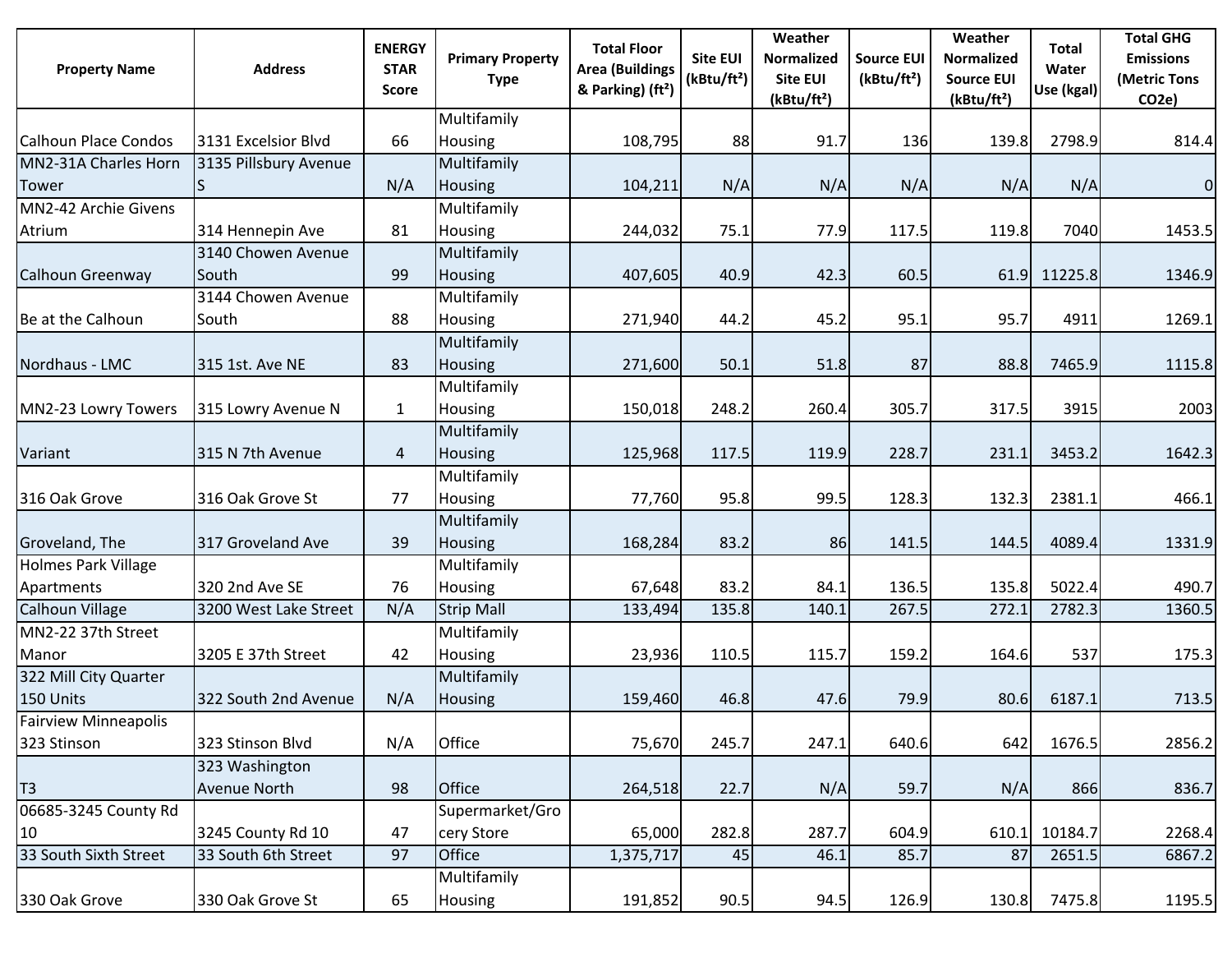| <b>Property Name</b>                      | <b>Address</b>                     | <b>ENERGY</b><br><b>STAR</b><br><b>Score</b> | <b>Primary Property</b><br><b>Type</b> | <b>Total Floor</b><br><b>Area (Buildings</b><br>& Parking) (ft <sup>2</sup> ) | <b>Site EUI</b><br>(kBtu/ft <sup>2</sup> ) | Weather<br><b>Normalized</b><br><b>Site EUI</b><br>(kBtu/ft <sup>2</sup> ) | <b>Source EUI</b><br>(kBtu/ft <sup>2</sup> ) | Weather<br><b>Normalized</b><br><b>Source EUI</b><br>(kBtu/ft <sup>2</sup> ) | <b>Total</b><br>Water<br>Use (kgal) | <b>Total GHG</b><br><b>Emissions</b><br>(Metric Tons<br>CO <sub>2</sub> e) |
|-------------------------------------------|------------------------------------|----------------------------------------------|----------------------------------------|-------------------------------------------------------------------------------|--------------------------------------------|----------------------------------------------------------------------------|----------------------------------------------|------------------------------------------------------------------------------|-------------------------------------|----------------------------------------------------------------------------|
|                                           |                                    |                                              |                                        |                                                                               |                                            |                                                                            |                                              |                                                                              |                                     |                                                                            |
| <b>TriTech Center</b>                     | 331 2nd Avenue South               | $\mathbf{1}$                                 | Office                                 | 115,434                                                                       | 363.3                                      | 365.1                                                                      | 959.5                                        | 961.5                                                                        | 1276.9                              | 6534.2                                                                     |
| Rafter                                    | 333 East Hennepin                  | 100                                          | Multifamily<br>Housing                 | 554,009                                                                       | 41.1                                       | 43.3                                                                       | 73.5                                         | 76.4                                                                         | 3477.1                              | 1834.9                                                                     |
| <b>SPS Tower</b>                          | 333 S. 7th St. Suite<br>250        | 94                                           | Office                                 | 949,683                                                                       | 57.6                                       | 59.4                                                                       | 104.2                                        | 106.7                                                                        | 2233.1                              | 1406.8                                                                     |
| 333 South 12th St                         | 333 South 12th St                  | 19                                           | <b>Worship Facility</b>                | 87,051                                                                        | 72.7                                       | 76.6                                                                       | 106.8                                        | 111.4                                                                        | 629.4                               | 507.2                                                                      |
| <b>Union Plaza</b>                        | 333 Washington Ave N               | 72                                           | Office                                 | 68,043                                                                        | 71.4                                       | 72.8                                                                       | 146                                          | 147.3                                                                        | 638.9                               | 570                                                                        |
| YMCA- Blaisdell Ave                       | 3335 Blaisdell Ave                 | N/A                                          | Fitness<br>Center/Health<br>Club/Gym   | 93,000                                                                        | 138.2                                      | 141.1                                                                      | 228.6                                        |                                                                              | 231.7 2173255                       | 776.6                                                                      |
| Dock Street Flats - dc09                  | 337 Washington Ave N               | 94                                           | Multifamily<br>Housing                 | 317,284                                                                       | 49.6                                       | 50.4                                                                       | 91.1                                         | 91.8                                                                         | 3661.8                              | 1278                                                                       |
| <b>Calhoun Towers</b>                     | 3430 List Place                    | 94                                           | Multifamily<br>Housing                 | 227,757                                                                       | 84.2                                       | 88.5                                                                       | 101.1                                        | 105.5                                                                        | 4466.1                              | 765.9                                                                      |
| <b>Broadway Place East</b>                | 3433 Broadway Street,<br><b>NE</b> | N/A                                          | Office                                 | 288,266                                                                       | 36.5                                       | 37.9                                                                       | 77.4                                         | 79.2                                                                         | 990.3                               | 562.4                                                                      |
| MN2-50 Heritage<br><b>Commons</b>         | 350 Van White<br>Memorial Blvd     | 53                                           | Multifamily<br>Housing                 | 101,861                                                                       | 63.2                                       | 65.1                                                                       | 116.7                                        | 118.7                                                                        | 2357                                | 613.7                                                                      |
| Hiawatha Collegiate<br><b>High School</b> | 3500 East 28th Street              | 67                                           | K-12 School                            | 102,000                                                                       | 45.8                                       | 47                                                                         | 114.4                                        | 116.9                                                                        | 1872.2                              | 685                                                                        |
| The Waters on 50th                        | 3500 W 50th St                     | 98                                           | Senior Living<br>Community             | 152,994                                                                       | 47.2                                       | 49                                                                         | 106.6                                        | 110.6                                                                        | 2163                                | 742.5                                                                      |
| DuPont Ave. Apts                          | 3513 DuPont Ave S                  | 94                                           | Multifamily<br>Housing                 | 67,480                                                                        | 71.5                                       | 74.8                                                                       | 101.6                                        | 105.2                                                                        | 1705.6                              | 316.8                                                                      |
| <b>Oaks Station Place</b>                 | 3550 E 46th Street                 | 87                                           | Multifamily<br>Housing                 | 153,764                                                                       | 48.1                                       | 49.4                                                                       | 99.3                                         | 100.8                                                                        | 3110.1                              | 640.7                                                                      |
| Paxon - CO (px001)                        | 360 First Street North             | 100                                          | Multifamily<br><b>Housing</b>          | 189,985                                                                       | 28.8                                       | 29.1                                                                       | 61.6                                         | 61.9                                                                         | 2712.2                              | 674.7                                                                      |
| 06684-3620 Texas Ave.<br>S.               | 3620 Texas Ave. S.                 | 47                                           | Supermarket/Gro<br>cery Store          | 76,000                                                                        | 268.3                                      | 275.7                                                                      | 605.7                                        | 619.5                                                                        | 1972.5                              | 2672.1                                                                     |
| Hiawatha Flats                            | 3625 E 43rd St                     | 100                                          | Multifamily<br>Housing                 | 279,173                                                                       | 50.4                                       | 53.3                                                                       | 79.8                                         | 82.5                                                                         | 5207.5                              | 822.8                                                                      |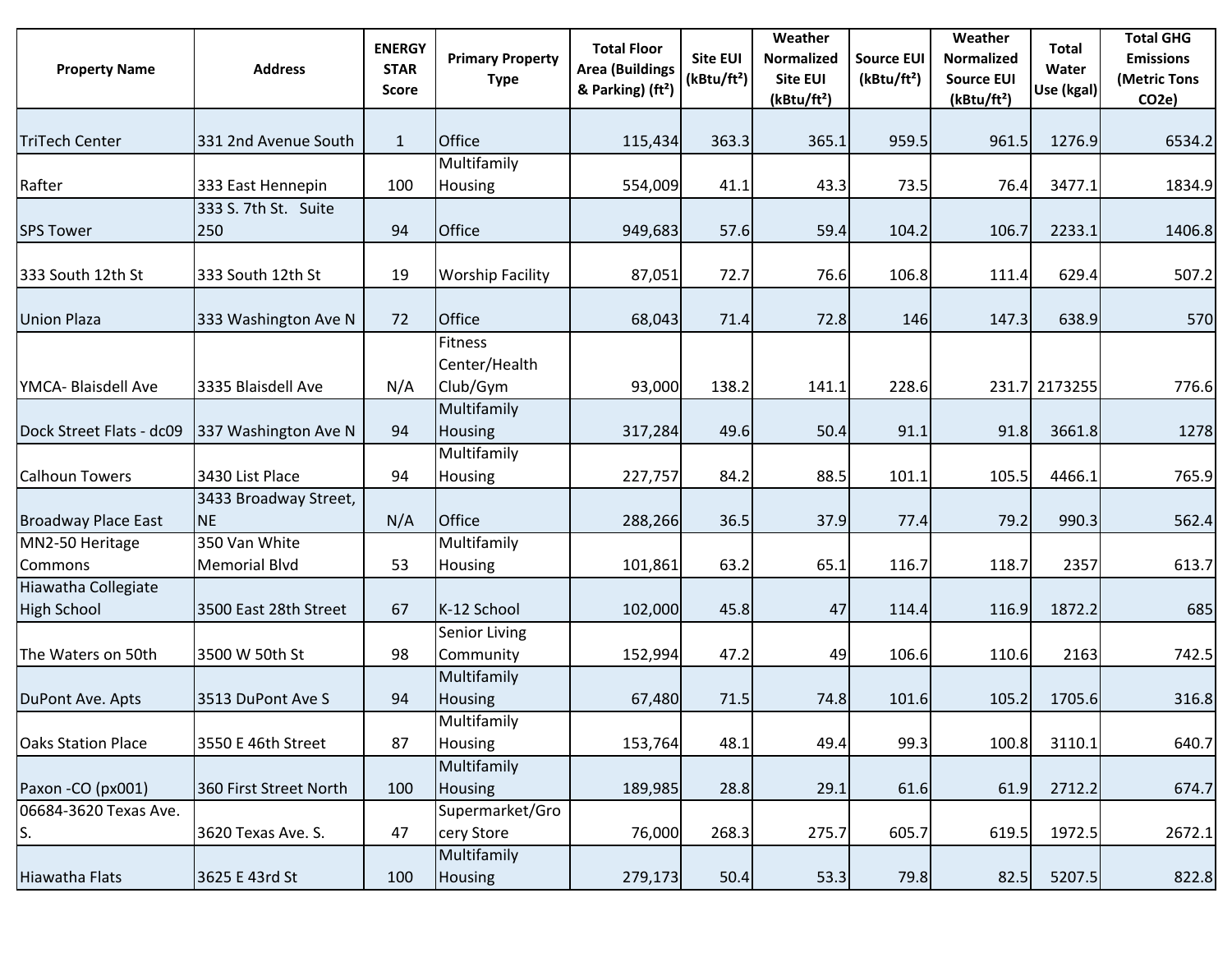| <b>Property Name</b>                        | <b>Address</b>        | <b>ENERGY</b><br><b>STAR</b><br><b>Score</b> | <b>Primary Property</b><br><b>Type</b> | <b>Total Floor</b><br><b>Area (Buildings</b><br>& Parking) (ft <sup>2</sup> ) | <b>Site EUI</b><br>(kBtu/ft <sup>2</sup> ) | Weather<br><b>Normalized</b><br><b>Site EUI</b><br>(kBtu/ft <sup>2</sup> ) | <b>Source EUI</b><br>(kBtu/ft <sup>2</sup> ) | Weather<br><b>Normalized</b><br><b>Source EUI</b><br>(kBtu/ft <sup>2</sup> ) | Total<br>Water<br>Use (kgal) | <b>Total GHG</b><br><b>Emissions</b><br>(Metric Tons<br>CO <sub>2</sub> e) |
|---------------------------------------------|-----------------------|----------------------------------------------|----------------------------------------|-------------------------------------------------------------------------------|--------------------------------------------|----------------------------------------------------------------------------|----------------------------------------------|------------------------------------------------------------------------------|------------------------------|----------------------------------------------------------------------------|
|                                             |                       |                                              | Multifamily                            |                                                                               |                                            |                                                                            |                                              |                                                                              |                              |                                                                            |
| Hiawatha Flats II                           | 3635 E 43rd St        | 100                                          | Housing                                | 105,855                                                                       | 42                                         | 43.9                                                                       | 72.4                                         | 74                                                                           | 2305.2                       | 322.1                                                                      |
|                                             |                       |                                              | Multifamily                            |                                                                               |                                            |                                                                            |                                              |                                                                              |                              |                                                                            |
| 365 Nicollet                                | 365 Nicollet Mall     | N/A                                          | Housing                                | 648,707                                                                       | 57.5                                       | 59.6                                                                       | 107                                          | 109.3                                                                        | 7553.5                       | 3006.1                                                                     |
| <b>OATI Minneapolis Data</b>                | 3660 Technology Drive |                                              |                                        |                                                                               |                                            |                                                                            |                                              |                                                                              |                              |                                                                            |
| Center                                      | <b>NE</b>             | 91                                           | Office                                 | 469,300                                                                       | 142.4                                      | 144.6                                                                      | 345.2                                        | 347.5                                                                        | 41.3                         | 3418.3                                                                     |
| Jones Harrison                              | 3700 Cedar Lake       |                                              | <b>Senior Living</b>                   |                                                                               |                                            |                                                                            |                                              |                                                                              |                              |                                                                            |
| Residence                                   | Avenue                | 62                                           | Community                              | 220,000                                                                       | 135.4                                      | 138.8                                                                      | 236                                          | 240                                                                          | 7517.2                       | 2384.8                                                                     |
|                                             |                       |                                              | Senior Living                          |                                                                               |                                            |                                                                            |                                              |                                                                              |                              |                                                                            |
| <b>Walker Place</b>                         | 3701 Bryant Ave S     | 44                                           | Community                              | 124,250                                                                       | 113.9                                      | 118.2                                                                      | 187.8                                        | 192.3                                                                        | 5722.1                       | 1045.3                                                                     |
|                                             | 3701 Wayzata          |                                              |                                        |                                                                               |                                            |                                                                            |                                              |                                                                              |                              |                                                                            |
| Wayzata Venture, LLC                        | Boulevard             | 80                                           | Office                                 | 713,681                                                                       | 73.9                                       | 76.1                                                                       | 136                                          | 138.3                                                                        | 4769.2                       | 2375.2                                                                     |
| Providence Place                            | 3720 23rd ave south   | N/A                                          | Senior Living<br>Community             | 120,000                                                                       | N/A                                        | N/A                                                                        | N/A                                          | N/A                                                                          | 6374.9                       | N/A                                                                        |
|                                             |                       |                                              | Multifamily                            |                                                                               |                                            |                                                                            |                                              |                                                                              |                              |                                                                            |
| <b>Station 38 Apartments</b>                | 3725 29th Ave S       | 100                                          | Housing                                | 90,165                                                                        | 45.2                                       | 47                                                                         | 75.5                                         | 77.4                                                                         | 2193                         | 266.4                                                                      |
|                                             |                       |                                              | Senior Living                          |                                                                               |                                            |                                                                            |                                              |                                                                              |                              |                                                                            |
| Minnehaha Senior Living 3733 23rd Ave South |                       | 84                                           | Community                              | 92,616                                                                        | 59.4                                       | 60.7                                                                       | 115.2                                        | 116.5                                                                        | 2673.1                       | 608                                                                        |
| <b>Walker Methodist</b>                     |                       |                                              | <b>Senior Living</b>                   |                                                                               |                                            |                                                                            |                                              |                                                                              |                              |                                                                            |
| <b>Health Center</b>                        | 3737 Bryant Ave S     | 33                                           | Community                              | 373,000                                                                       | 154                                        | 159                                                                        | 228.6                                        |                                                                              | 233.8 10129.6                | 4161.4                                                                     |
| MN2-18.4 Snelling                           |                       |                                              | Multifamily                            |                                                                               |                                            |                                                                            |                                              |                                                                              |                              |                                                                            |
| Manor                                       | 3755 Snelling Ave S   | 47                                           | Housing                                | 22,354                                                                        | 106                                        | 110.4                                                                      | 153.1                                        | 156.9                                                                        | 521                          | 168.9                                                                      |
| Hiawatha College Prep -                     |                       |                                              |                                        |                                                                               |                                            |                                                                            |                                              |                                                                              |                              |                                                                            |
| Kingfield                                   | 3800 Pleasant Avenue  | 82                                           | K-12 School                            | 70,030                                                                        | 52.5                                       | 55.1                                                                       | 71.1                                         | 73.8                                                                         | 468                          | 267.4                                                                      |
| Fairview Hiawatha                           |                       |                                              |                                        |                                                                               |                                            |                                                                            |                                              |                                                                              |                              |                                                                            |
| <b>Medical Building</b>                     | 3809 42nd Ave. S.     | 60                                           | <b>Medical Office</b>                  | 20,000                                                                        | 58.6                                       | 60.9                                                                       | 122.8                                        | 125.2                                                                        | 47.7                         | 141.3                                                                      |
| Longfellow Station-                         |                       |                                              | Multifamily                            |                                                                               |                                            |                                                                            |                                              |                                                                              |                              |                                                                            |
| Sherman                                     | 3845 Hiawatha Ave     | 74                                           | Housing                                | 207,773                                                                       | 68.3                                       | 70.3                                                                       | 117                                          | 119.4                                                                        | 6051.7                       | 1010.7                                                                     |
| 400 Wyman Building                          | 400 1st Avenue North  | 95                                           | Office                                 | 224,808                                                                       | 48.6                                       | 51.2                                                                       | 77.9                                         | 81.1                                                                         | 415.7                        | 1006.7                                                                     |
| Old Republic Title                          |                       |                                              |                                        |                                                                               |                                            |                                                                            |                                              |                                                                              |                              |                                                                            |
| <b>Building</b>                             | 400 2nd Ave South     | 72                                           | Office                                 | 135,009                                                                       | 51.4                                       | 51.9                                                                       | 138.2                                        | 139.2                                                                        | 488.9                        | 1102.9                                                                     |
|                                             |                       |                                              | Multifamily                            |                                                                               |                                            |                                                                            |                                              |                                                                              |                              |                                                                            |
| A-Mill (600)                                | 400 2nd St SE         | 100                                          | Housing                                | 400,000                                                                       | 49.1                                       | N/A                                                                        | 59.7                                         | N/A                                                                          | 7761.2                       | 762.6                                                                      |
| <b>Horst Education</b>                      | 400 Central Ave. S.E. | N/A                                          | <b>Vocational School</b>               | 99,244                                                                        | 89.7                                       | 92.4                                                                       | 173.1                                        | 175.9                                                                        | 1552.8                       | 690.9                                                                      |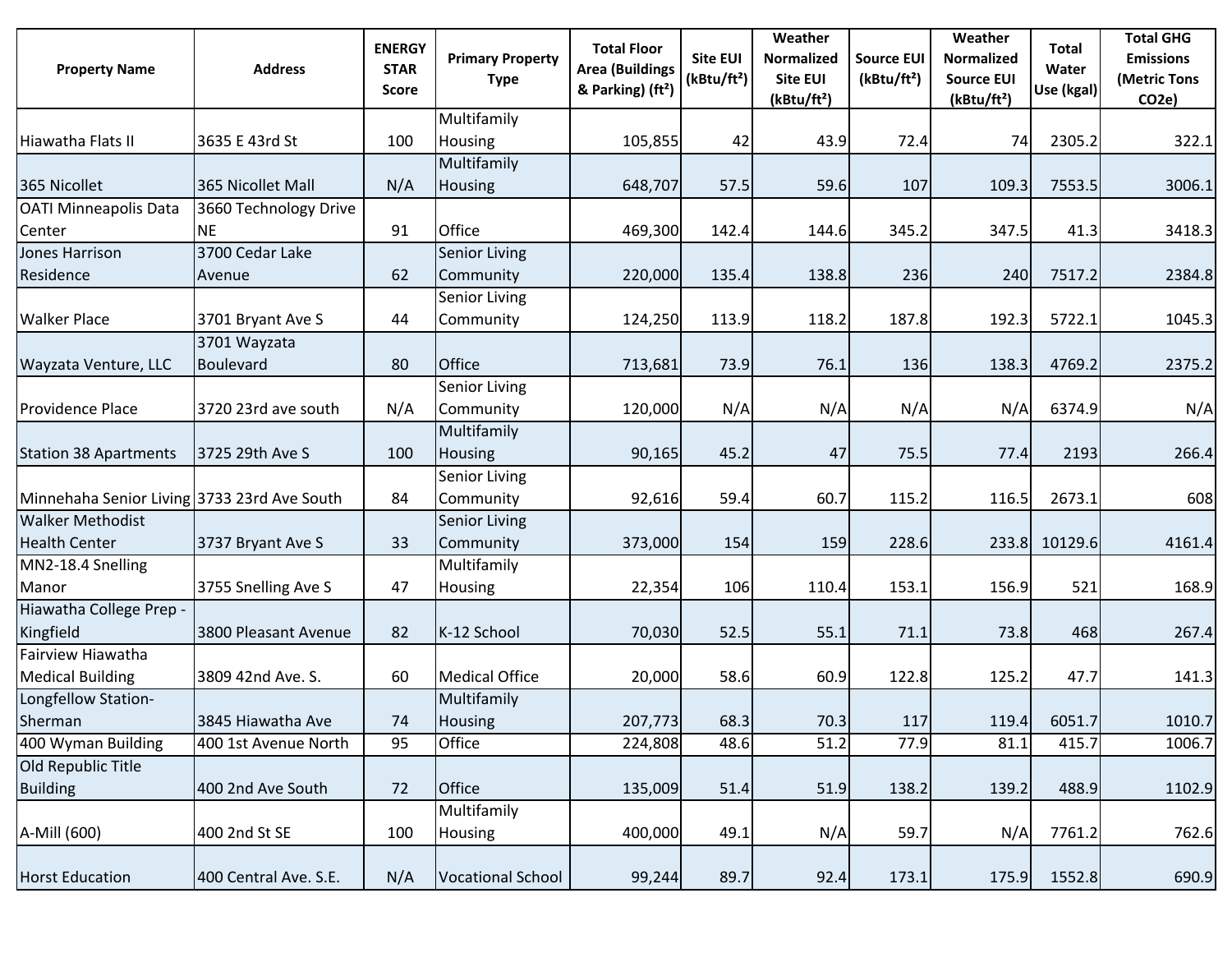| <b>Property Name</b>           | <b>Address</b>                | <b>ENERGY</b><br><b>STAR</b><br><b>Score</b> | <b>Primary Property</b><br><b>Type</b> | <b>Total Floor</b><br><b>Area (Buildings</b><br>& Parking) (ft <sup>2</sup> ) | <b>Site EUI</b><br>(kBtu/ft <sup>2</sup> ) | Weather<br>Normalized<br><b>Site EUI</b><br>(kBtu/ft <sup>2</sup> ) | <b>Source EUI</b><br>(kBtu/ft <sup>2</sup> ) | Weather<br><b>Normalized</b><br><b>Source EUI</b><br>(kBtu/ft <sup>2</sup> ) | Total<br>Water<br>Use (kgal) | <b>Total GHG</b><br><b>Emissions</b><br>(Metric Tons<br>CO <sub>2</sub> e) |
|--------------------------------|-------------------------------|----------------------------------------------|----------------------------------------|-------------------------------------------------------------------------------|--------------------------------------------|---------------------------------------------------------------------|----------------------------------------------|------------------------------------------------------------------------------|------------------------------|----------------------------------------------------------------------------|
| Metropoint 400                 | 400 Highway 169 South         | 88                                           | Office                                 | 375,626                                                                       | 79.4                                       | 82.2                                                                | 130.2                                        | 133.3                                                                        | 3063.8                       | 1599.6                                                                     |
| Minneapolis Grain              |                               |                                              |                                        |                                                                               |                                            |                                                                     |                                              |                                                                              |                              |                                                                            |
| Exchange                       | 400 South 4th Street          | 73                                           | Office                                 | 394,146                                                                       | 82.3                                       | 86.4                                                                | 125.3                                        | 130.3                                                                        | 2136.4                       | 2712.2                                                                     |
|                                | 400/410 Groveland             |                                              | Multifamily                            |                                                                               |                                            |                                                                     |                                              |                                                                              |                              |                                                                            |
| <b>Summit House</b>            | Ave                           | 94                                           | Housing                                | 377,500                                                                       | 54.2                                       | 55.4                                                                | 88.2                                         | 89.5                                                                         | 7785.5                       | 1849.1                                                                     |
| 401 Ventures                   | 401 1st Avenue N              | 68                                           | Office                                 | 56,928                                                                        | 80.8                                       | 84.5                                                                | 126.2                                        | 130.6                                                                        | 90.1                         | 411.1                                                                      |
| <b>ODIN - LMC</b>              | 401 1st Avenue NE             | 30                                           | Multifamily<br>Housing                 | 670,328                                                                       | 80.6                                       | 83                                                                  | 147.3                                        | 149.7                                                                        | 84.2                         | 4371.3                                                                     |
| <b>RiverWest</b>               | 401 1st St S                  | 89                                           | Multifamily<br>Housing                 | 402,336                                                                       | 56.2                                       | 57.4                                                                | 99                                           | 99.9                                                                         | 11612.1                      | 2239.7                                                                     |
| <b>Textile Building</b>        | 401 2nd Avenue North          | 81                                           | Office                                 | 104,843                                                                       | 74.4                                       | 76.4                                                                | 121.6                                        | 123.7                                                                        | 926                          | 708.5                                                                      |
| Mill & Main West               | 401 Main Street SE            | 100                                          | Multifamily<br>Housing                 | 446,200                                                                       | 26.5                                       | 26.9                                                                | 53.1                                         | 53.3                                                                         | 4526.2                       | 973.5                                                                      |
| <b>DESIGNERS GUILD</b>         |                               |                                              |                                        |                                                                               |                                            |                                                                     |                                              |                                                                              |                              |                                                                            |
| <b>BUILDING</b>                | 401 N 3RD ST                  | N/A                                          | Office                                 | 178,423                                                                       | 42.6                                       | 44.2                                                                | 56.6                                         | 58.3                                                                         | 554.5                        | 326.7                                                                      |
| 401 Nicollet mall              | 401 NIcollet Mall             | 85                                           | Office                                 | 247,985                                                                       | 48.4                                       | 49.8                                                                | 135.6                                        | 139.4                                                                        | 849.8                        | 1905.3                                                                     |
| Noble Academy                  | 4021 Thomas Ave N             | N/A                                          | Other - Education                      | 56,963                                                                        | 97.9                                       | 102.3                                                               | 117.4                                        | 122.1                                                                        | 365.6                        | 349.8                                                                      |
| Cornelia Place                 | 4025 West 65th Street         | 97                                           | Multifamily<br>Housing                 | 209,491                                                                       | 50.7                                       | 52.3                                                                | 87.3                                         | 88.5                                                                         | 5478.8                       | 635.6                                                                      |
| <b>Historic Crane Building</b> | 404 3rd Ave N                 | 96                                           | Office                                 | 55,500                                                                        | 32.8                                       | 34.4                                                                | 71.2                                         | 73.8                                                                         | 718.2                        | 228.5                                                                      |
| <b>United Way</b>              | 404 8th St. South             | 63                                           | Office                                 | 83,222                                                                        | 88.9                                       | 91.3                                                                | 144.8                                        | 147.7                                                                        | 66.9                         | 609.3                                                                      |
| Millworks Lofts (630)          | 4041 Hiawatha Avenue<br>South | 94                                           | Multifamily<br>Housing                 | 105,599                                                                       | 39.1                                       | 40.4                                                                | 82.1                                         | 84.5                                                                         | 1829                         | 498.9                                                                      |
| <b>Best Western Plus The</b>   |                               |                                              |                                        |                                                                               |                                            |                                                                     |                                              |                                                                              |                              |                                                                            |
| Normandy Inn & Suites          | 405 South 8th Street          | 85                                           | Hotel                                  | 181,699                                                                       | 93.8                                       | 96.9                                                                | 148.4                                        | 151.7                                                                        | 2467                         | 1121.7                                                                     |
| Lindsay Lofts                  | 408 1st St N                  | 65                                           | Multifamily<br>Housing                 | 107,623                                                                       | 87                                         | 90.8                                                                | 129.5                                        | 133.5                                                                        | 1694.5                       | 762.3                                                                      |
| Downtown Auto Park,<br>641     | 409 Marquette Avenue          | N/A                                          | Parking                                | 146,080                                                                       | 4.8                                        | 5.1                                                                 | 12.5                                         | 13.1                                                                         | 74.1                         | 107.8                                                                      |
| Lake Street Dwelling           | 410 West Lake Street          | $\mathbf{1}$                                 | Multifamily<br>Housing                 | 129,129                                                                       | 1130.1                                     | N/A                                                                 | 3135.1                                       | N/A                                                                          | 254.3                        | 23989.8                                                                    |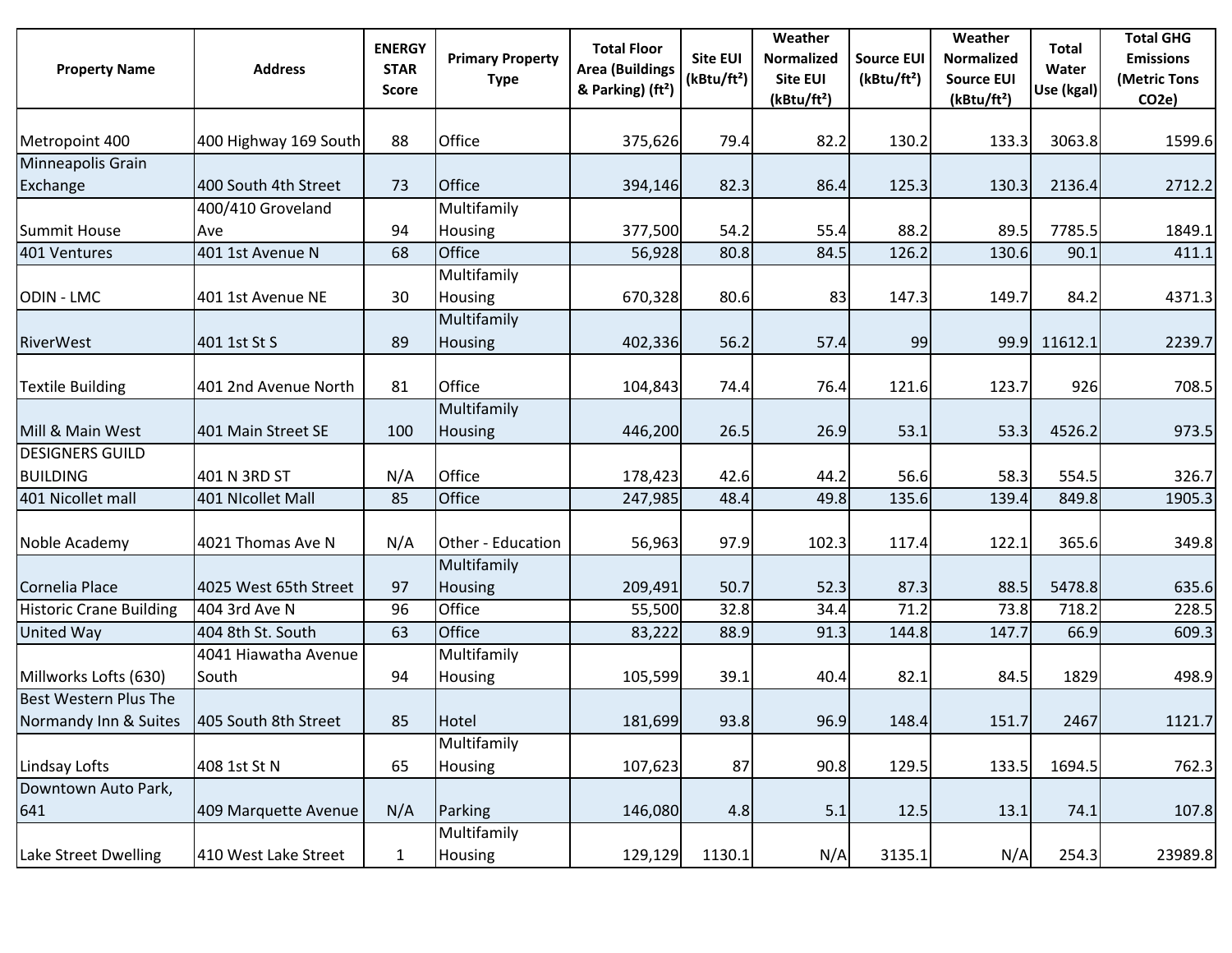| <b>Property Name</b>                   | <b>Address</b>                | <b>ENERGY</b><br><b>STAR</b><br><b>Score</b> | <b>Primary Property</b><br><b>Type</b> | <b>Total Floor</b><br><b>Area (Buildings</b><br>& Parking) (ft <sup>2</sup> ) | <b>Site EUI</b><br>(kBtu/ft <sup>2</sup> ) | Weather<br><b>Normalized</b><br>Site EUI<br>(kBtu/ft <sup>2</sup> ) | <b>Source EUI</b><br>(kBtu/ft <sup>2</sup> ) | Weather<br><b>Normalized</b><br><b>Source EUI</b><br>(kBtu/ft <sup>2</sup> ) | <b>Total</b><br>Water<br>Use (kgal) | <b>Total GHG</b><br><b>Emissions</b><br>(Metric Tons<br>CO <sub>2</sub> e) |
|----------------------------------------|-------------------------------|----------------------------------------------|----------------------------------------|-------------------------------------------------------------------------------|--------------------------------------------|---------------------------------------------------------------------|----------------------------------------------|------------------------------------------------------------------------------|-------------------------------------|----------------------------------------------------------------------------|
|                                        |                               |                                              |                                        |                                                                               |                                            |                                                                     |                                              |                                                                              |                                     |                                                                            |
| EDINA - W. 50TH &                      | 4100 W 50TH ST #              |                                              |                                        |                                                                               |                                            |                                                                     |                                              |                                                                              |                                     |                                                                            |
| AUTOBANK, Site #03454   1410           |                               | 44                                           | <b>Financial Office</b>                | 40,518                                                                        | 145.4                                      | 148.1                                                               | 265.2                                        | 268.2                                                                        | 795                                 | 607.2                                                                      |
|                                        | 411 Washington                |                                              | Office                                 |                                                                               |                                            |                                                                     |                                              |                                                                              |                                     |                                                                            |
| Internet Exchange<br>414 Nicollet Mall | Avenue N<br>414 Nicollet Mall | 92<br>80                                     | Office                                 | 302,742                                                                       | 40.7<br>120.7                              | 42.3<br>122.1                                                       | 88.5<br>337.9                                | 90.8<br>341.8                                                                | 191.7<br>5748.8                     | 1548.2<br>7490                                                             |
|                                        |                               |                                              | Multifamily                            | 373,735                                                                       |                                            |                                                                     |                                              |                                                                              |                                     |                                                                            |
|                                        | 415 North First Street        | 100                                          |                                        |                                                                               | 21.2                                       | 22.4                                                                |                                              |                                                                              | 7257.9                              | 548.7                                                                      |
| <b>Heritage Landing</b>                |                               |                                              | Housing<br>Multifamily                 | 443,346                                                                       |                                            |                                                                     | 24                                           | 25.3                                                                         |                                     |                                                                            |
| <b>VUE</b>                             | 415 Oak Grove St.             | 95                                           | Housing                                | 119,083                                                                       | 56                                         | 57.7                                                                | 104.8                                        | 106.4                                                                        | 2687.8                              | 577.2                                                                      |
| Lumber Exchange                        |                               |                                              |                                        |                                                                               |                                            |                                                                     |                                              |                                                                              |                                     |                                                                            |
| <b>Building</b>                        | 417 Hennepin Ave              | 85                                           | Office                                 | 242,681                                                                       | 60.7                                       | 63                                                                  | 111.4                                        | 114.1                                                                        | 3380.8                              | 1557.7                                                                     |
|                                        | 419 Washington                |                                              |                                        |                                                                               |                                            |                                                                     |                                              |                                                                              |                                     |                                                                            |
| North Loop Partners                    | <b>Avenue N</b>               | 6                                            | Office                                 | 74,000                                                                        | 173.7                                      | 179.4                                                               | 381.9                                        | 389.5                                                                        | 191.7                               | 1635.4                                                                     |
| <b>Ford Center</b>                     | 420 N. 5th Street             | 91                                           | Office                                 | 339,295                                                                       | 40.6                                       | 42.3                                                                | 86.4                                         | 88.2                                                                         | 492.1                               | 1514.3                                                                     |
| Minnehaha Academy                      | 4200 West River               |                                              |                                        |                                                                               |                                            |                                                                     |                                              |                                                                              |                                     |                                                                            |
| South                                  | Parkway                       | 95                                           | K-12 School                            | 202,770                                                                       | 50.6                                       | 52.7                                                                | 93.5                                         | 96.2                                                                         | 1150.3                              | 914.7                                                                      |
|                                        |                               |                                              | Pre-                                   |                                                                               |                                            |                                                                     |                                              |                                                                              |                                     |                                                                            |
| <b>Mcknight Center</b>                 | 4225 3rd Avenue S             | N/A                                          | school/Daycare                         | 108,000                                                                       | 51.5                                       | 54.2                                                                | 68.9                                         | 71.8                                                                         | 9                                   | 398.8                                                                      |
| Chateau Student                        |                               |                                              | Multifamily                            |                                                                               |                                            |                                                                     |                                              |                                                                              |                                     |                                                                            |
| <b>Housing Cooperative</b>             | 425 13th Ave SE               | 67                                           | Housing                                | 174,900                                                                       | 92.6                                       | 96.2                                                                | 146.3                                        | 149.4                                                                        | 7094.7                              | 1035.5                                                                     |
| <b>Hyatt Place Downtown</b>            |                               |                                              |                                        |                                                                               |                                            |                                                                     |                                              |                                                                              |                                     |                                                                            |
| Minneapolis                            | 425 South 7th Street          | 69                                           | Hotel                                  | 183,559                                                                       | 112.1                                      | 114.2                                                               | 171.5                                        | 174.8                                                                        | 5770.8                              | N/A                                                                        |
| Abiitan Mill City Quarter              |                               |                                              | <b>Senior Living</b>                   |                                                                               |                                            |                                                                     |                                              |                                                                              |                                     |                                                                            |
| <b>LLC</b>                             | 428 South 2nd Street          | 92                                           | Community                              | 246,000                                                                       | 24                                         | 24.1                                                                | 63.8                                         | 63.9                                                                         | 2652.8                              | 753.2                                                                      |
| Riverplace - Expo Hall                 | 43 Main Street SE             | 83                                           | Office                                 | 145,654                                                                       | 37.1                                       | 37.1                                                                | 100.4                                        | 100.4                                                                        | 121                                 | 865                                                                        |
| Kickernick                             | 430 1st Ave North             | 88                                           | Office                                 | 152,110                                                                       | 35.5                                       | 36.5                                                                | 84                                           | 84.9                                                                         | 1575.7                              | 745.2                                                                      |
|                                        |                               |                                              | Multifamily                            |                                                                               |                                            |                                                                     |                                              |                                                                              |                                     |                                                                            |
| 430 Oak Grove                          | 430 Oak Grove St              | 45                                           | Housing                                | 106,000                                                                       | 63.8                                       | 65.5                                                                | 107.8                                        | 108.1                                                                        | 20.1                                | 638.7                                                                      |
| Becketwood                             |                               |                                              |                                        |                                                                               |                                            |                                                                     |                                              |                                                                              |                                     |                                                                            |
| Independent Senior                     | 4300 West River               |                                              | Multifamily                            |                                                                               |                                            |                                                                     |                                              |                                                                              |                                     |                                                                            |
| Living                                 | Parkway South                 | 100                                          | Housing                                | 612,000                                                                       | 30                                         | 31.2                                                                | 46.7                                         | 47.9                                                                         | 7373.4                              | 1262.3                                                                     |
|                                        |                               |                                              | Multifamily                            |                                                                               |                                            |                                                                     |                                              |                                                                              |                                     |                                                                            |
| Creamette                              | 432 North 1st Street          | N/A                                          | Housing                                | 143,895                                                                       | 74.5                                       | 76.8                                                                | 129.9                                        | 131.6                                                                        | 1492.9                              | 617.9                                                                      |
|                                        |                               |                                              | Multifamily                            |                                                                               |                                            |                                                                     |                                              |                                                                              |                                     |                                                                            |
| <b>Centre Village</b>                  | 433 7th St S                  | 43                                           | Housing                                | 253,859                                                                       | 84.5                                       | 86.9                                                                | 147                                          |                                                                              | 149.7 17649.1                       | 2123.2                                                                     |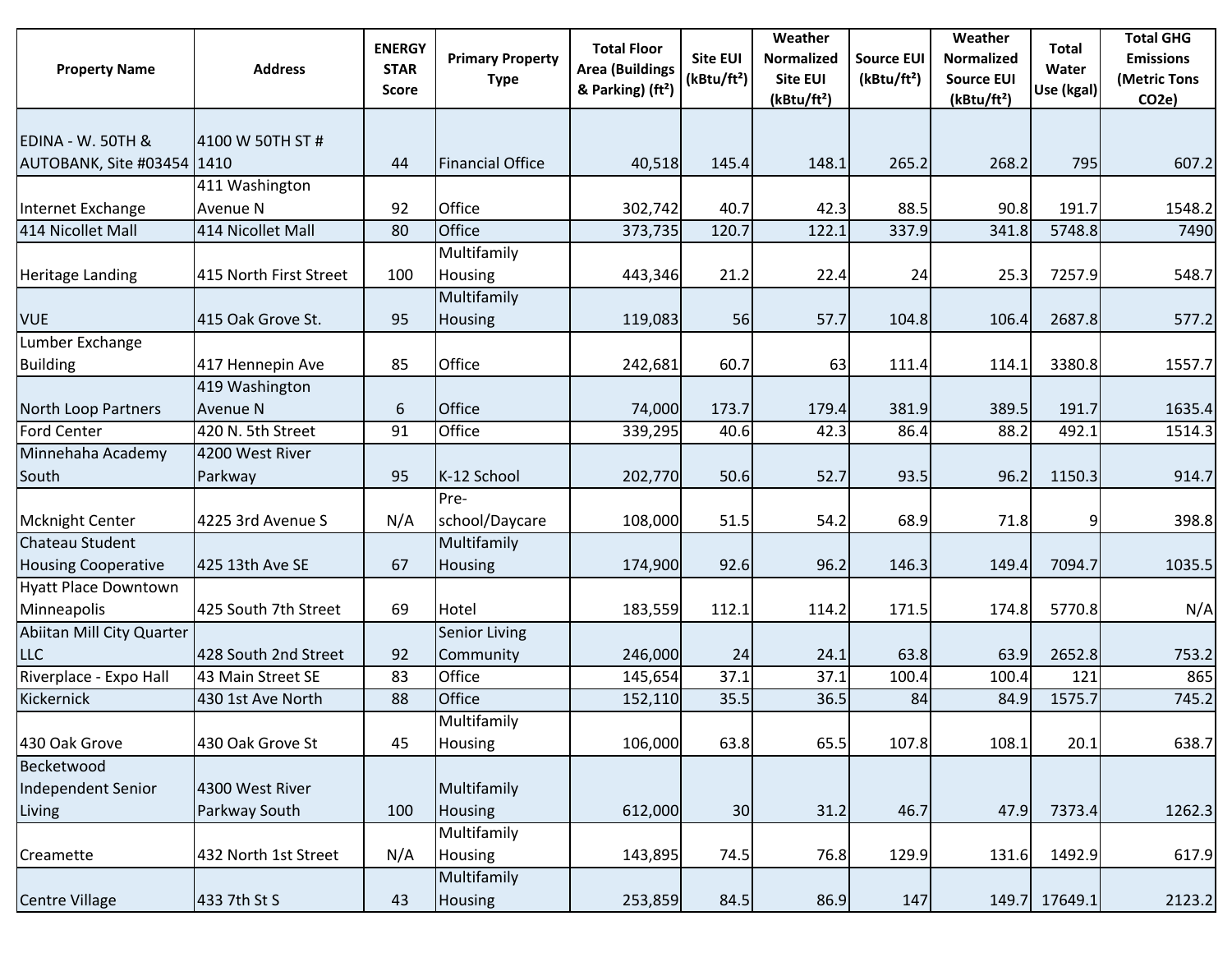| <b>Property Name</b>                                             | <b>Address</b>                       | <b>ENERGY</b><br><b>STAR</b><br><b>Score</b> | <b>Primary Property</b><br><b>Type</b> | <b>Total Floor</b><br><b>Area (Buildings</b><br>& Parking) (ft <sup>2</sup> ) | <b>Site EUI</b><br>(kBtu/ft <sup>2</sup> ) | Weather<br>Normalized<br><b>Site EUI</b><br>(kBtu/ft <sup>2</sup> ) | <b>Source EUI</b><br>(kBtu/ft <sup>2</sup> ) | Weather<br><b>Normalized</b><br><b>Source EUI</b><br>(kBtu/ft <sup>2</sup> ) | <b>Total</b><br>Water<br>Use (kgal) | <b>Total GHG</b><br><b>Emissions</b><br>(Metric Tons<br>CO <sub>2</sub> e) |
|------------------------------------------------------------------|--------------------------------------|----------------------------------------------|----------------------------------------|-------------------------------------------------------------------------------|--------------------------------------------|---------------------------------------------------------------------|----------------------------------------------|------------------------------------------------------------------------------|-------------------------------------|----------------------------------------------------------------------------|
| Metropoint 435                                                   | 435 Ford Road                        | 83                                           | Office                                 | 411,889                                                                       | 55                                         | 55.8                                                                | 144.1                                        | 145.5                                                                        | 1799.4                              | 1798                                                                       |
| Residence Inn City<br>Center                                     | 45 South 8th Street                  | 97                                           | Hotel                                  | 153,040                                                                       | 54                                         | N/A                                                                 | 114.1                                        | N/A                                                                          | 2523.3                              | 768.4                                                                      |
| FSP PLAZA SEVEN LLC                                              | 45 South Seventh<br><b>Street</b>    | 86                                           | <b>Mixed Use</b><br>Property           | 870,775                                                                       | 69.9                                       | 72.2                                                                | 127.1                                        | 130.6                                                                        | 4409.5                              | 5400.4                                                                     |
| <b>Cobalt Condominium</b>                                        | 45 University AVe SE                 | 25                                           | Multifamily<br><b>Housing</b>          | 142,224                                                                       | 98.4                                       | 102.2                                                               | 153                                          | 156.6                                                                        | 3976.7                              | 1198.9                                                                     |
| <b>Oaks Hiawatha Station</b>                                     | 4540 Snelling Ave S                  | 70                                           | Multifamily<br>Housing                 | 68,095                                                                        | 87.9                                       | 91.4                                                                | 137.2                                        | 140.8                                                                        | 3111.4                              | 325.7                                                                      |
| Parkway West                                                     | 4556 46th Ave. S                     | N/A                                          | Multifamily<br>Housing                 | 80,033                                                                        | N/A                                        | N/A                                                                 | N/A                                          | N/A                                                                          | 962.7                               | N/A                                                                        |
| <b>SCH</b>                                                       | 46 S 11th Street                     | N/A                                          | College/University                     | 75,019                                                                        | 96.1                                       | 100.6                                                               | 163.3                                        | 168.8                                                                        | 450.9                               | 702                                                                        |
| <b>Shingle Creek</b><br>Commons: Shingle<br><b>Creek Commons</b> | 4600 Humboldt<br><b>Avenue North</b> | 63                                           | Multifamily<br>Housing                 | 71,143                                                                        | 75.2                                       | 77.5                                                                | 116                                          | 118                                                                          | 3354.3                              | 454.4                                                                      |
| <b>West River Commons</b>                                        | 4610 E Lake St.                      | N/A                                          | Multifamily<br>Housing                 | 113,597                                                                       | N/A                                        | N/A                                                                 | N/A                                          | N/A                                                                          | N/A                                 | N/A                                                                        |
| Nic on 5th (nh23)                                                | 465 Nicollet Mall                    | 46                                           | Multifamily<br>Housing                 | 253,997                                                                       | 76.8                                       | 81                                                                  | 149.1                                        | 154                                                                          | 4215.3                              | 1969.6                                                                     |
| Nic on Fifth                                                     | 465 Nicollet Mall                    | 84                                           | Multifamily<br>Housing                 | 463,815                                                                       | 62.6                                       | 65.8                                                                | 120.7                                        | 124.2                                                                        | 5960.4                              | 2231.3                                                                     |
| Acorn Mini Storage                                               | 4652 Lyndale Ave. N                  | N/A                                          | Other - Services                       | 53,970                                                                        |                                            | 7                                                                   | 16.5                                         | 16.5                                                                         | 71.5                                | 52                                                                         |
| M19013CTL                                                        | 4701 BEARD AVE S                     | N/A                                          | Other                                  | 59,172                                                                        | 158.4                                      | 160.5                                                               | 379                                          | 382                                                                          | 24.7                                | 1310.3                                                                     |
| <b>Groveland Terrace</b>                                         | 48, 50, 52 Groveland<br>Terrace      | 67                                           | Multifamily<br><b>Housing</b>          | 118,796                                                                       | 76.3                                       | 79.8                                                                | 111.5                                        | 115.2                                                                        | 2534.3                              | 721.9                                                                      |
| Freight Yard<br>Townhomes and Flats -<br>vw29                    | 50 4th Ave N                         | 38                                           | Multifamily<br>Housing                 | 105,416                                                                       | 94.6                                       | 99.2                                                                | 159.3                                        | 164.2                                                                        | 2920.3                              | 589.1                                                                      |
| 50 S Tenth Street                                                | 50 S Tenth Street                    | 93                                           | <b>Office</b>                          | 525,913                                                                       | 43.7                                       | 45.3                                                                | 81.1                                         | 83                                                                           | 3318                                | 2492.9                                                                     |
| 50 South 6th St.<br>Minneapolis MN (Fifty<br>South Sixth)        | 50 South 6th St., Suite<br>950       | 78                                           | Office                                 | 1,085,348                                                                     | 53                                         | 54.5                                                                | 143.6                                        | 147.1                                                                        | 8783.7                              | 6887.9                                                                     |
| Bloomington<br>Investments                                       | 500 3rd Street N                     | 86                                           | Office                                 | 52,534                                                                        | 51.4                                       | 53.1                                                                | 89.5                                         | 91.3                                                                         | 59.8                                | 264                                                                        |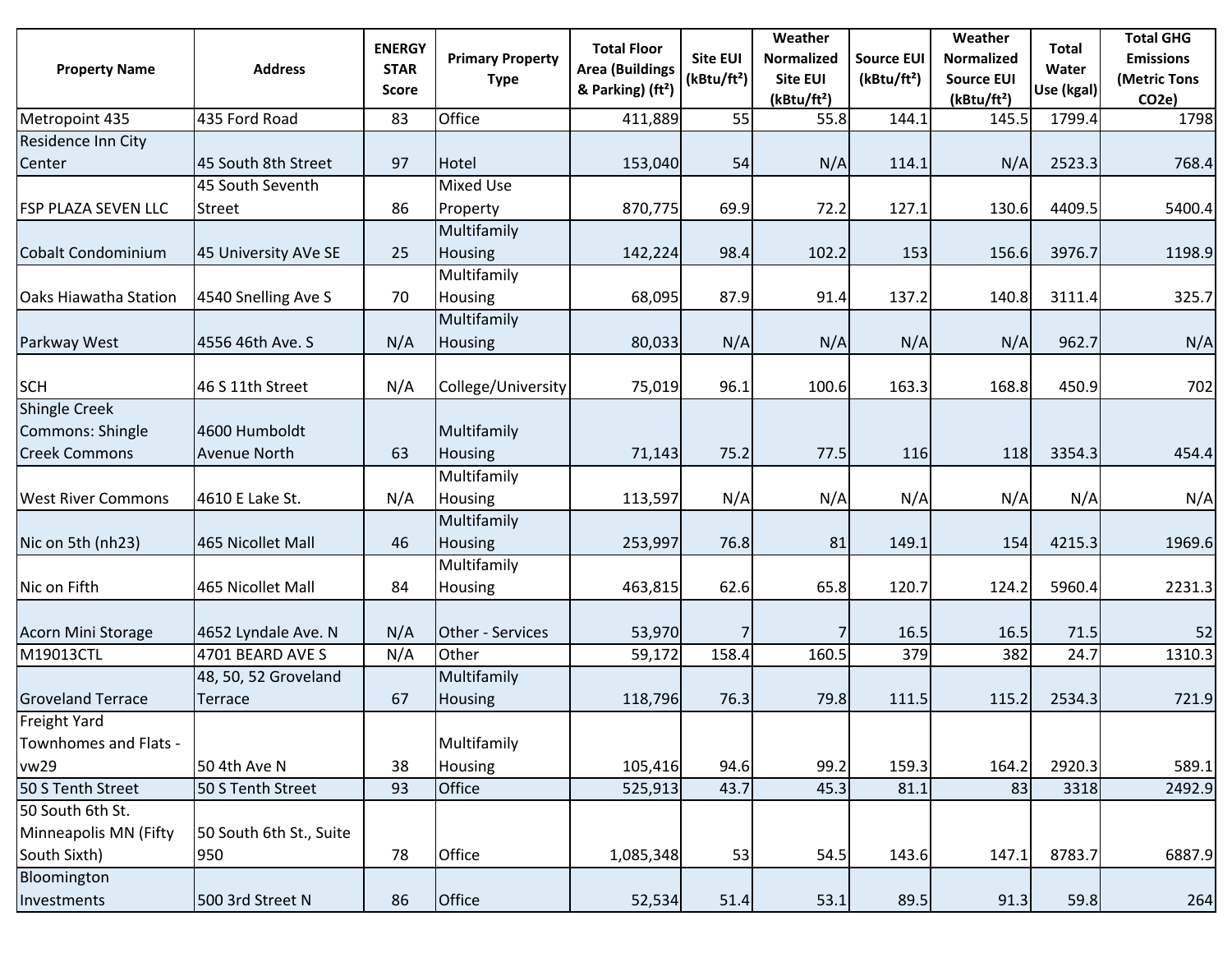| <b>Property Name</b>                                 | <b>Address</b>              | <b>ENERGY</b><br><b>STAR</b><br><b>Score</b> | <b>Primary Property</b><br><b>Type</b> | <b>Total Floor</b><br><b>Area (Buildings</b><br>& Parking) (ft <sup>2</sup> ) | <b>Site EUI</b><br>(kBtu/ft <sup>2</sup> ) | Weather<br><b>Normalized</b><br><b>Site EUI</b><br>(kBtu/ft <sup>2</sup> ) | <b>Source EUI</b><br>(kBtu/ft <sup>2</sup> ) | Weather<br><b>Normalized</b><br><b>Source EUI</b><br>(kBtu/ft <sup>2</sup> ) | Total<br>Water<br>Use (kgal) | <b>Total GHG</b><br><b>Emissions</b><br>(Metric Tons<br>CO <sub>2</sub> e) |
|------------------------------------------------------|-----------------------------|----------------------------------------------|----------------------------------------|-------------------------------------------------------------------------------|--------------------------------------------|----------------------------------------------------------------------------|----------------------------------------------|------------------------------------------------------------------------------|------------------------------|----------------------------------------------------------------------------|
|                                                      |                             |                                              | Other -<br>Entertainment/Pu            |                                                                               |                                            |                                                                            |                                              |                                                                              |                              |                                                                            |
| Armory                                               | 500 6th St. S               | N/A                                          | blic Assembly                          | 175,000                                                                       | 55.6                                       | 58                                                                         | 106.5                                        | 109.2                                                                        | 1118                         | 1060.4                                                                     |
| <b>Grant Park</b>                                    | 500 East Grant St           | 89                                           | Multifamily<br>Housing                 | 439,683                                                                       | 85.7                                       | 90.1                                                                       | 103.2                                        | 107.8                                                                        | 9720.3                       | 2377.1                                                                     |
| <b>Coordinating Center</b>                           | 500 N 5th St                | 95                                           | Office                                 | 246,249                                                                       | 48.4                                       | 50                                                                         | 94.5                                         | 96.2                                                                         | 543                          | 1327.4                                                                     |
| Adams (Elliot Pk IV):<br>Adams (Elliot Pk IV)        | 500 South 10th Street       | 100                                          | Multifamily<br>Housing                 | 33,280                                                                        | 64.8                                       | 68.4                                                                       | 79.9                                         | 83.7                                                                         | 2675.3                       | 140                                                                        |
| Depot Office Center                                  | 500 Washington Ave S        | 70                                           | Office                                 | 143,197                                                                       | 93                                         | 95.3                                                                       | 181.7                                        | 184.8                                                                        | 5.6                          | 1484.5                                                                     |
| Pine Cliff: Pine Cliff                               | 501 East 19th Street        | 100                                          | Multifamily<br><b>Housing</b>          | 31,256                                                                        | 39.7                                       | 41                                                                         | 47.8                                         | 49.2                                                                         | 1303.1                       | 78.3                                                                       |
| Mill & Main East                                     | 501 Main Street SE          | 100                                          | Multifamily<br>Housing                 | 323,543                                                                       | 32.2                                       | 33                                                                         | 63.1                                         | 63.5                                                                         | 4385.3                       | 929.7                                                                      |
| <b>MacPhail Center for</b><br><b>Music</b>           | 501 S 2nd St                | N/A                                          | Other - Education                      | 55,562                                                                        | 128.1                                      | 131.4                                                                      | 195.3                                        | 198.9                                                                        | 420.4                        | 596.2                                                                      |
| Nokomis Square<br>Cooperative                        | 5015 35th Ave S             | 98                                           | Multifamily<br>Housing                 | 340,790                                                                       | 47.2                                       | 49                                                                         | 80.9                                         | 82.9                                                                         | 5349.1                       | 1166.6                                                                     |
| Mt Olivet Church                                     | 5025 Knox Ave S             | 46                                           | <b>Worship Facility</b>                | 296,000                                                                       | 78.6                                       | 82                                                                         | 118.9                                        | 122.4                                                                        | 566.3                        | 756.3                                                                      |
| <b>Red Ramp</b>                                      | 507 23rd Ave S              | N/A                                          | Parking                                | 50,000                                                                        | 0.3                                        | 0.3                                                                        | 0.8                                          | 0.8                                                                          | 0                            | 2.3                                                                        |
| <b>Yellow Ramp</b>                                   | 507 23rd ave. S             | N/A                                          | Parking                                | 70,000                                                                        | 14.4                                       | 14.4                                                                       | 40.3                                         | 40.3                                                                         | $\overline{0}$               | 167.4                                                                      |
| <b>Butler North Building</b>                         | 510 1st Avenue North        | N/A                                          | Office                                 | 138,474                                                                       | 58.3                                       | 60.4                                                                       | 113.5                                        | 115.7                                                                        | 1044.9                       | 895.9                                                                      |
| 510 Groveland Ave                                    | 510 Groveland Ave           | $\mathbf{1}$                                 | Multifamily<br>Housing                 | 74,206                                                                        | 154.6                                      | 162.5                                                                      | 208.6                                        | 216.8                                                                        | 1980.4                       | 830.7                                                                      |
| 510 Marquette Ave. S.                                | 510 Marquette Ave. S.       | 88                                           | Office                                 | 312,452                                                                       | 69.7                                       | 72.7                                                                       | 109.5                                        | 112.9                                                                        | 872.1                        | 1964.5                                                                     |
| Hennepin Avenue<br><b>United Methodist</b><br>Church | 511 Groveland Ave           | 62                                           | <b>Worship Facility</b>                | 164,999                                                                       | 59                                         | 62.2                                                                       | 89.1                                         | 92.5                                                                         | 892                          | 520                                                                        |
| <b>EDITION Residences</b>                            | 511 South 4th Street        | 94                                           | Multifamily<br><b>Housing</b>          | 352,809                                                                       | 92.9                                       | 98.2                                                                       | 110.7                                        | 116.3                                                                        | 2615                         | 1376                                                                       |
| <b>Edina Grandview</b>                               | 5125 Vernon Avenue<br>South | N/A                                          | <b>Enclosed Mall</b>                   | 105,902                                                                       | 200.3                                      | 203                                                                        | 407.7                                        | 410.8                                                                        | 2.1                          | 2476.2                                                                     |
| The Marshall                                         | 515 14th Avenue SE          | 100                                          | Multifamily<br>Housing                 | 563,838                                                                       | 32                                         | 32.3                                                                       | 71.7                                         |                                                                              | 72.1 11476.9                 | 2345.8                                                                     |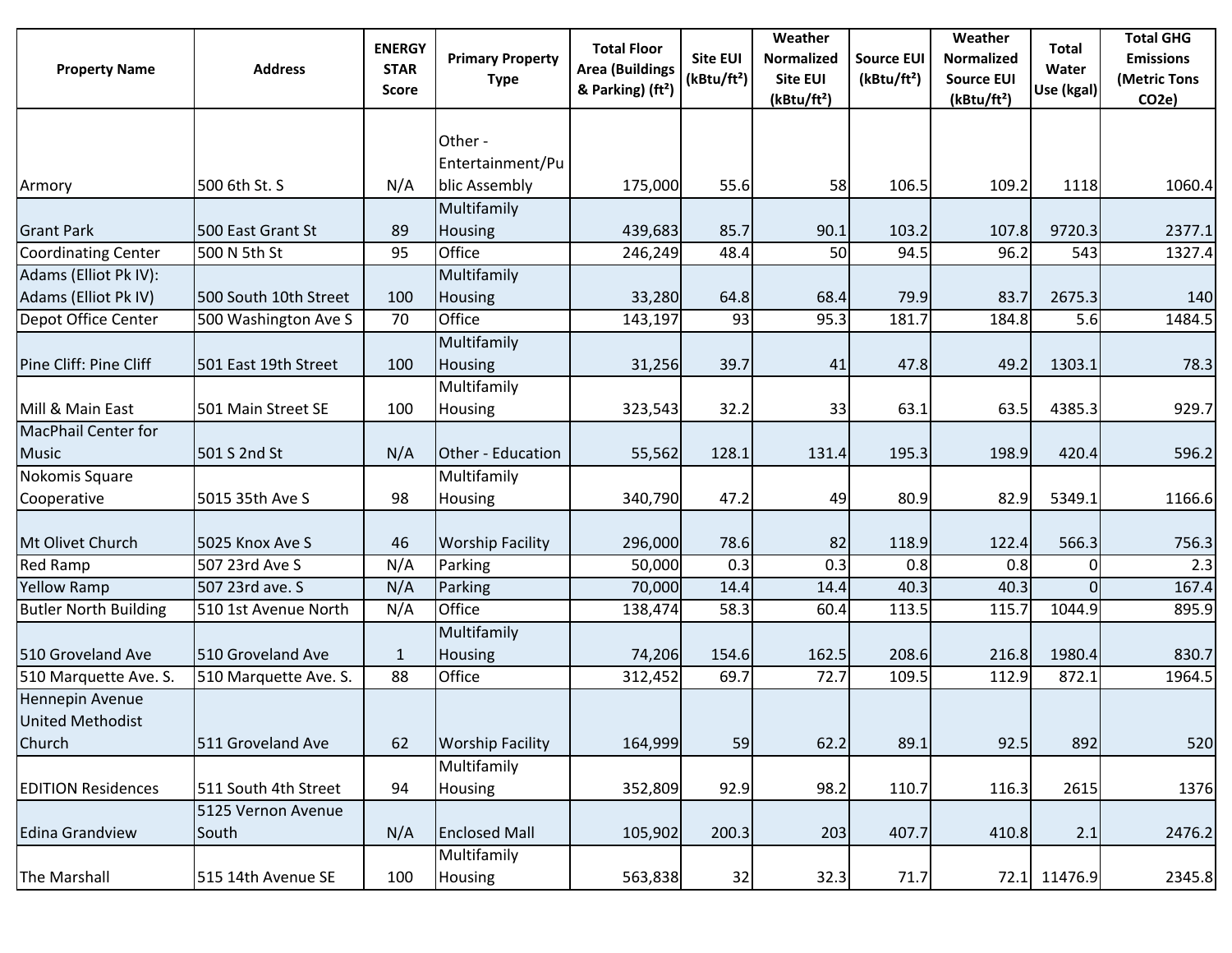| <b>Property Name</b>                      | <b>Address</b>                | <b>ENERGY</b><br><b>STAR</b><br><b>Score</b> | <b>Primary Property</b><br><b>Type</b>             | <b>Total Floor</b><br><b>Area (Buildings</b><br>& Parking) (ft <sup>2</sup> ) | <b>Site EUI</b><br>(kBtu/ft <sup>2</sup> ) | Weather<br>Normalized<br><b>Site EUI</b><br>(kBtu/ft <sup>2</sup> ) | <b>Source EUI</b><br>(kBtu/ft <sup>2</sup> ) | Weather<br><b>Normalized</b><br><b>Source EUI</b><br>(kBtu/ft <sup>2</sup> ) | Total<br>Water<br>Use (kgal) | <b>Total GHG</b><br><b>Emissions</b><br>(Metric Tons<br>CO <sub>2</sub> e) |
|-------------------------------------------|-------------------------------|----------------------------------------------|----------------------------------------------------|-------------------------------------------------------------------------------|--------------------------------------------|---------------------------------------------------------------------|----------------------------------------------|------------------------------------------------------------------------------|------------------------------|----------------------------------------------------------------------------|
|                                           |                               |                                              | Multifamily                                        |                                                                               |                                            |                                                                     |                                              |                                                                              |                              |                                                                            |
| Flve15 On The Park                        | 515 15th Ave S                | 100                                          | Housing                                            | 355,615                                                                       | 59.1                                       | 63.1                                                                | 77.6                                         | 81.8                                                                         | 22971.5                      | 1119.6                                                                     |
|                                           |                               |                                              | Multifamily                                        |                                                                               |                                            |                                                                     |                                              |                                                                              |                              |                                                                            |
| Cottages of Edina                         | 5180 Lincoln Drive            | 62                                           | Housing                                            | 64,608                                                                        | 59.2                                       | 60.6                                                                | 102.8                                        | 103.7                                                                        | 3082.2                       | 372.7                                                                      |
| <b>Stone Arch Apartments</b>              |                               |                                              | Multifamily                                        |                                                                               |                                            |                                                                     |                                              |                                                                              |                              |                                                                            |
| $\overline{2}$                            | 520 2nd St SE                 | 96                                           | Housing                                            | 47,029                                                                        | 66.9                                       | 75.2                                                                | 107.5                                        | 116.3                                                                        | 4390.1                       | 280.3                                                                      |
|                                           |                               |                                              | Multifamily                                        |                                                                               |                                            |                                                                     |                                              |                                                                              |                              |                                                                            |
| Sexton Condominium                        | 521 7th St S                  | 83                                           | Housing                                            | 149,981                                                                       | 62.9                                       | 65.5                                                                | 101.9                                        | 104.8                                                                        | 4019.8                       | 863.4                                                                      |
| North Building                            | 524 23rd Ave. S               | N/A                                          | <b>Hospital (General</b><br>Medical &<br>Surgical) | 82,807                                                                        | 273.2                                      | 279.4                                                               | 369.6                                        | 377.6                                                                        | 5997.4                       | 1713.6                                                                     |
| <b>Annunciation School</b>                | 525 West 54th St              | 11                                           | K-12 School                                        | 145,345                                                                       | 120.4                                      | 126.4                                                               | 155.3                                        | 161.6                                                                        | 1706.8                       | 704.8                                                                      |
| <b>Cowles Center</b>                      | 528 Hennepin Ave              | N/A                                          | Performing Arts                                    | 119,970                                                                       | 67.9                                       | 70.7                                                                | 130.3                                        | 134.1                                                                        | 1166.1                       | 889.3                                                                      |
| Millwright Building                       | 533 South Third St.           | 91                                           | Office                                             | 199,681                                                                       | 34.9                                       | 35.8                                                                | 73.7                                         | 74.7                                                                         | 328.7                        | 847.9                                                                      |
| <b>Zest Apartments</b>                    | 5426 Nicollet Avenue<br>South | 47                                           | Multifamily<br>Housing                             | 47,048                                                                        | 60.7                                       | 62.2                                                                | 121.7                                        | 123.3                                                                        | 1110.7                       | 327.7                                                                      |
| 107935 550 S. 4th St.                     | 550 South 4th St              | 93                                           | Office                                             | 579,379                                                                       | 70.3                                       | 71.8                                                                | 113.4                                        | 115                                                                          | 2948.1                       | 2981.3                                                                     |
| <b>Mount Olivet Homes</b>                 | 5517 Lyndale Ave S            | 44                                           | <b>Senior Living</b><br>Community                  | 170,275                                                                       | 163.9                                      | 168.3                                                               | 274.1                                        | 277.9                                                                        | 7264.3                       | 2133.1                                                                     |
| Fred T. Heywood Office<br><b>Building</b> | 560 6th Ave N                 | 46                                           | Office                                             | 56,000                                                                        | 76.2                                       | 76.3                                                                | 213.5                                        | 213.5                                                                        | 588.1                        | 709.1                                                                      |
| <b>MTPD</b>                               | 560 6th Ave N                 | N/A                                          | Other - Public<br><b>Services</b>                  | 62,500                                                                        | 53.1                                       | 53.1                                                                | 146.2                                        | 146.2                                                                        | $\overline{0}$               | 541                                                                        |
| Minneapolis Campus                        | 560 6th Ave N                 | N/A                                          | Other - Public<br><b>Services</b>                  | 450,000                                                                       | 66.9                                       | 68.8                                                                | 119.5                                        | 121.5                                                                        | 7060.6                       | 3029.7                                                                     |
| Fred T. Heywood Garage 570 6th Avenue N   |                               | N/A                                          | Other - Public<br><b>Services</b>                  | 302,730                                                                       | 17.5                                       | 17.5                                                                | 49                                           | 49                                                                           | 6472.5                       | 879.2                                                                      |
| 06681-5937 Nicollet Ave 5937 Nicollet Ave |                               | 64                                           | Supermarket/Gro<br>cery Store                      | 66,903                                                                        | 249.4                                      | 252.8                                                               | 535.5                                        | 539.2                                                                        | 4128.8                       | 2067.6                                                                     |
| <b>RBC Plaza</b>                          | 60 South Sixth Street         | 89                                           | Office                                             | 683,103                                                                       | 72.6                                       | 74.2                                                                | 123.8                                        | 125.7                                                                        | 1902                         | 4911                                                                       |
| <b>RBC Plaza</b>                          | 60 South Sixth Street         | 89                                           | Office                                             | 683,103                                                                       | 72.6                                       | 74.2                                                                | 123.8                                        | 125.7                                                                        | 1902                         | 4911                                                                       |
| MN2-25 Lyndale Manor 600 18th Avenue N    |                               | 57                                           | Multifamily<br>Housing                             | 217,235                                                                       | 84.1                                       | 87.6                                                                | 126.1                                        | 129.4                                                                        | 4822                         | 1288.8                                                                     |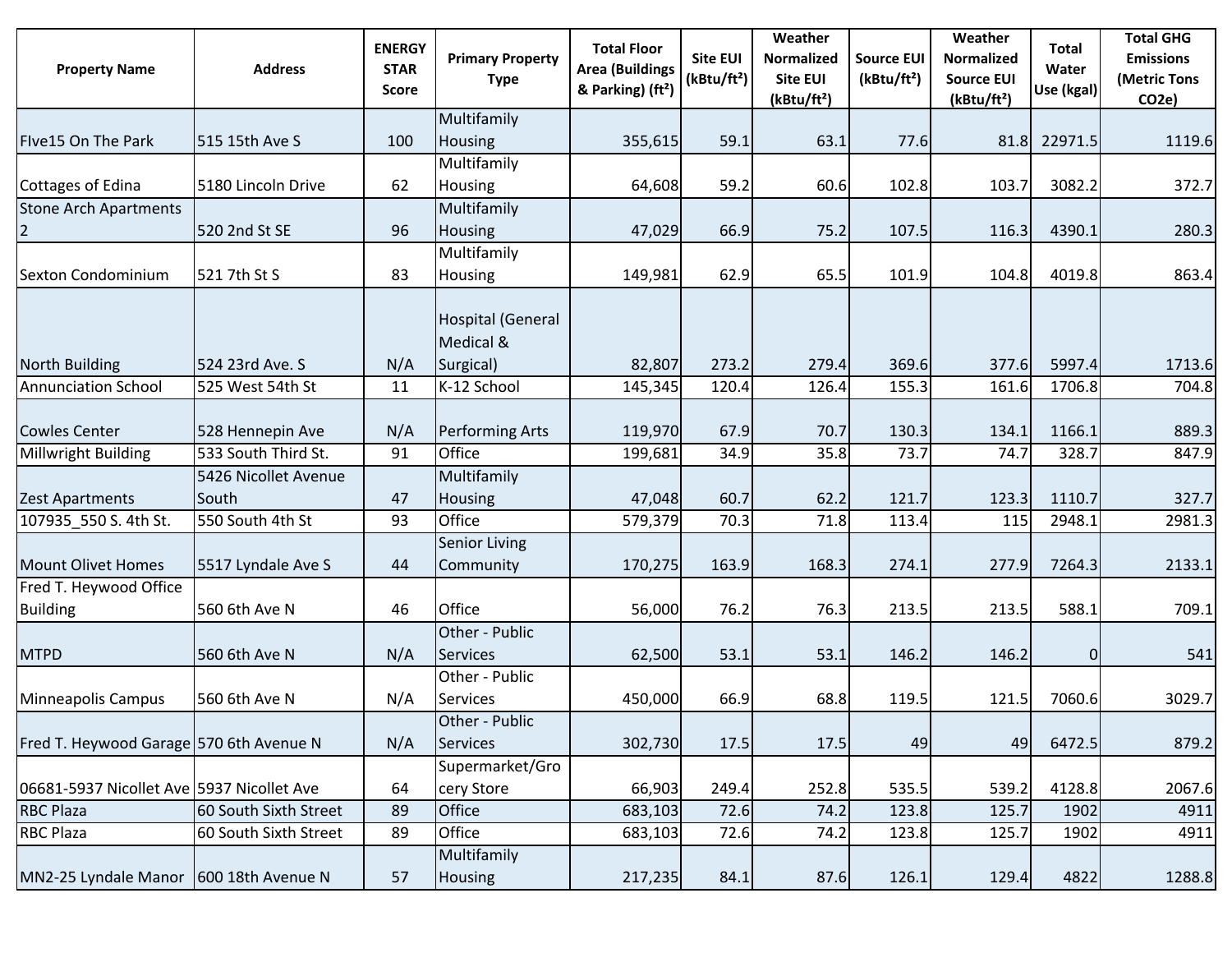| <b>Property Name</b>                              | <b>Address</b>                                    | <b>ENERGY</b><br><b>STAR</b><br><b>Score</b> | <b>Primary Property</b><br><b>Type</b>             | <b>Total Floor</b><br><b>Area (Buildings</b><br>& Parking) (ft <sup>2</sup> ) | <b>Site EUI</b><br>(kBtu/ft <sup>2</sup> ) | Weather<br>Normalized<br>Site EUI<br>(kBtu/ft <sup>2</sup> ) | <b>Source EUI</b><br>(kBtu/ft <sup>2</sup> ) | Weather<br><b>Normalized</b><br><b>Source EUI</b><br>(kBtu/ft <sup>2</sup> ) | <b>Total</b><br>Water<br>Use (kgal) | <b>Total GHG</b><br><b>Emissions</b><br>(Metric Tons<br>CO <sub>2e</sub> ) |
|---------------------------------------------------|---------------------------------------------------|----------------------------------------------|----------------------------------------------------|-------------------------------------------------------------------------------|--------------------------------------------|--------------------------------------------------------------|----------------------------------------------|------------------------------------------------------------------------------|-------------------------------------|----------------------------------------------------------------------------|
| <b>Target Center</b>                              | 600 First Avenue North                            | N/A                                          | Indoor Arena                                       | 622,188                                                                       | 87                                         | 88.9                                                         | 148.5                                        | 150.7                                                                        | 47.3                                | 5583.5                                                                     |
| Mayo Clinic Square                                | 600 Hennepin Avenue                               | N/A                                          | Office                                             | 462,301                                                                       | 60.4                                       | 63                                                           | 105.8                                        | 109.7                                                                        | 5507.5                              | N/A                                                                        |
| Metropoint 600                                    | 600 Highway 169 South                             | 92                                           | Office                                             | 902,540                                                                       | 73.7                                       | 76                                                           | 125.4                                        | 127.8                                                                        | 3745.1                              | 3086.5                                                                     |
| Minneapolis City Center<br>Mall                   | 600 Nicollet Mall                                 | N/A                                          | <b>Enclosed Mall</b>                               | 381,519                                                                       | 14.9                                       | 15                                                           | 31.2                                         | 31.3                                                                         | 41.6                                | 703                                                                        |
| 109667 600 S. 4th St.                             | 600 South 4th St                                  | 94                                           | Office                                             | 583,184                                                                       | 66.7                                       | 68.3                                                         | 109.9                                        | 111.6                                                                        | 2865                                | 3051.6                                                                     |
| Loews Minneapolis<br>Hotel                        | 601 1st Avenue North                              | 97                                           | Hotel                                              | 225,416                                                                       | 51.5                                       | 52.8                                                         | 104.6                                        | 106.9                                                                        | 3117                                | 1365.2                                                                     |
| <b>Stone Arch</b>                                 | 601 SE Main St                                    | 97                                           | Multifamily<br>Housing                             | 192,586                                                                       | 59.8                                       | 63.2                                                         | 88.3                                         | 91.8                                                                         | 7155.9                              | 929.1                                                                      |
| Bachmans Inc.                                     | 6010 Lyndale Ave. S.                              | N/A                                          | <b>Retail Store</b>                                | 316,563                                                                       | 137.7                                      | 143.4                                                        | 195.6                                        | 201.5                                                                        | 22.9                                | 2258.1                                                                     |
| NoLo Flats #13962<br>(30895)                      | 602 North 1st Street                              | N/A                                          | Multifamily<br>Housing                             | 35,884                                                                        | 74.5                                       | 77.9                                                         | 136.2                                        | 140.2                                                                        | 1128.7                              | 276.2                                                                      |
| <b>East Building</b>                              | 606 24th ave s -<br><b>Fairview St Marys Bldg</b> | 100                                          | <b>Hospital (General</b><br>Medical &<br>Surgical) | 596,511                                                                       | 127                                        | 130                                                          | 169.9                                        |                                                                              | 173.5 19691.2                       | 5667.3                                                                     |
| 308 - University                                  | 609 Huron Boulevard                               |                                              | Multifamily                                        |                                                                               |                                            |                                                              |                                              |                                                                              |                                     |                                                                            |
| Commons<br>Oren Gateway Center                    | <b>SE</b><br>610 22nd Ave S                       | 100<br>N/A                                   | Housing<br><b>Mixed Use</b>                        | 189,776<br>132,500                                                            | 41.5<br>27.6                               | 42.9<br>28                                                   | 73.9<br>77.3                                 | 75.3<br>78.3                                                                 | 9240<br>3029.1                      | 789.9<br>513.9                                                             |
| <b>Banks Building</b>                             | 615 1st Ave NE                                    | 54                                           | Property<br>Office                                 | 197,421                                                                       | 78.7                                       | 81.2                                                         | 172.2                                        | 176                                                                          | 458.6                               | 1365.1                                                                     |
|                                                   | 615 Second Avenue                                 |                                              |                                                    |                                                                               |                                            |                                                              |                                              |                                                                              |                                     |                                                                            |
| Minneapolis MN TGRH                               | South                                             | 97                                           | Hotel                                              | 200,500                                                                       | 47.4                                       | 50                                                           | 98.4                                         | 101.1                                                                        | 8147.5                              | 1134.2                                                                     |
| AJ1006 - Graduate Hotel 615 Washington            |                                                   |                                              |                                                    |                                                                               |                                            |                                                              |                                              |                                                                              |                                     |                                                                            |
| Minneapolis MN                                    | Avenue, SE                                        | 93                                           | Hotel                                              | 240,000                                                                       | 76.6                                       | 79.4                                                         | 122.1                                        | 125.1                                                                        | 4705.2                              | 1622.5                                                                     |
| <b>RPB</b>                                        | 616 24th ave south                                | 100                                          | <b>Medical Office</b>                              | 79,000                                                                        | 14.7                                       | 15                                                           | 38.6                                         | 39.2                                                                         | 4834.8                              | 179.5                                                                      |
| <b>Creek Terrace</b><br>Apartments                | 616 W 53rd street                                 | 88                                           | Multifamily<br>Housing                             | 83,021                                                                        | 58                                         | 59.7                                                         | 90.6                                         | 92.4                                                                         | 3394.9                              | 415.1                                                                      |
| MN2-15.5 Sibley<br>Triangle                       | 616 Washington Ave<br><b>NE</b>                   | 37                                           | Multifamily<br>Housing                             | 29,965                                                                        | 104                                        | 108.4                                                        | 147.9                                        | 152                                                                          | 892                                 | 195.8                                                                      |
| The Station on<br>Washington Apartments Avenue SE | 616 Washington                                    | N/A                                          | Multifamily<br>Housing                             | 126,510                                                                       | N/A                                        | N/A                                                          | N/A                                          | N/A                                                                          | N/A                                 | N/A                                                                        |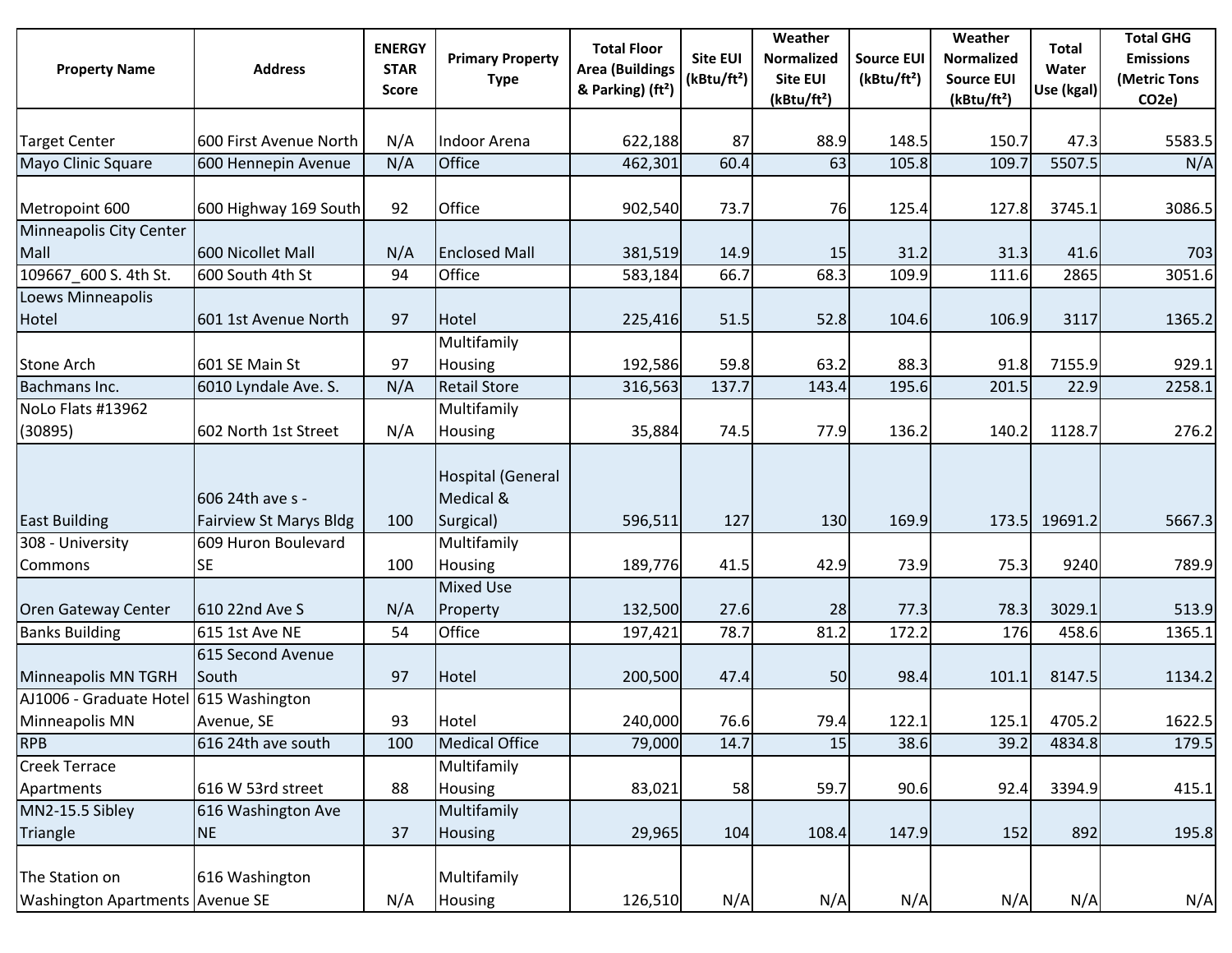| <b>Property Name</b>                      | <b>Address</b>          | <b>ENERGY</b><br><b>STAR</b><br><b>Score</b> | <b>Primary Property</b><br><b>Type</b> | <b>Total Floor</b><br><b>Area (Buildings</b><br>& Parking) (ft <sup>2</sup> ) | <b>Site EUI</b><br>(kBtu/ft <sup>2</sup> ) | Weather<br><b>Normalized</b><br><b>Site EUI</b><br>(kBtu/ft <sup>2</sup> ) | <b>Source EUI</b><br>(kBtu/ft <sup>2</sup> ) | Weather<br><b>Normalized</b><br><b>Source EUI</b><br>(kBtu/ft <sup>2</sup> ) | <b>Total</b><br>Water<br>Use (kgal) | <b>Total GHG</b><br><b>Emissions</b><br>(Metric Tons<br>CO <sub>2</sub> e) |
|-------------------------------------------|-------------------------|----------------------------------------------|----------------------------------------|-------------------------------------------------------------------------------|--------------------------------------------|----------------------------------------------------------------------------|----------------------------------------------|------------------------------------------------------------------------------|-------------------------------------|----------------------------------------------------------------------------|
| <b>Cedar High Apartments</b>              |                         |                                              | Multifamily                            |                                                                               |                                            |                                                                            |                                              |                                                                              |                                     |                                                                            |
| <b>MN2-6B</b>                             | 620 Cedar Ave South     | N/A                                          | Housing                                | 75,315                                                                        | N/A                                        | N/A                                                                        | N/A                                          | N/A                                                                          | N/A                                 | $\overline{0}$                                                             |
|                                           | 620 East Franklin       |                                              | Multifamily                            |                                                                               |                                            |                                                                            |                                              |                                                                              |                                     |                                                                            |
| Wellstone: Wellstone                      | Avenue                  | 80                                           | Housing                                | 69,811                                                                        | 53.9                                       | 54.3                                                                       | 97.2                                         | 96.8                                                                         | 4447.8                              | 383                                                                        |
|                                           | 620 Olson Memorial      |                                              |                                        |                                                                               |                                            |                                                                            |                                              |                                                                              |                                     |                                                                            |
| North Loop Campus                         | Hwy                     | 98                                           | K-12 School                            | 80,000                                                                        | 41.1                                       | 44.3                                                                       | 50.4                                         | 55.4                                                                         | 484                                 | 212                                                                        |
| Sabo Center                               | 624 21st Ave S          | N/A                                          | Office                                 | 2,442                                                                         | N/A                                        | N/A                                                                        | N/A                                          | N/A                                                                          | N/A                                 | N/A                                                                        |
|                                           |                         |                                              | Multifamily                            |                                                                               |                                            |                                                                            |                                              |                                                                              |                                     |                                                                            |
| Heritage: Heritage                        | 624 South 9th Street    | N/A                                          | Housing                                | 8,240                                                                         | 38.1                                       | 39.7                                                                       | 60.2                                         | 62.5                                                                         | 655.3                               | 27.4                                                                       |
|                                           |                         |                                              | <b>Mixed Use</b>                       |                                                                               |                                            |                                                                            |                                              |                                                                              |                                     |                                                                            |
| <b>Foss Center</b>                        | 625 22nd Ave S          | N/A                                          | Property                               | 65,000                                                                        | 118.7                                      | 121.1                                                                      | 190.9                                        | 193.1                                                                        | 2820.3                              | 707.4                                                                      |
|                                           |                         |                                              | Multifamily                            |                                                                               |                                            |                                                                            |                                              |                                                                              |                                     |                                                                            |
| <b>Mill City Apartments</b>               | 625 N 2nd St            | 100                                          | Housing                                | 124,479                                                                       | 38.1                                       | 37.6                                                                       | 68.7                                         | 67.4                                                                         | 1198                                | 198.4                                                                      |
| <b>WCCO Radio</b>                         | 625 Second Ave S        | N/A                                          | Other                                  | 56,201                                                                        | 132.7                                      | 137                                                                        | 240.3                                        | 245.5                                                                        | 220.7                               | 777.8                                                                      |
| <b>Couseling House</b>                    | 628 21st Ave S          | N/A                                          | Office                                 | 1,900                                                                         | N/A                                        | N/A                                                                        | N/A                                          | N/A                                                                          | N/A                                 | N/A                                                                        |
| Lindell Library                           | 630 22nd Ave S          | N/A                                          | Library                                | 70,000                                                                        | 138.9                                      | 142                                                                        | 239.5                                        | 243.2                                                                        | 1230.2                              | 962                                                                        |
| MN2-30 Cedar                              |                         |                                              | Multifamily                            |                                                                               |                                            |                                                                            |                                              |                                                                              |                                     |                                                                            |
| Apartments                                | 630 Cedar Avenue S      | 69                                           | Housing                                | 174,472                                                                       | 89.8                                       | 93.9                                                                       | 132.6                                        | 136.8                                                                        | 3829                                | 1017.1                                                                     |
| 640 Stinson                               | 640 Stinson Parkway     | 86                                           | Office                                 | 392,602                                                                       | 76.6                                       | 78.2                                                                       | 141.1                                        | 142.8                                                                        | 1818                                | 1999.3                                                                     |
|                                           |                         |                                              | Multifamily                            |                                                                               |                                            |                                                                            |                                              |                                                                              |                                     |                                                                            |
| <b>Junction Flats</b>                     | 643 North 5th Street    | 100                                          | Housing                                | 265,017                                                                       | 39.4                                       | 40.7                                                                       | 73.6                                         | 75.1                                                                         | 3948.1                              | 738.8                                                                      |
| Douglas Dayton YMCA                       | 651 Nicollet Mall Suite |                                              | <b>Fitness</b><br>Center/Health        |                                                                               |                                            |                                                                            |                                              |                                                                              |                                     |                                                                            |
| at Gaviidae                               | 500                     | N/A                                          | Club/Gym                               | 98,200                                                                        | 38.9                                       | 40                                                                         | 76.4                                         | 79.5                                                                         | N/A                                 | 428.3                                                                      |
| Continental (OHP):                        |                         |                                              | Multifamily                            |                                                                               |                                            |                                                                            |                                              |                                                                              |                                     |                                                                            |
| Continental                               | 66 South 12th Street    | 73                                           | Housing                                | 32,844                                                                        | 109.5                                      | 114.4                                                                      | 156.2                                        | 161.5                                                                        | 2704.7                              | 278.5                                                                      |
|                                           |                         |                                              | Supermarket/Gro                        |                                                                               |                                            |                                                                            |                                              |                                                                              |                                     |                                                                            |
| 06683-6775 York Ave. S. 6775 York Ave. S. |                         | 57                                           | cery Store                             | 65,860                                                                        | 249.2                                      | 253                                                                        | 528.9                                        | 532.8                                                                        | 1.1                                 | 2007.5                                                                     |
| Excelen                                   | 700 10th Ave. South     | 67                                           | Office                                 | 60,528                                                                        | 103.2                                      | 106.7                                                                      | 154.8                                        | 158.9                                                                        | 402                                 | 535.6                                                                      |
|                                           |                         |                                              |                                        |                                                                               |                                            |                                                                            |                                              |                                                                              |                                     |                                                                            |
| <b>Hagfors</b>                            | 700 21st Ave South      | N/A                                          | College/University                     | 136,000                                                                       | N/A                                        | N/A                                                                        | N/A                                          | N/A                                                                          | 9353                                | $\overline{0}$                                                             |
|                                           |                         |                                              | Multifamily                            |                                                                               |                                            |                                                                            |                                              |                                                                              |                                     |                                                                            |
| 700 Central                               | 700 Central Avenue NE   | 76                                           | Housing                                | 153,389                                                                       | 59.5                                       | 61.8                                                                       | 111                                          | 113.9                                                                        | 2709.3                              | 613.2                                                                      |
|                                           |                         |                                              | Multifamily                            |                                                                               |                                            |                                                                            |                                              |                                                                              |                                     |                                                                            |
| <b>Arrow Kenwood Gables</b>               | 700 Douglas Ave         | 92                                           | Housing                                | 142,210                                                                       | 63.8                                       | 66.7                                                                       | 93.9                                         | 96.9                                                                         | 3218.7                              | 549.3                                                                      |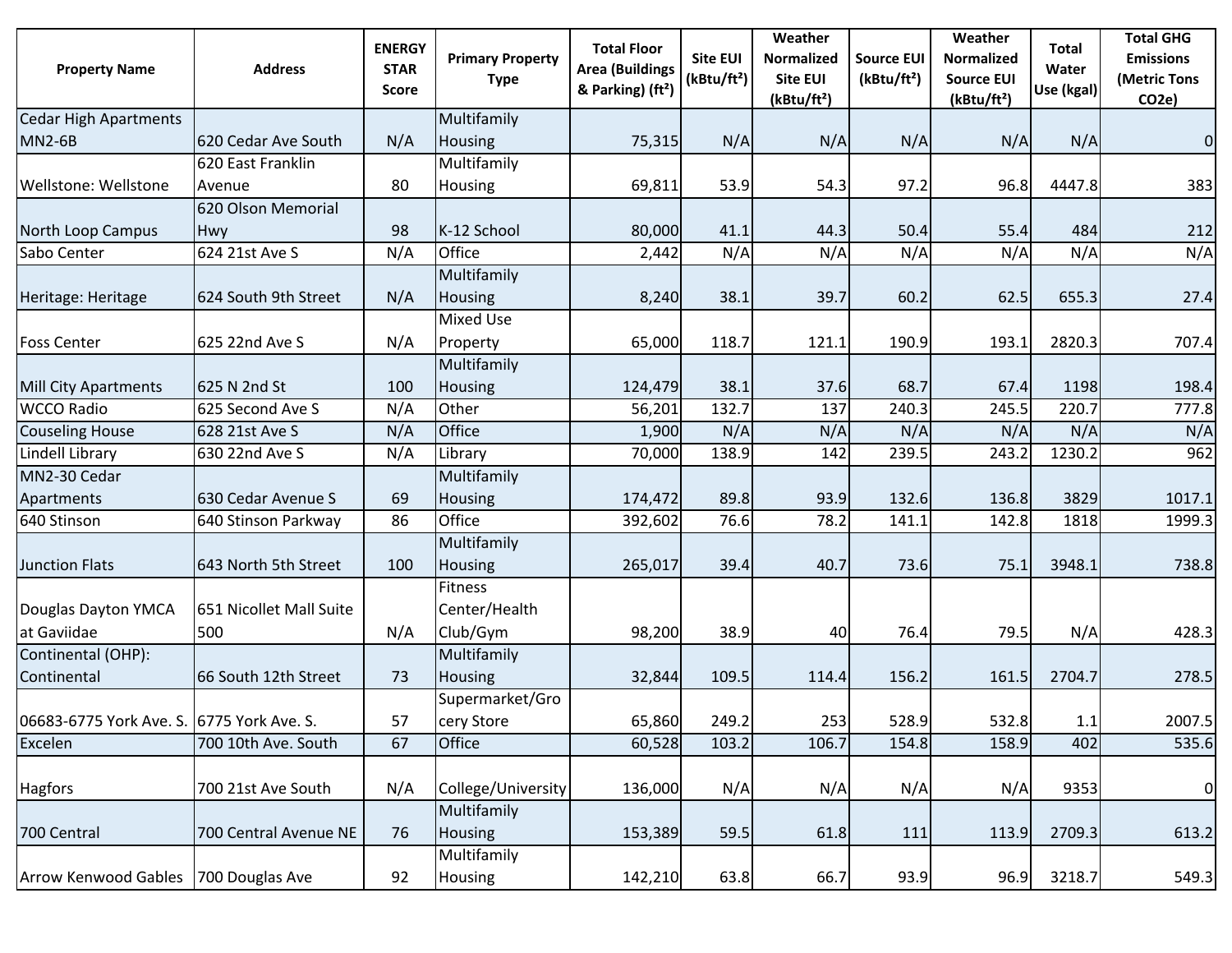| <b>Property Name</b>   | <b>Address</b>        | <b>ENERGY</b><br><b>STAR</b><br><b>Score</b> | <b>Primary Property</b><br><b>Type</b> | <b>Total Floor</b><br><b>Area (Buildings</b><br>& Parking) (ft <sup>2</sup> ) | <b>Site EUI</b><br>(kBtu/ft <sup>2</sup> ) | Weather<br><b>Normalized</b><br><b>Site EUI</b><br>(kBtu/ft <sup>2</sup> ) | <b>Source EUI</b><br>(kBtu/ft <sup>2</sup> ) | Weather<br><b>Normalized</b><br><b>Source EUI</b><br>(kBtu/ft <sup>2</sup> ) | <b>Total</b><br>Water<br>Use (kgal) | <b>Total GHG</b><br><b>Emissions</b><br>(Metric Tons<br>CO <sub>2</sub> e) |
|------------------------|-----------------------|----------------------------------------------|----------------------------------------|-------------------------------------------------------------------------------|--------------------------------------------|----------------------------------------------------------------------------|----------------------------------------------|------------------------------------------------------------------------------|-------------------------------------|----------------------------------------------------------------------------|
|                        |                       |                                              | Pre-                                   |                                                                               |                                            |                                                                            |                                              |                                                                              |                                     |                                                                            |
| <b>Fraser Center</b>   | 700 Humboldt Ave N    | N/A                                          | school/Daycare                         | 58,000                                                                        | 76                                         | 79.2                                                                       | 116.9                                        | 120.2                                                                        | 509.4                               | 373.1                                                                      |
|                        |                       |                                              | Multifamily                            |                                                                               |                                            |                                                                            |                                              |                                                                              |                                     |                                                                            |
| <b>Tower Lofts</b>     | 700 Washington Ave N  | 15                                           | Housing                                | 149,608                                                                       | 102.8                                      | 106.7                                                                      | 170.6                                        | 174.8                                                                        | 3185.6                              | 1422.3                                                                     |
| 700 on Washington 1 -  |                       |                                              | Multifamily                            |                                                                               |                                            |                                                                            |                                              |                                                                              |                                     |                                                                            |
| nw38                   | 700 Washington Ave SE | 100                                          | Housing                                | 160,891                                                                       | 32                                         | 32.8                                                                       | 71.6                                         | 72.4                                                                         | 3577.9                              | 601.1                                                                      |
|                        |                       |                                              | Multifamily                            |                                                                               |                                            |                                                                            |                                              |                                                                              |                                     |                                                                            |
| Radius at 15th (rd76)  | 701 15th Ave SE       | 100                                          | Housing                                | 382,389                                                                       | 21.5                                       | 22.3                                                                       | 38.3                                         | 39.1                                                                         | 6082.9                              | 697.8                                                                      |
| 701 Building           | 701 4th Avenue South  | 88                                           | Office                                 | 286,596                                                                       | 66                                         | 68.2                                                                       | 111.1                                        | 114.1                                                                        | 859.4                               | 1836.8                                                                     |
|                        |                       |                                              | Multifamily                            |                                                                               |                                            |                                                                            |                                              |                                                                              |                                     |                                                                            |
| Soltva #13964 (30897)  | 701 North 2nd Street  | N/A                                          | Housing                                | 76,088                                                                        | 31.6                                       | 32.7                                                                       | 43                                           | 44.2                                                                         | 1938.8                              | 176                                                                        |
|                        |                       |                                              | Supermarket/Gro                        |                                                                               |                                            |                                                                            |                                              |                                                                              |                                     |                                                                            |
| 06682-W Broadway       | 701 W Broadway Ave    | 77                                           | cery Store                             | 80,135                                                                        | 192.6                                      | 196                                                                        | 430.9                                        | 434.4                                                                        | 2612.8                              | 2002.4                                                                     |
| Loose Wiles            | 701 Washington Ave    | 48                                           | Office                                 | 136,584                                                                       | 95.9                                       | 98.9                                                                       | 162                                          | 166.3                                                                        | 1494.5                              | 1236.1                                                                     |
|                        | 7010 France Avenue    |                                              |                                        |                                                                               |                                            |                                                                            |                                              |                                                                              |                                     |                                                                            |
| 104 - Edina Store      | South                 | 98                                           | <b>Retail Store</b>                    | 63,050                                                                        | 24.8                                       | 25.6                                                                       | 44.4                                         | 45.2                                                                         | 94.1                                | 157.6                                                                      |
| Lamoreaux (OHP+Exp):   |                       |                                              | Multifamily                            |                                                                               |                                            |                                                                            |                                              |                                                                              |                                     |                                                                            |
| Lamoreaux (OHP+Exp)    | 706 North 1st Avenue  | 100                                          | Housing                                | 47,875                                                                        | 28                                         | 29.3                                                                       | 42.7                                         | 44                                                                           | 1962.4                              | 112.4                                                                      |
|                        | 706 Second Avenue     |                                              |                                        |                                                                               |                                            |                                                                            |                                              |                                                                              |                                     |                                                                            |
| <b>Baker Building</b>  | South                 | 9                                            | Office                                 | 112,356                                                                       | 144.7                                      | 144.9                                                                      | 310.4                                        | 310.6                                                                        | 356.5                               | 2056.8                                                                     |
|                        |                       |                                              | <b>Mixed Use</b>                       |                                                                               |                                            |                                                                            |                                              |                                                                              |                                     |                                                                            |
| <b>Science Hall</b>    | 707 21st Ave S        | N/A                                          | Property                               | 47,200                                                                        | 116.5                                      | 119.3                                                                      | 184.6                                        | 188                                                                          | 1400.2                              | 496.1                                                                      |
| Sverdrup Hall          | 707 21st Ave S        | N/A                                          | Office                                 | 30,635                                                                        | 88.4                                       | 91.2                                                                       | 106.3                                        | 109.7                                                                        | 2186.5                              | 179.8                                                                      |
| Ameriprise Financial   | 707 Second Avenue     |                                              |                                        |                                                                               |                                            |                                                                            |                                              |                                                                              |                                     |                                                                            |
| Center                 | South                 | 82                                           | <b>Financial Office</b>                | 1,032,258                                                                     | 69.5                                       | 71.3                                                                       | 135.7                                        | 137.6                                                                        | 5545.3                              | 6560.5                                                                     |
| <b>Itasca Building</b> | 708 North 1st St      | 88                                           | Office                                 | 128,002                                                                       | 42                                         | 42.9                                                                       | 89.9                                         | 90.8                                                                         | 4242.6                              | 107.7                                                                      |
| <b>Memorial Hall</b>   | 710 22nd Ave S        | N/A                                          | Office                                 | 30,700                                                                        | 8.5                                        | 8.5                                                                        | 23.9                                         | 23.9                                                                         | 72.2                                | 43.5                                                                       |
| Mill City Owners       |                       |                                              |                                        |                                                                               |                                            |                                                                            |                                              |                                                                              |                                     |                                                                            |
| Association            | 710 2nd St S          | 58                                           | Office                                 | 119,155                                                                       | 119.9                                      | 123.2                                                                      | 192.6                                        | 196.1                                                                        | 1180.5                              | 1271.6                                                                     |
| MN2-15.4 Dickman       |                       |                                              | Multifamily                            |                                                                               |                                            |                                                                            |                                              |                                                                              |                                     |                                                                            |
| Apartments             | 710 2nd Street NE     | 38                                           | Housing                                | 29,853                                                                        | 101.2                                      | 105.7                                                                      | 146.1                                        | 150.2                                                                        | 688                                 | 193.9                                                                      |
| Pantages Theatre       | 710 Hennepin Ave      | N/A                                          | Performing Arts                        | 25,000                                                                        | 71.1                                       | 74.8                                                                       | 113.3                                        | 117.8                                                                        | 90.9                                | 161.3                                                                      |
|                        |                       |                                              | Mixed Use                              |                                                                               |                                            |                                                                            |                                              |                                                                              |                                     |                                                                            |
| 711 Hennepin           | 711 Hennepin Ave      | N/A                                          | Property                               | 101,000                                                                       | 83.8                                       | 88.1                                                                       | 138.4                                        | 143                                                                          | 739.9                               | 716.8                                                                      |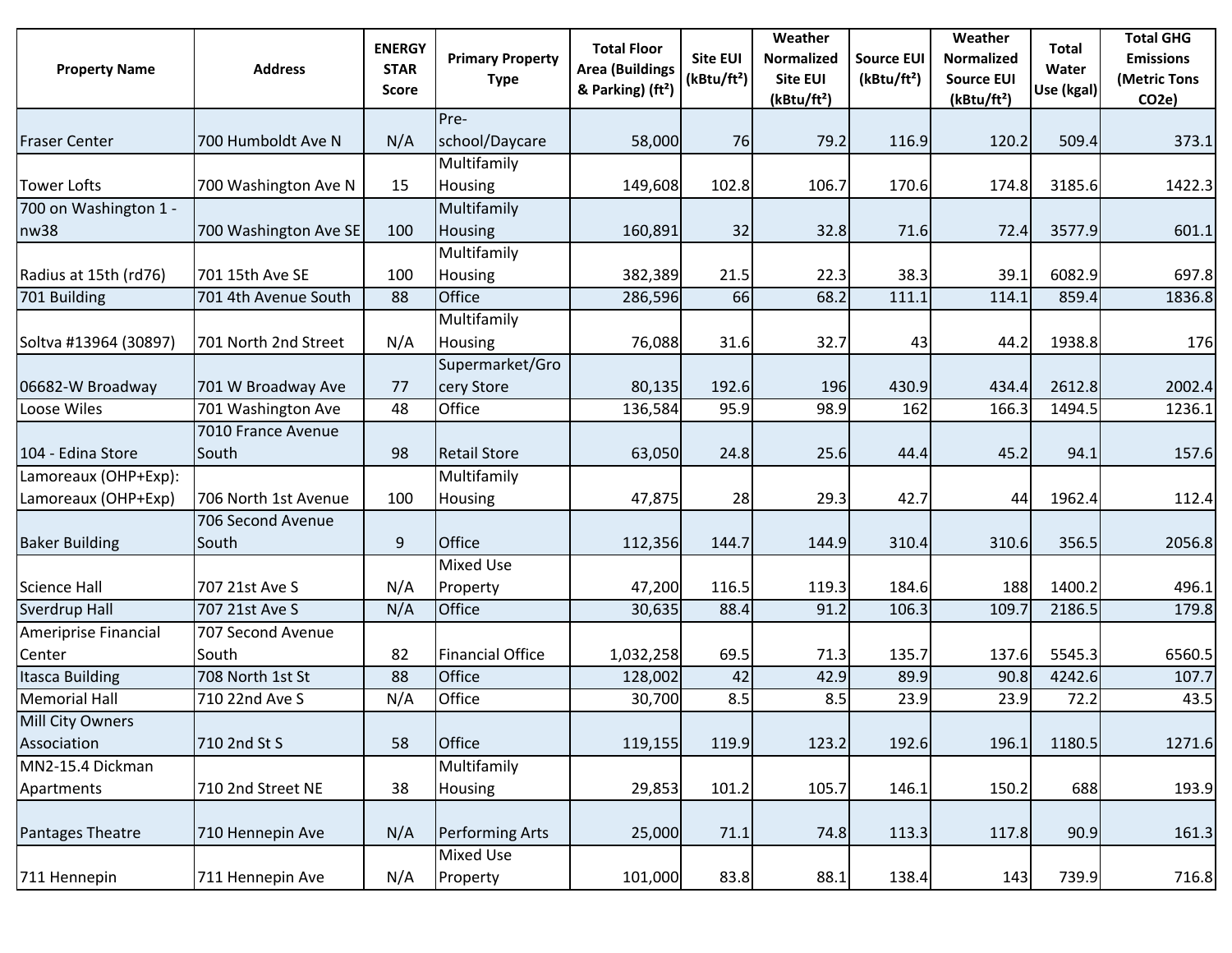| <b>Property Name</b>                             | <b>Address</b>       | <b>ENERGY</b><br><b>STAR</b><br><b>Score</b> | <b>Primary Property</b><br><b>Type</b> | <b>Total Floor</b><br><b>Area (Buildings</b><br>& Parking) (ft <sup>2</sup> ) | <b>Site EUI</b><br>(kBtu/ft <sup>2</sup> ) | Weather<br>Normalized<br><b>Site EUI</b><br>(kBtu/ft <sup>2</sup> ) | <b>Source EUI</b><br>(kBtu/ft <sup>2</sup> ) | Weather<br><b>Normalized</b><br><b>Source EUI</b><br>(kBtu/ft <sup>2</sup> ) | Total<br>Water<br>Use (kgal) | <b>Total GHG</b><br><b>Emissions</b><br>(Metric Tons<br>CO <sub>2</sub> e) |
|--------------------------------------------------|----------------------|----------------------------------------------|----------------------------------------|-------------------------------------------------------------------------------|--------------------------------------------|---------------------------------------------------------------------|----------------------------------------------|------------------------------------------------------------------------------|------------------------------|----------------------------------------------------------------------------|
| Alliance Addition 714:                           |                      |                                              |                                        |                                                                               |                                            |                                                                     |                                              |                                                                              |                              |                                                                            |
| Alliance Addition - 714                          |                      |                                              | Multifamily                            |                                                                               |                                            |                                                                     |                                              |                                                                              |                              |                                                                            |
| 17th Street                                      | 714 East 17th Street | 50                                           | <b>Housing</b>                         | 33,124                                                                        | 56.2                                       | 56.6                                                                | 137.8                                        | 138.6                                                                        | 1257                         | 267.3                                                                      |
|                                                  |                      |                                              | Residence                              |                                                                               |                                            |                                                                     |                                              |                                                                              |                              |                                                                            |
| Luther Hall                                      | 715 20th Ave S       | 86                                           | Hall/Dormitory                         | 87,780                                                                        | 61.3                                       | 63.5                                                                | 106.7                                        | 109                                                                          | 5093.8                       | 395.4                                                                      |
|                                                  |                      |                                              | <b>Mixed Use</b>                       |                                                                               |                                            |                                                                     |                                              |                                                                              |                              |                                                                            |
| <b>Music Hall</b>                                | 715 22nd Ave S       | N/A                                          | Property                               | 32,400                                                                        | 147.4                                      | 150                                                                 | 270.5                                        | 272.9                                                                        | N/A                          | 505.5                                                                      |
|                                                  |                      |                                              | <b>Fitness</b>                         |                                                                               |                                            |                                                                     |                                              |                                                                              |                              |                                                                            |
|                                                  |                      |                                              | Center/Health                          |                                                                               |                                            |                                                                     |                                              |                                                                              |                              |                                                                            |
| <b>Kennedy Center</b>                            | 715 23rd Ave S       | N/A                                          | Club/Gym                               | 35,000                                                                        | 582.7                                      | 618.3                                                               | 769.8                                        | 812.3                                                                        | 1000.8                       | 1440.1                                                                     |
|                                                  |                      |                                              | <b>Fitness</b>                         |                                                                               |                                            |                                                                     |                                              |                                                                              |                              |                                                                            |
|                                                  |                      |                                              | Center/Health                          |                                                                               |                                            |                                                                     |                                              |                                                                              |                              |                                                                            |
| <b>Melby Hall</b>                                | 715 23rd Ave S       | N/A                                          | Club/Gym                               | 61,800                                                                        | N/A                                        | N/A                                                                 | N/A                                          | N/A                                                                          | 1822.8                       | N/A                                                                        |
|                                                  |                      |                                              | Multifamily                            |                                                                               |                                            |                                                                     |                                              |                                                                              |                              |                                                                            |
| Alliance: Alliance                               | 715 East 16th Street | 84                                           | Housing                                | 57,660                                                                        | 74                                         | 76.3                                                                | 126.4                                        | 128.4                                                                        | 2816.1                       | 407.8                                                                      |
| Clinic & Specialty Center   715 South 8th Street |                      | 48                                           | <b>Medical Office</b>                  | 548,397                                                                       | 228                                        | 229.8                                                               | 333.6                                        | 335.7                                                                        | 3630.9                       | N/A                                                                        |
| Purple Ramp                                      | 717 25th ave.        | N/A                                          | Parking                                | 40,000                                                                        | 0.1                                        | 0.1                                                                 | 0.2                                          | 0.2                                                                          | 01                           | 0.4                                                                        |
| <b>Bethlehem Baptist</b>                         |                      |                                              |                                        |                                                                               |                                            |                                                                     |                                              |                                                                              |                              |                                                                            |
| Church                                           | 720 13th Ave S       | N/A                                          | <b>Worship Facility</b>                | 73,986                                                                        | 44.3                                       | 45.8                                                                | 78                                           | 79.6                                                                         | 303                          | 324.5                                                                      |
|                                                  |                      |                                              | Social/Meeting                         |                                                                               |                                            |                                                                     |                                              |                                                                              |                              |                                                                            |
| Christensen Center                               | 720 22nd Ave S       | N/A                                          | Hall                                   | 62,500                                                                        | 89                                         | 92                                                                  | 107                                          | 110.6                                                                        | 1895.2                       | 369.2                                                                      |
|                                                  | 720 Washington       |                                              | Multifamily                            |                                                                               |                                            |                                                                     |                                              |                                                                              |                              |                                                                            |
| St. Anthony Mills                                | Avenue South         | N/A                                          | Housing                                | 104,000                                                                       | 62.4                                       | 64.5                                                                | 131.3                                        | 135                                                                          | 4063.4                       | 785.9                                                                      |
| The Durham Apartments                            |                      |                                              | Multifamily                            |                                                                               |                                            |                                                                     |                                              |                                                                              |                              |                                                                            |
| - dr19                                           | 7201 York AVE S      | 91                                           | Housing                                | 518,203                                                                       | 59.5                                       | 62.1                                                                | 88.8                                         | 91.2                                                                         | 11633.1                      | 2468.4                                                                     |
|                                                  |                      |                                              | Multifamily                            |                                                                               |                                            |                                                                     |                                              |                                                                              |                              |                                                                            |
| <b>Borealis</b>                                  | 721 N. 1st St        | 100                                          | Housing                                | 195,566                                                                       | 37.1                                       | 37.9                                                                | 69.4                                         | 69.6                                                                         | 3209.2                       | 575.9                                                                      |
| Walker Art Center                                | 721 Vineland Place   | N/A                                          | Museum                                 | 286,000                                                                       | 122.5                                      | 125.5                                                               | 223                                          | 227.5                                                                        | 5643.7                       | 2972.6                                                                     |
| Old Main                                         | 725 21st Ave S       | N/A                                          | College/University                     | 28,752                                                                        | 86.4                                       | 89.1                                                                | 103.9                                        | 107.2                                                                        | 67.1                         | 164.9                                                                      |
|                                                  |                      |                                              | Multifamily                            |                                                                               |                                            |                                                                     |                                              |                                                                              |                              |                                                                            |
| Paige Hall: Paige Hall                           | 727 5th Avenue South | 37                                           | Housing                                | 35,981                                                                        | 135.7                                      | 142.2                                                               | 196.7                                        | 203.5                                                                        | 2597.8                       | 385.2                                                                      |
|                                                  |                      |                                              | <b>Mixed Use</b>                       |                                                                               |                                            |                                                                     |                                              |                                                                              |                              |                                                                            |
| <b>Mpls Club</b>                                 | 729 Second Ave.      | N/A                                          | Property                               | 208,232                                                                       | 138.2                                      | 141.4                                                               | 223.4                                        | 226.9                                                                        | 4199.8                       | N/A                                                                        |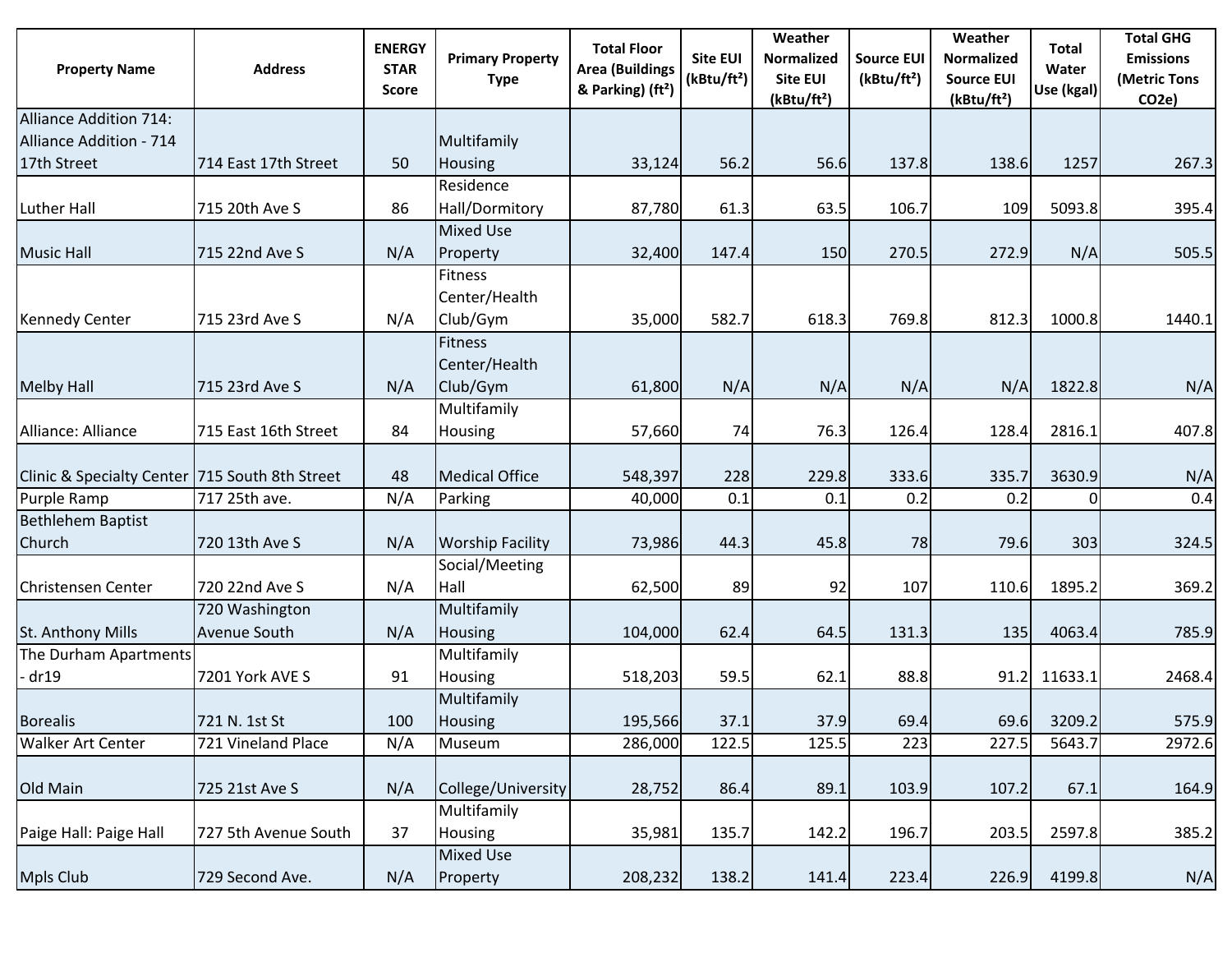| <b>Property Name</b>      | <b>Address</b>         | <b>ENERGY</b><br><b>STAR</b><br><b>Score</b> | <b>Primary Property</b><br><b>Type</b> | <b>Total Floor</b><br><b>Area (Buildings</b><br>& Parking) (ft <sup>2</sup> ) | <b>Site EUI</b><br>(kBtu/ft <sup>2</sup> ) | Weather<br><b>Normalized</b><br><b>Site EUI</b> | <b>Source EUI</b><br>(kBtu/ft <sup>2</sup> ) | Weather<br><b>Normalized</b><br><b>Source EUI</b> | <b>Total</b><br>Water<br>Use (kgal) | <b>Total GHG</b><br><b>Emissions</b><br>(Metric Tons |
|---------------------------|------------------------|----------------------------------------------|----------------------------------------|-------------------------------------------------------------------------------|--------------------------------------------|-------------------------------------------------|----------------------------------------------|---------------------------------------------------|-------------------------------------|------------------------------------------------------|
|                           |                        |                                              |                                        |                                                                               |                                            | (kBtu/ft <sup>2</sup> )                         |                                              | (kBtu/ft <sup>2</sup> )                           |                                     | CO <sub>2</sub> e)                                   |
| Alliance Addition 730:    |                        |                                              |                                        |                                                                               |                                            |                                                 |                                              |                                                   |                                     |                                                      |
| Alliance Addition - 730   |                        |                                              | Multifamily                            |                                                                               |                                            |                                                 |                                              |                                                   |                                     |                                                      |
| 17th Street               | 730 East 17th Street   | N/A                                          | Housing                                | 7,724                                                                         | 44.5                                       | 45.9                                            | 107.5                                        | 111.6                                             | 203.2                               | 48.5                                                 |
|                           | 730 Second Avenue      |                                              |                                        |                                                                               |                                            |                                                 |                                              |                                                   |                                     |                                                      |
| 730 Building              | <b>South</b>           | 98                                           | Office                                 | 409,505                                                                       | 40.3                                       | 40.3                                            | 57                                           | 57.1                                              | 1826.4                              | 1093.8                                               |
|                           | 733 Marquette Avenue   |                                              |                                        |                                                                               |                                            |                                                 |                                              |                                                   |                                     |                                                      |
| <b>Investors Building</b> | South                  | N/A                                          | Office                                 | 424,583                                                                       | 34.8                                       | 34.9                                            | 51.7                                         | 51.7                                              | 2081.3                              | 1279.4                                               |
|                           |                        |                                              | <b>Fitness</b>                         |                                                                               |                                            |                                                 |                                              |                                                   |                                     |                                                      |
|                           | 7355 York Avenue       |                                              | Center/Health                          |                                                                               |                                            |                                                 |                                              |                                                   |                                     |                                                      |
| Southdale YMCA            | South                  | N/A                                          | Club/Gym                               | 252,100                                                                       | 140                                        | 143.3                                           | 213.6                                        | 217.1                                             | N/A                                 | 963.4                                                |
|                           |                        |                                              | Multifamily                            |                                                                               |                                            |                                                 |                                              |                                                   |                                     |                                                      |
| <b>Portland Tower</b>     | 740 Portland Ave       | 79                                           | Housing                                | 200,075                                                                       | 70.7                                       | 73                                              | 116.4                                        | 118.9                                             | 3859.3                              | 1296.2                                               |
|                           |                        |                                              | Multifamily                            |                                                                               |                                            |                                                 |                                              |                                                   |                                     |                                                      |
| <b>Humboldt Lofts</b>     | 750 2nd St S           | 18                                           | Housing                                | 102,771                                                                       | 84.9                                       | 88.4                                            | 142.3                                        | 146.2                                             | 1444.9                              | 815.8                                                |
| <b>Richfield Lutheran</b> |                        |                                              |                                        |                                                                               |                                            |                                                 |                                              |                                                   |                                     |                                                      |
| Church                    | 8 60th St W            | 59                                           | <b>Worship Facility</b>                | 122,640                                                                       | 53.2                                       | 55.7                                            | 70.2                                         | 72.8                                              | 482.8                               | 227.4                                                |
|                           |                        |                                              | Multifamily                            |                                                                               |                                            |                                                 |                                              |                                                   |                                     |                                                      |
| The Julia Apartments      | 80 Broadway St NE      | 100                                          | Housing                                | 113,009                                                                       | 20.7                                       | 20.8                                            | 57.8                                         | 58                                                | 2237.2                              | 334.4                                                |
|                           |                        |                                              | <b>Mixed Use</b>                       |                                                                               |                                            |                                                 |                                              |                                                   |                                     |                                                      |
| <b>IDS Center</b>         | 80 South Eighth Street | N/A                                          | Property                               | 2,463,406                                                                     | 88.3                                       | 91                                              | 147.8                                        |                                                   | 151 16630.1                         | 19281.6                                              |
|                           |                        |                                              | Multifamily                            |                                                                               |                                            |                                                 |                                              |                                                   |                                     |                                                      |
| MN2-03 Art Love           | 800 5th Ave North      | 40                                           | Housing                                | 89,606                                                                        | 106.8                                      | 111                                             | 153.5                                        | 156.5                                             | 1590                                | 472.2                                                |
| Abbott Northwestern -     |                        |                                              | <b>Hospital (General</b><br>Medical &  |                                                                               |                                            |                                                 |                                              |                                                   |                                     |                                                      |
| Hospital                  | 800 E 28th St.         | 49                                           | Surgical)                              | 1,560,501                                                                     | 263                                        | 268.6                                           | 415.4                                        | 421.3                                             | N/A                                 | 35540.8                                              |
| LaSalle Plaza             | 800 LaSalle Ave.       | 84                                           | Office                                 | 934,285                                                                       | 74.8                                       | 76.2                                            | 133.1                                        | 134.7                                             | 3942.6                              | 6028.7                                               |
| <b>US Bancorp Center</b>  | 800 Nicollet Mall      | 86                                           | Office                                 | 1,201,720                                                                     | 60.9                                       | 62.1                                            | 131.8                                        | 133.2                                             | 5470.5                              | 8199.3                                               |
|                           |                        |                                              | Multifamily                            |                                                                               |                                            |                                                 |                                              |                                                   |                                     |                                                      |
| <b>Third North</b>        | 800 North 3rd St       | 94                                           | Housing                                | 269,256                                                                       | 51.1                                       | 52.7                                            | 103.4                                        | 106.5                                             | 3444.9                              | 1127                                                 |
| 800 West Broadway-        |                        |                                              |                                        |                                                                               |                                            |                                                 |                                              |                                                   |                                     |                                                      |
| Sherman                   | 800 W Broadway Ave     | 62                                           | Office                                 | 47,100                                                                        | 37.5                                       | 37.6                                            | 101.7                                        | 101.7                                             | 2754                                | 283.2                                                |
|                           | 800 Washington         |                                              |                                        |                                                                               |                                            |                                                 |                                              |                                                   |                                     |                                                      |
| <b>TractorWorks</b>       | Avenue N               | 96                                           | Office                                 | 382,374                                                                       | 25.5                                       | 25.7                                            | 67                                           | 67.2                                              | 2823.7                              | 1510.1                                               |
| Corporate                 | 801 12th Ave N         | 87                                           | Office                                 | 98,712                                                                        | 50.7                                       | 52                                              | 97.4                                         | 98.7                                              | 1200.7                              | 353.1                                                |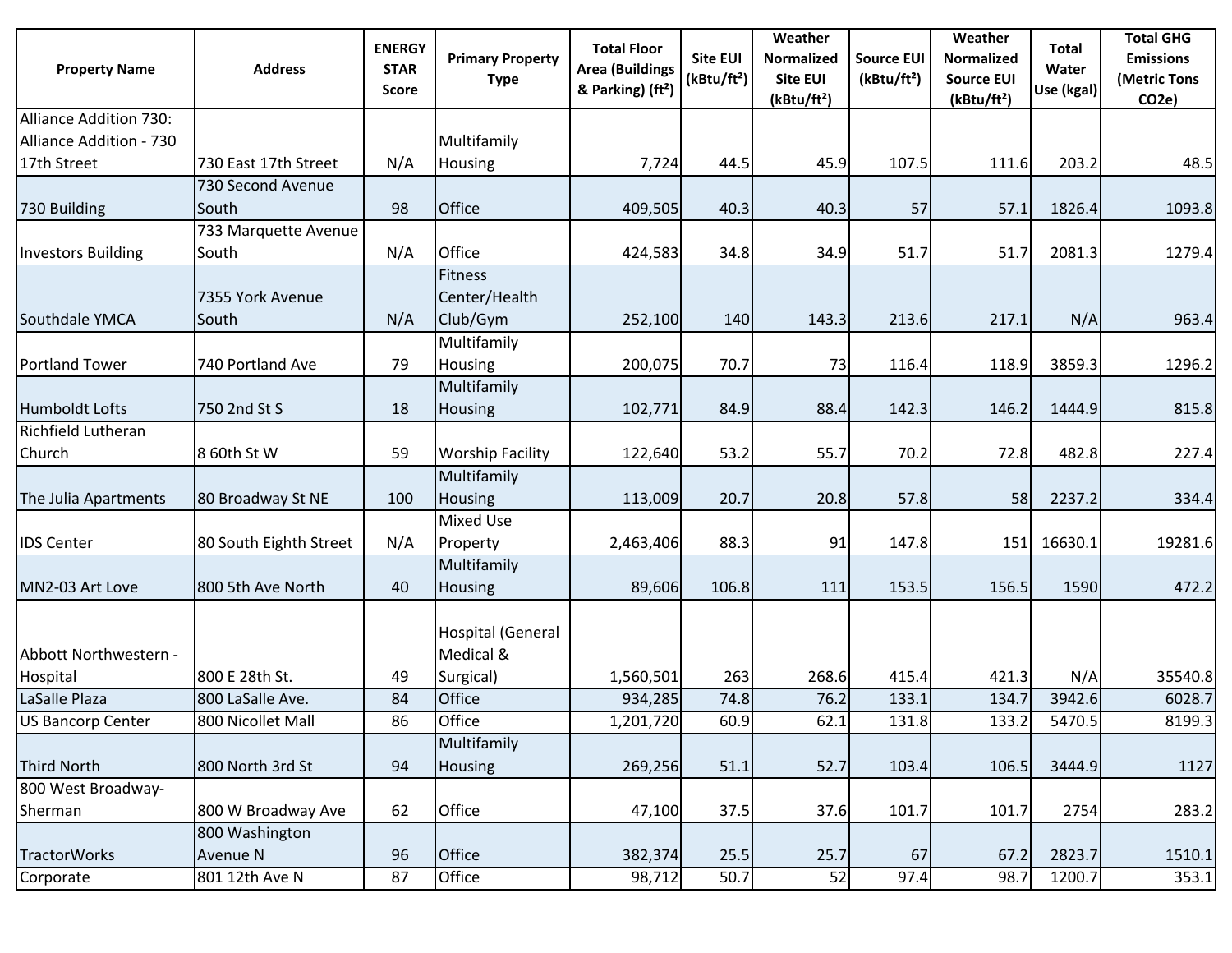| <b>Property Name</b>                        | <b>Address</b>         | <b>ENERGY</b><br><b>STAR</b><br><b>Score</b> | <b>Primary Property</b><br><b>Type</b> | <b>Total Floor</b><br><b>Area (Buildings</b><br>& Parking) (ft <sup>2</sup> ) | <b>Site EUI</b><br>(kBtu/ft <sup>2</sup> ) | Weather<br><b>Normalized</b><br><b>Site EUI</b><br>(kBtu/ft <sup>2</sup> ) | <b>Source EUI</b><br>(kBtu/ft <sup>2</sup> ) | Weather<br><b>Normalized</b><br><b>Source EUI</b><br>(kBtu/ft <sup>2</sup> ) | <b>Total</b><br>Water<br>Use (kgal) | <b>Total GHG</b><br><b>Emissions</b><br>(Metric Tons<br>CO <sub>2</sub> e) |
|---------------------------------------------|------------------------|----------------------------------------------|----------------------------------------|-------------------------------------------------------------------------------|--------------------------------------------|----------------------------------------------------------------------------|----------------------------------------------|------------------------------------------------------------------------------|-------------------------------------|----------------------------------------------------------------------------|
|                                             |                        |                                              | Residence                              |                                                                               |                                            |                                                                            |                                              |                                                                              |                                     |                                                                            |
| Mortensen Hall                              | 801 21st Ave S         | 44                                           | <b>Hall/Dormitory</b>                  | 100,764                                                                       | 114.4                                      | 116.7                                                                      | 203                                          | 205.7                                                                        | 4111.4                              | 1174.9                                                                     |
|                                             |                        |                                              | Residence                              |                                                                               |                                            |                                                                            |                                              |                                                                              |                                     |                                                                            |
| <b>Urness Hall</b>                          | 801 21st Ave S         | 54                                           | Hall/Dormitory                         | 78,800                                                                        | 114.1                                      | 116.3                                                                      | 202.9                                        | 205.6                                                                        | 2696.4                              | 919                                                                        |
| LaSalle Court Parkiing                      |                        |                                              |                                        |                                                                               |                                            |                                                                            |                                              |                                                                              |                                     |                                                                            |
| Ramp                                        | 801 LaSalle Avenue     | N/A                                          | Parking                                | 250,000                                                                       | 7.8                                        | 7.8                                                                        | 21.8                                         | 21.8                                                                         | N/A                                 | 322.9                                                                      |
| Midwest Plaza /                             |                        |                                              |                                        |                                                                               |                                            |                                                                            |                                              |                                                                              |                                     |                                                                            |
| <b>McGladrey Plaza</b>                      | 801 Nicollet Mall      | 80                                           | Office                                 | 777,563                                                                       | 69.2                                       | 72.1                                                                       | 151.5                                        | 157.5                                                                        | 3800.1                              | 4150.4                                                                     |
|                                             |                        |                                              | Multifamily                            |                                                                               |                                            |                                                                            |                                              |                                                                              |                                     |                                                                            |
| 801 Washington                              | 801 Washington Ave     | 77                                           | Housing                                | 129,914                                                                       | 48.6                                       | 50.4                                                                       | 78.9                                         | 80.1                                                                         | 2076.4                              | 568.7                                                                      |
|                                             |                        |                                              |                                        |                                                                               |                                            |                                                                            |                                              |                                                                              |                                     |                                                                            |
| <b>State Theatre</b>                        | 805 Hennepin Ave       | N/A                                          | <b>Performing Arts</b>                 | 43,000                                                                        | 24.2                                       | 24.9                                                                       | 63.1                                         | 63.8                                                                         | 1.4                                 | 159.9                                                                      |
| MN2-21.6 809 Spring<br><b>Street</b>        |                        | 48                                           | Multifamily                            | 28,623                                                                        | 92.9                                       | 96.7                                                                       | 133.8                                        | 136.9                                                                        | 678                                 | 171.1                                                                      |
|                                             | 809 Spring Street NE   |                                              | Housing                                |                                                                               |                                            |                                                                            |                                              |                                                                              |                                     |                                                                            |
| <b>Hospital Parking Ramp</b>                | 814 Ninth Street South | N/A                                          | Parking                                | 353,080                                                                       | 44.6                                       | 46                                                                         | 111.1                                        | 113.1                                                                        | 139.9                               | 161.1                                                                      |
|                                             |                        |                                              | Multifamily                            |                                                                               |                                            |                                                                            |                                              |                                                                              |                                     |                                                                            |
| Solhavn #13963 (30896) 815 North 2nd Street |                        | N/A                                          | Housing                                | 105,889                                                                       | 49.8                                       | 51.5                                                                       | 62.9                                         | 64.7                                                                         | 3815.5                              | 352.8                                                                      |
|                                             |                        |                                              |                                        |                                                                               |                                            |                                                                            |                                              |                                                                              |                                     |                                                                            |
| <b>Guthrie Theater</b>                      | 818 S. 2nd Street      | N/A                                          | <b>Performing Arts</b>                 | 231,642                                                                       | 74.9                                       | 74.9                                                                       | 206.9                                        | 206.9                                                                        | 2173.8                              | 2838.7                                                                     |
| W Minneapolis - The                         |                        |                                              |                                        |                                                                               |                                            |                                                                            |                                              |                                                                              |                                     |                                                                            |
| Foshay - 42SRG                              | 821 Marquette Ave.     | 14                                           | Hotel                                  | 242,879                                                                       | 125.7                                      | 129.3                                                                      | 228                                          | 231.7                                                                        | 6353                                | 2607                                                                       |
| <b>Medical Arts Building</b>                | 825 Nicolette Mall     | 80                                           | <b>Medical Office</b>                  | 299,253                                                                       | 104.5                                      | 106.8                                                                      | 156.3                                        | 159                                                                          | 2744                                | 2837.4                                                                     |
| Parkside Professional                       |                        |                                              |                                        |                                                                               |                                            |                                                                            |                                              |                                                                              |                                     |                                                                            |
| Center                                      | 825 S 8th St           | N/A                                          | Office                                 | 176,529                                                                       | 150.9                                      | 156.1                                                                      | 211.3                                        | 217                                                                          | 1897                                | 2017.4                                                                     |
| The Kenwood                                 | 825 Summit Avenue      |                                              | Senior Care                            |                                                                               |                                            |                                                                            |                                              |                                                                              |                                     |                                                                            |
| <b>Retirement Community</b>                 | South                  | 37                                           | Community                              | 265,000                                                                       | 60.1                                       | 62.6                                                                       | 92.3                                         | 94.8                                                                         | 7754.8                              | 1116.3                                                                     |
|                                             |                        |                                              | Multifamily                            |                                                                               |                                            |                                                                            |                                              |                                                                              |                                     |                                                                            |
| MN2-33 Spring Manor                         | 828 Spring Street NE   | 80                                           | <b>Housing</b>                         | 141,443                                                                       | 86.4                                       | 90.4                                                                       | 126.4                                        | 130.5                                                                        | 3351                                | 850                                                                        |
| <b>Essex</b>                                | 84 S 10th Street       | 73                                           | Office                                 | 66,300                                                                        | 63.3                                       | 62.3                                                                       | 102.8                                        | 102                                                                          | 542.1                               | 394.6                                                                      |
|                                             |                        |                                              | <b>Fitness</b>                         |                                                                               |                                            |                                                                            |                                              |                                                                              |                                     |                                                                            |
|                                             |                        |                                              | Center/Health                          |                                                                               |                                            |                                                                            |                                              |                                                                              |                                     |                                                                            |
| <b>Eastside YMCA</b>                        | 875 Arcade St          | N/A                                          | Club/Gym                               | 63,000                                                                        | 130.4                                      | 134.3                                                                      | 236.5                                        | 240.7                                                                        | 1766.8                              | 841.3                                                                      |
| <b>Westin Minneapolis</b>                   | 88 6th Street          | 96                                           | Hotel                                  | 208,442                                                                       | 61.1                                       | 62.9                                                                       | 117                                          | 118.9                                                                        | 3626                                | 1387.2                                                                     |
| Wcco-TV                                     | 90 South 11th Street   | N/A                                          | Office                                 | 100,000                                                                       | 123.3                                      | 124.9                                                                      | 280.5                                        | 282.5                                                                        | 1734.9                              | 1643.7                                                                     |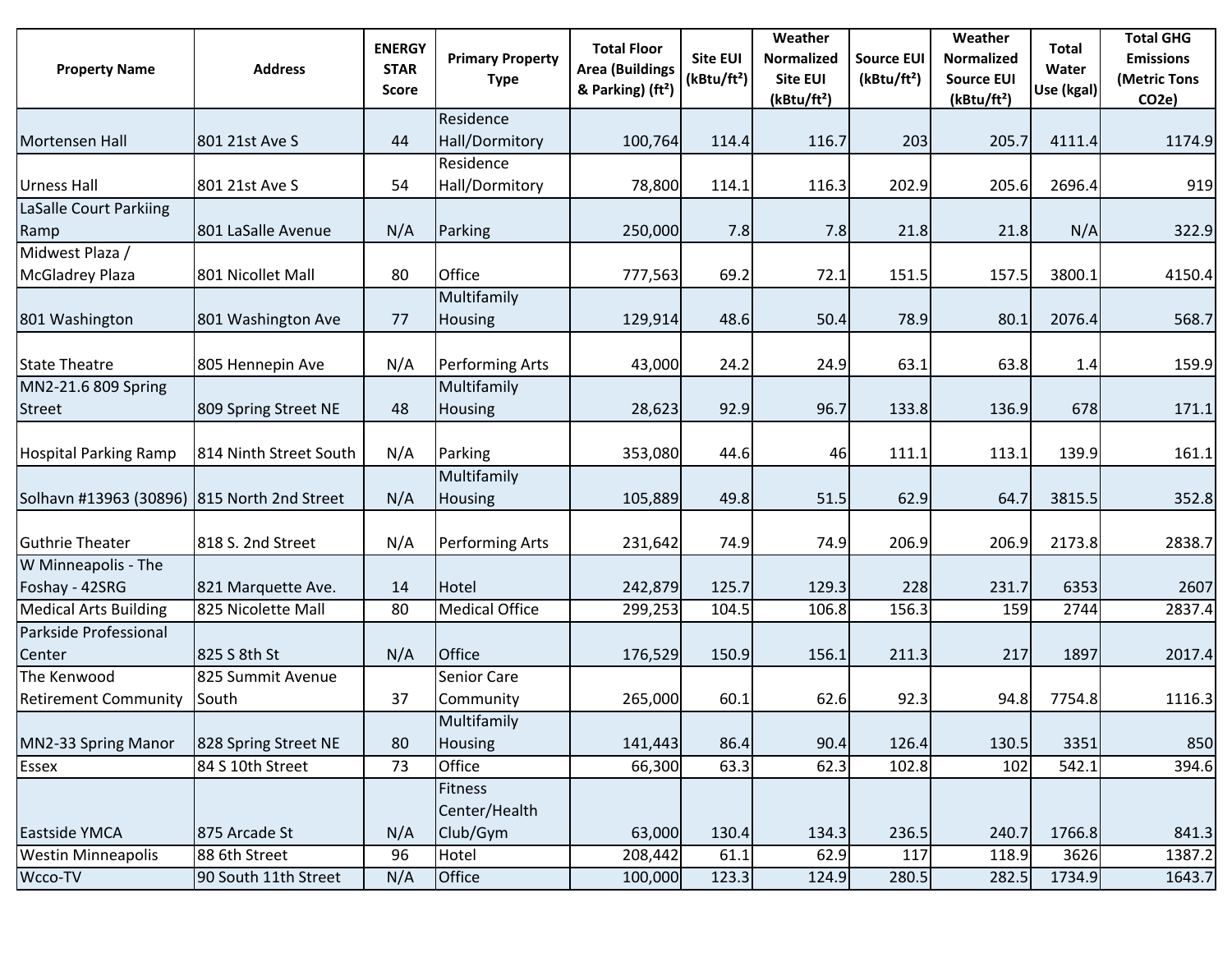| <b>Property Name</b>                       | <b>Address</b>                 | <b>ENERGY</b><br><b>STAR</b><br><b>Score</b> | <b>Primary Property</b><br><b>Type</b> | <b>Total Floor</b><br><b>Area (Buildings</b><br>& Parking) (ft <sup>2</sup> ) | <b>Site EUI</b><br>(kBtu/ft <sup>2</sup> ) | Weather<br>Normalized<br><b>Site EUI</b><br>(kBtu/ft <sup>2</sup> ) | <b>Source EUI</b><br>(kBtu/ft <sup>2</sup> ) | Weather<br><b>Normalized</b><br><b>Source EUI</b><br>(kBtu/ft <sup>2</sup> ) | Total<br>Water<br>Use (kgal) | <b>Total GHG</b><br><b>Emissions</b><br>(Metric Tons<br>CO <sub>2</sub> e) |
|--------------------------------------------|--------------------------------|----------------------------------------------|----------------------------------------|-------------------------------------------------------------------------------|--------------------------------------------|---------------------------------------------------------------------|----------------------------------------------|------------------------------------------------------------------------------|------------------------------|----------------------------------------------------------------------------|
| Wells Fargo Center 90                      |                                |                                              |                                        |                                                                               |                                            |                                                                     |                                              |                                                                              |                              |                                                                            |
| South                                      | 90 South 7th Street            | 86                                           | Office                                 | 1,497,930                                                                     | 38.7                                       | 40.4                                                                | 90.4                                         | 93.9                                                                         | 4904.7                       | 7108.9                                                                     |
|                                            |                                |                                              | Multifamily                            |                                                                               |                                            |                                                                     |                                              |                                                                              |                              |                                                                            |
| The Metro Apartments                       | 90 South 9th St                | N/A                                          | Housing                                | 314,835                                                                       | 97.2                                       | 100                                                                 | 164.4                                        | 166.9                                                                        | 4734.7                       | 1255.5                                                                     |
| Forum 900 2nd Ave S                        | 900 2nd Ave S                  | 85                                           | Office                                 | 462,120                                                                       | 52.6                                       | 54                                                                  | 121.8                                        | 123.2                                                                        | 2348                         | 2591.8                                                                     |
| Forum 900 2nd Ave S                        | 900 2nd Ave S                  | 85                                           | Office                                 | 462,120                                                                       | 52.6                                       | 54                                                                  | 121.8                                        | 123.2                                                                        | 2348                         | 2591.8                                                                     |
| <b>Salvation Army</b>                      | 900 4th St N                   | N/A                                          | Other -<br>Lodging/Residenti<br>al     | 130,000                                                                       | 28.5                                       | 28.6                                                                | 65.2                                         | 65.3                                                                         | 1981.8                       | 492.5                                                                      |
| <b>MPLS NICOLLET MALL</b>                  |                                |                                              |                                        |                                                                               |                                            |                                                                     |                                              |                                                                              |                              |                                                                            |
| (1375)                                     | 900 NICOLLET MALL              | 39                                           | <b>Retail Store</b>                    | 159,193                                                                       | 83.9                                       | 84.8                                                                | 213.8                                        | 214.8                                                                        | N/A                          | 1988                                                                       |
| Aloft Hotel-Sherman<br>Associates          | 900 Washington Ave S           | 71                                           | Hotel                                  | 93,910                                                                        | 67.5                                       | 68.5                                                                | 173.2                                        | 176.1                                                                        | 3191.1                       | 893.8                                                                      |
| Dinnaken House                             | 900 Washington Ave SE          | 94                                           | Multifamily<br>Housing                 | 139,965                                                                       | 62.3                                       | 64.9                                                                | 96.6                                         | 99.3                                                                         | 5940.5                       | 744.9                                                                      |
| 900 Parking Ramp                           | 900 Washington<br>Avenue North | N/A                                          | Parking                                | 226,384                                                                       | 3.2                                        | 3.2                                                                 | 8.8                                          | 9                                                                            | 16.6                         | 95                                                                         |
| Artspace Jackson Flats                     | 901 18 1/2 Ave NE              | N/A                                          | Multifamily<br>Housing                 | 60,984                                                                        | 43.9                                       | 45.6                                                                | 91.8                                         | 95.4                                                                         | 3.7                          | 264.1                                                                      |
| Zenith Condominiums                        | 901 2nd St S                   | 26                                           | Multifamily<br>Housing                 | 110,325                                                                       | 97.9                                       | 102.7                                                               | 146.6                                        | 152.1                                                                        | 2258.9                       | 885.5                                                                      |
| Ameriprise Client<br><b>Service Center</b> | 901 3rd Ave. South             | 86                                           | <b>Financial Office</b>                | 1,266,005                                                                     | 52.8                                       | 54                                                                  | 115.7                                        | 117.1                                                                        | 6293.7                       | 6623.2                                                                     |
| <b>Seasons Park</b>                        | 901 East 77th Street           | N/A                                          | Multifamily<br>Housing                 | 390,904                                                                       | 56.4                                       | N/A                                                                 | 63.8                                         | N/A                                                                          | 21489.5                      | 1286.2                                                                     |
| Minneapolis MN CHMB                        | 901 Hennepin Ave               | 67                                           | Hotel                                  | 81,165                                                                        | 97.6                                       | 108.5                                                               | 167.2                                        | 192.8                                                                        | 4589.2                       | 773.5                                                                      |
| <b>ATT Tower</b>                           | 901 Marquette Ave              | 89                                           | Office                                 | 751,583                                                                       | 50.3                                       | 51.3                                                                | 119.9                                        | 121                                                                          | 2807.9                       | 4799.4                                                                     |
| Young Quinlan Building                     | 901 Nicollet Mall              | 94                                           | Office                                 | 329,540                                                                       | 54.3                                       | 56.1                                                                | 90.7                                         | 92.9                                                                         | 418.5                        | N/A                                                                        |
| <b>Bassett Creek Business</b><br>Center    | 901 North 3rd St               | N/A                                          | Office                                 | 264,160                                                                       | 46.5                                       | 47.9                                                                | 87.8                                         | 89.1                                                                         | 1332.1                       | 1142.2                                                                     |
| St. Barnabas: St.                          |                                |                                              | Multifamily                            |                                                                               |                                            |                                                                     |                                              |                                                                              |                              |                                                                            |
| <b>Barnabas</b>                            | 906 South 7th Street           | 92                                           | Housing                                | 32,467                                                                        | 70.7                                       | 73.4                                                                | 109.3                                        | 112.2                                                                        | 1626.4                       | 195.4                                                                      |
| 0300 910 Medical Place                     | 910 East 26th St               | 66                                           | <b>Medical Office</b>                  | 61,609                                                                        | 78.6                                       | 80.4                                                                | 173.5                                        | 175.7                                                                        | 760.4                        | 624.9                                                                      |
| <b>Miller Hall</b>                         | 910 Elliot Ave                 | N/A                                          | College/University                     | 117,144                                                                       | 53.4                                       | 56                                                                  | 82.1                                         | 84.7                                                                         | 1721.5                       | 528.8                                                                      |